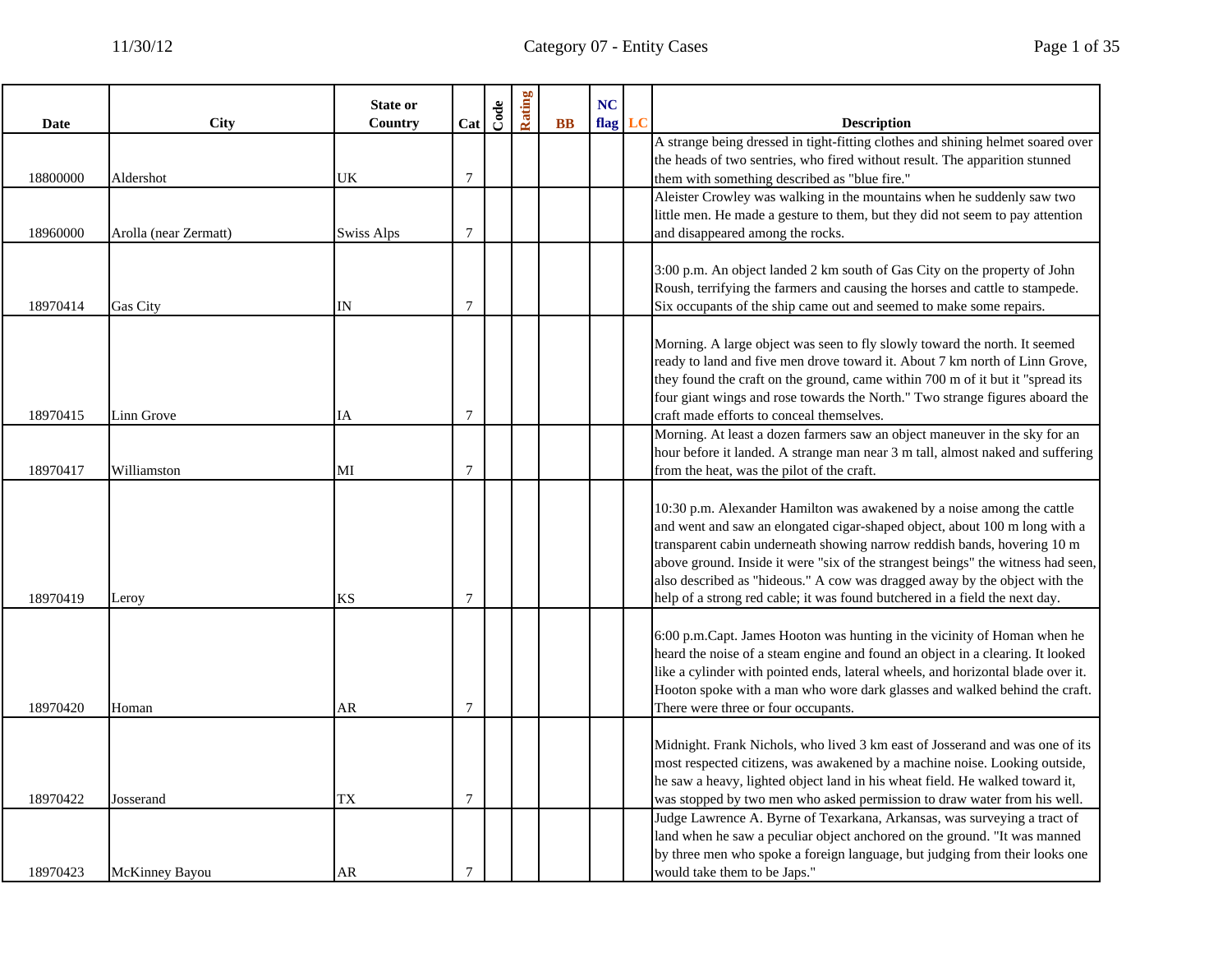|          |                       |                  |                |            |   |  | 9:45 PM. A cigar-shaped object illuminated the terrain brightly in King's<br>Lynn. Looking up, he saw the airship-like object speed overhead, two men                                                                                                                                                                                                                |
|----------|-----------------------|------------------|----------------|------------|---|--|----------------------------------------------------------------------------------------------------------------------------------------------------------------------------------------------------------------------------------------------------------------------------------------------------------------------------------------------------------------------|
| 19090513 | King's Lynn           | UK               | 7              |            |   |  | visible in an undercarriage, and disappear in the distance within a few minutes.                                                                                                                                                                                                                                                                                     |
|          |                       |                  |                |            |   |  | 11:00 p.m. Mr. Lethbridge was walking along a road near the mountains when<br>he saw on the grass a large tubelike machine. Aboard were two men wearing<br>furs and talking excitedly in a language the witness could not understand. The                                                                                                                            |
| 19090518 | Caerphilly, Wales     | UK               | 7              |            |   |  | grass was found depressed at the site after the object had flown off.<br>4:00 a.m. Gustav Herwagen opened the door of his house and saw in a field a                                                                                                                                                                                                                 |
| 140600   | Hamburg               | Germany          | 7              |            |   |  | shining cigar-shaped object with illuminated windows. Near it were four or<br>five dwarfs 1.20 m tall, clad in light clothing.                                                                                                                                                                                                                                       |
| 140800   | Georgian Bay          | CAN              | 7              |            |   |  | William J. Kiehl and seven other persons saw a spherical craft on the surface<br>of the water. On its deck were two small men wearing green-purple clothes.<br>They seemed to be busy with a hose, plunging it into the water. (This was<br>shown to be as a hoax a long time ago.)                                                                                  |
| 210000   | Marseilles            | France           | 7              |            |   |  | Undocumented report of an "abduction" by two beings. (Magonia #43,<br>Quincy)                                                                                                                                                                                                                                                                                        |
| 2306xx   | Northern Wayne County | IL               | $\overline{7}$ | ${\rm En}$ | 5 |  | Early Humanoid Report                                                                                                                                                                                                                                                                                                                                                |
| 290612   | Fermeneuve            | CAN              | 7              |            |   |  | 11:00 p.m. Levis Brosseau, 20 was returning home when he saw a dark object<br>with a yellow light and his horse became very nervous. Within 6 m of the<br>object four or five dwarfish figures were running back and forth.                                                                                                                                          |
| 380725   | Guadalaraja           | Spain            | 7              |            |   |  | Soldiers at the Spanish Civil War battlefront were illuminated by a bright<br>glow, then saw an oval object about 10-12 meters in diameter shaped like "two<br>inverted plates" hovering near the ground. A cylindrical column came down<br>from the center and two beings emerged.                                                                                  |
| 38Fall   | Juminda               | Estonia          | 7              |            |   |  | Two persons saw a strange "frog-man" 1 m tall with a round head, no neck,<br>and a hump in front of the body. The mouth was a large, straight slit, the eyes<br>were like smaller slits.                                                                                                                                                                             |
| 41Spring | Cape Girardeau        | MО               | 7              |            |   |  | Charlotte Mann, a Texas woman whose grandfather was a pastor of the Red<br>Star Baptist Church, told Leonard Stringfield, that her grandfather was called<br>out to give last rights to some crash victims, who were described as from a<br>crashed object. There were three bodies. All described as "not human".                                                   |
| 410405   | Charleston            | MS               | $\overline{7}$ |            |   |  | Farmer abducted into submarine on Mississippi                                                                                                                                                                                                                                                                                                                        |
| 42Summer | <b>Bass Strait</b>    | Tasman Peninsula | 7              |            |   |  | A singular airfoil of glistening bronze color; domed upper surface; possible<br>crew member, Cheshire cat emblem on dome. (Page 29 Ref 1)                                                                                                                                                                                                                            |
| 430500   | Norwich               | UK               | $\overline{7}$ |            |   |  | Sighting of dome-shaped object and humanoid beings. (Ref. 3; Anders<br>Liljegren, AFU Bibliography.)                                                                                                                                                                                                                                                                 |
| 431100   | Escondido             | CA               | 7              |            |   |  | On a dark moonless night a family heard a soft humming sound and saw a disc<br>with dome and square windows hovering about 15 feet above the roof of their<br>house. Human-like silhouettes were visible through the windows. When the<br>woman shone a flashlight, the object blinked out and disappeared. (Ref. 3;<br>Greenwood, UFO Historical Revue, June 1998.) |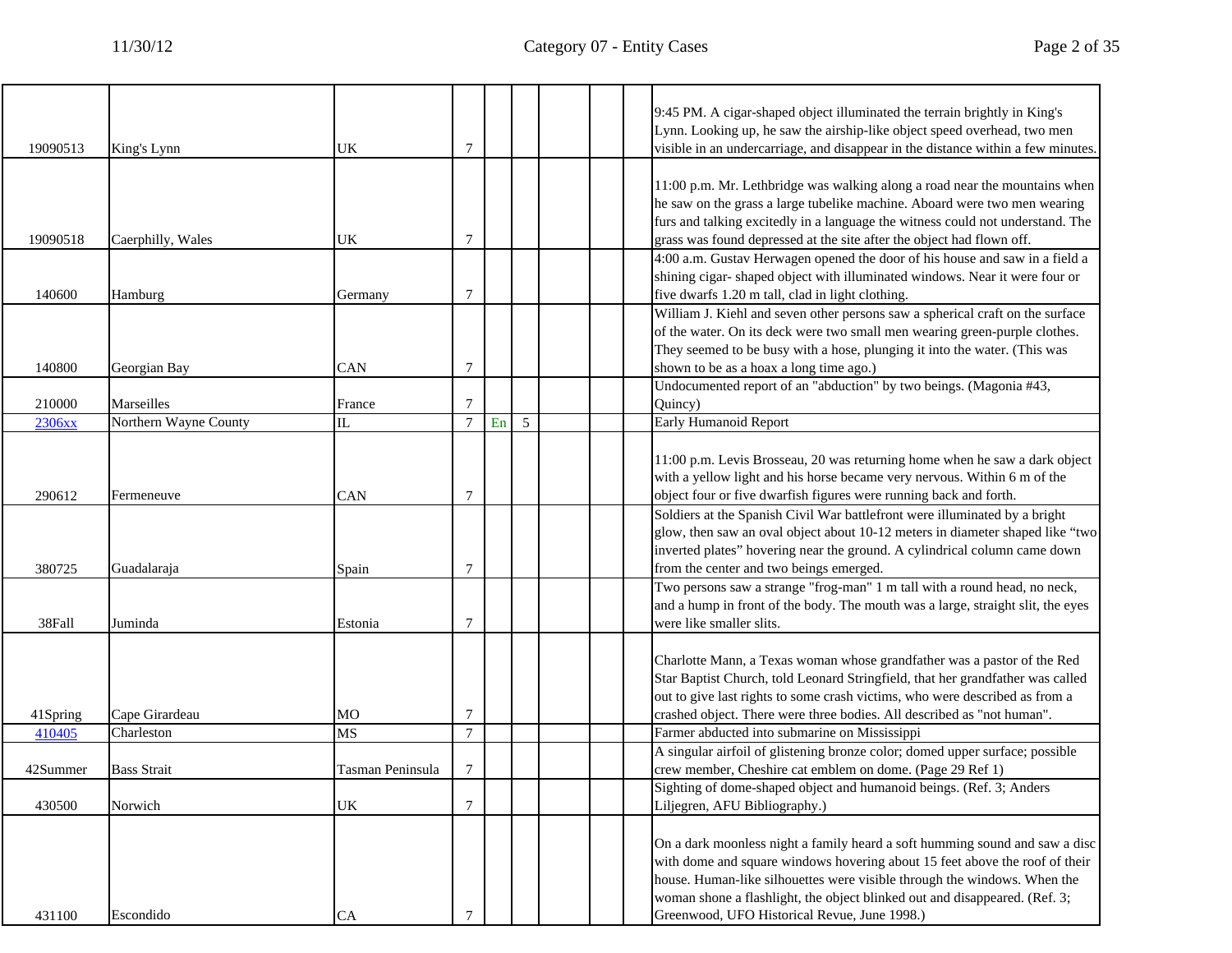|           |                                   |                 |                 |    |                |            |    | A mysterious man appeared at windows, as if in search of someone. He                                                                                   |
|-----------|-----------------------------------|-----------------|-----------------|----|----------------|------------|----|--------------------------------------------------------------------------------------------------------------------------------------------------------|
|           |                                   |                 |                 |    |                |            |    | stunned witnesses by pointing at them a device that "made consciousness                                                                                |
|           |                                   |                 |                 |    |                |            |    | dissolve" and left a strange cloying smell behind (Magonia #51, FSR 61, 3)                                                                             |
|           |                                   |                 |                 |    |                |            |    | (Needs to be checked. This did not check out, no newspaper reports could be                                                                            |
| 4408End   | Mattoon                           | IL              | 7               |    |                |            |    | found. Apparently the entire story was made up many years later.                                                                                       |
|           |                                   |                 |                 |    |                |            |    | At twilight while walking home, a prominent industrialist saw a light in the                                                                           |
|           |                                   |                 |                 |    |                |            |    | woods and went to investigate. He saw a disc with dome and oval windows on                                                                             |
|           |                                   |                 |                 |    |                |            |    | the ground. Around it were about 11 beings with transparent helmets and                                                                                |
|           |                                   |                 |                 |    |                |            |    | uniform-like clothing apparently working on the craft. Later he saw the craft                                                                          |
|           |                                   |                 |                 |    |                |            |    | take off emitting bright red light, then speed away. Burned grass and other                                                                            |
|           |                                   |                 |                 |    |                |            |    | trace marks were found at the site. (Ref. 3; Flying Saucer Review, March-                                                                              |
| 460500    | Angelholm                         | Sweden          | 7               |    |                |            |    | April 1972.)                                                                                                                                           |
|           |                                   |                 |                 |    |                |            |    |                                                                                                                                                        |
|           |                                   |                 |                 |    |                |            |    | Disc-shaped craft with windows, humanoid figures visible inside, hovered at                                                                            |
|           |                                   |                 |                 |    |                |            |    | low altitude. After about 1-1/2 minutes the object rotated, then sped away<br>disappearig in seconds. (Ref. 3; Case summary by Ted Bloecher, 14 pages. |
| 4608Late  | Oklahoma City                     | OK              | 7               |    |                |            |    | Interviews by Bloecher, Lucius Farish, and Mildred Higgins.)                                                                                           |
| 470228    | Lima                              | Peru            | $7\phantom{.0}$ | En | 5              |            |    | Three "Figures" Near Disc                                                                                                                              |
|           |                                   |                 |                 |    |                |            |    | unidentified woman who saw an occupant inside an object who looked like "a                                                                             |
| 470619    | Webster                           | MA              | 7               |    |                |            |    | Navy officer."                                                                                                                                         |
| 470624    | Pendelton                         | <b>OR</b>       | $\overline{7}$  |    |                |            |    | A humanoid report on the same day Arnold had his sighting (Bloecher).                                                                                  |
| 470700    | Nashville                         | <b>TN</b>       | 7               |    |                |            |    | Area of a sighting of a landed disc and two occupants. (Bloecher)                                                                                      |
| 470700    | Near Malta, Mediterrian Sea       | At Sea          | $\overline{7}$  |    |                |            |    | 2:30 p.m. (EDT). Fishermen rep "little men" on "sub".                                                                                                  |
| 470703    | Roswell                           | <b>NM</b>       | $\overline{7}$  |    |                |            | NC | Famous alleged UFO crash and bodies recovered                                                                                                          |
| 470707    | Tacoma                            | WA              | 7               |    |                |            |    | Bloecher's case 547, from his book, is a humanoid report.                                                                                              |
| 470708    | Houston                           | <b>TX</b>       | $\overline{7}$  |    |                |            |    | Bloecher's case 698, from his book, is a humanoid report.                                                                                              |
| 470814    | Friuli                            | Italy           | $\overline{7}$  | En | 5              |            |    | Professor Encounters "Lens" & Creatures                                                                                                                |
| 540408    | Chicago                           | IL              | $\overline{7}$  | E  | $\overline{5}$ | 2962       |    | Lady Observes Saucer / Small Entity Gets Out                                                                                                           |
| 550821-22 | Kelly (7 miles N of Hopkinsville) | KY              | $\overline{7}$  | En | 5              | <b>BBU</b> |    | Sutton (Kelly / Hopkinsville) Encounter                                                                                                                |
| 571015    | Minas Gerais State                | <b>Brazil</b>   | $\tau$          |    |                |            |    | Villas Boas abduction, sexual encounter case (UFOE, section XIII).                                                                                     |
| 58XXXX    | Carribean near Cuba               | At Sea          | $\overline{7}$  | E  | $\overline{5}$ |            |    | Huge Cigar Observed With "Entities"                                                                                                                    |
| 590626    | Papua (Boianai Mission)           | New Guinea      | $\tau$          |    |                | <b>BBU</b> |    | Father Gill Case -saw Platform shaped object with "men" on top                                                                                         |
| 590627    | Papua (Boianai Mission)           | New Guinea      | $\tau$          |    |                | <b>BBU</b> |    | Object returned from previous night with 2 others                                                                                                      |
| 590628    | Papua (Boianai Mission)           | New Guinea      | $\overline{7}$  |    |                | <b>BBU</b> |    | Father Gill saw up to 8 lights at varying heights                                                                                                      |
| 610919    | <b>Indian Head</b>                | NH              | $\overline{7}$  | Ε  | 5              | <b>BBU</b> |    | Betty & Barney Hill Case                                                                                                                               |
| 640424    | Socorro                           | NM              | $\tau$          |    |                | 8766       | NC | Lonnie Zamora case                                                                                                                                     |
|           |                                   |                 |                 |    |                |            |    | Farmer found shiny elliptical object in field, confronted by two small                                                                                 |
| 640424    | Newark Valley                     | NY              |                 |    |                |            |    | humanoids who spoke with him (UFOE Section XII).                                                                                                       |
| 640517    | Lawrence (near)                   | $\overline{OB}$ | $\tau$          |    |                |            |    | Close encounter II, no details. (UFOI-2,7)                                                                                                             |
|           |                                   |                 |                 |    |                |            |    |                                                                                                                                                        |
|           |                                   |                 |                 |    |                |            |    | Late evening. A couple saw a creature over 6' tall with gold, glowing eyes and                                                                         |
|           |                                   |                 |                 |    |                |            |    | wide shoulders. Body hair not obvious; had pointed chin and large ears. Just                                                                           |
| 64Summer  | Point Isabel                      | <b>OH</b>       | 7               |    |                |            |    | vanished from short distance. (Stringfield; Skylook-93,9)                                                                                              |
|           |                                   |                 |                 |    |                |            |    | Humanoid with dark suit and helmet, climbed on top of craft. Physical traces                                                                           |
| 640716    | Conklin                           | NY              | 7               |    |                |            |    | found at site (UFOE Section XII).                                                                                                                      |
| 640904    | Cisco Grove (near)                | CA              | $\overline{7}$  |    |                | <b>BBU</b> |    | hunter in tree saw 3 flying silvery lighted objects 1/4 mile away                                                                                      |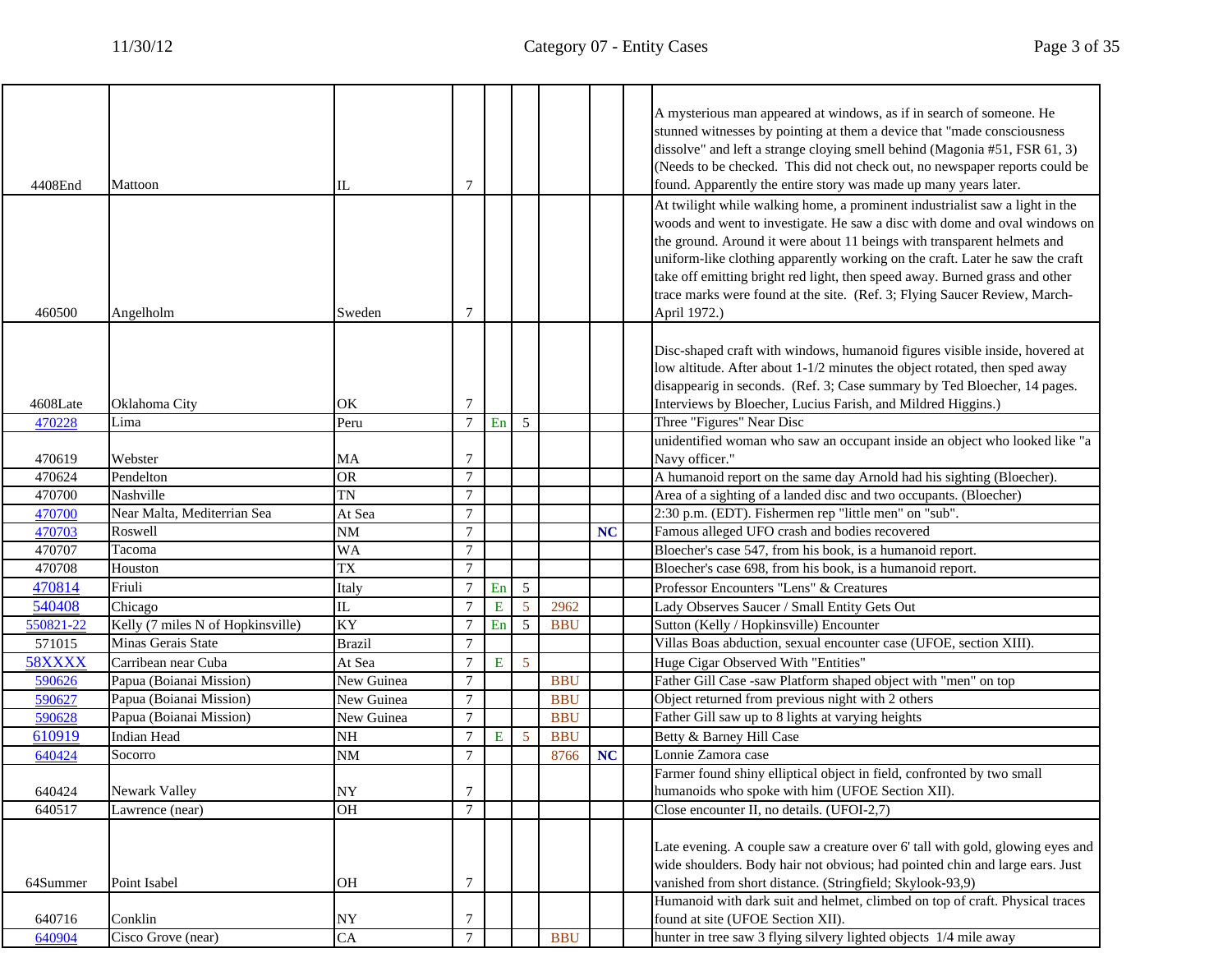| 650119           | <b>Brand's Flats</b>          | <b>VA</b>       | $7\phantom{.0}$  | En | $\overline{5}$ |            |         | Two Humanoids Approach Witness                                                                                                                                                                                                                                                                                                                                                                                             |
|------------------|-------------------------------|-----------------|------------------|----|----------------|------------|---------|----------------------------------------------------------------------------------------------------------------------------------------------------------------------------------------------------------------------------------------------------------------------------------------------------------------------------------------------------------------------------------------------------------------------------|
| 650120           | Long Beach                    | MS              | $\overline{7}$   | En | 5              |            |         | Occupants Observed In Glass-Like Object                                                                                                                                                                                                                                                                                                                                                                                    |
| 650302           | Nr. Brooksville               | FL              | $\boldsymbol{7}$ | En | 5              | <b>BBU</b> |         | Landed Object And Entity Case / Hoax                                                                                                                                                                                                                                                                                                                                                                                       |
| 650701           | Valensole                     | France          | $7\phantom{.0}$  | En | 5              |            |         | Humanoids Near Elliptical Object With Legs On Ground                                                                                                                                                                                                                                                                                                                                                                       |
| 650819           | <b>Cherry Creek</b>           | NY              | $\overline{7}$   | En | 5              | 9806       |         | <b>Cherry Creek (Butcher) Trace Case</b>                                                                                                                                                                                                                                                                                                                                                                                   |
| 651023           | Long Prairie (4 miles from)   | MΝ              | $\overline{7}$   | En | -5             | <b>BBU</b> |         | Road Blocked By "Rocket", Three "Creatures"                                                                                                                                                                                                                                                                                                                                                                                |
| 660422<br>660615 | <b>Bagley</b><br>Whiteman AFB | MΝ<br><b>MO</b> | 7<br>$\tau$      |    |                |            |         | 3:30 p.m. CST. Several witnesses reported seeing an object flying at low<br>altitude and apparently landing. Four small occupants (described as "dwarfs")<br>apparently made repairs and the craft flew away. (Vallee, 1969, pp. 329-30).<br>Military sighting of saucer like object in Missouri                                                                                                                           |
| 661117           | Gaffney                       | MA              | $\overline{7}$   |    |                |            |         | 4:00 a.m. EST. Two police officers saw a round, glowing object with a wide,<br>flat rim around the center resting on the ground. They estimated the diameter<br>to be about 20 feet. As they watched from less than 50 feet away, a door<br>opened and a small humanoid being descended. The observation lasted several<br>minutes. Footprints later were found at the site. (Phillips 1975, p. 44.)                       |
| 670105           | Winsted                       | MN              | $\overline{7}$   |    |                | <b>BBU</b> |         | 75 ft object landed on road, man dressed in blue overalls exited craft                                                                                                                                                                                                                                                                                                                                                     |
| 670113           | Iola                          | KS              | $\overline{7}$   |    |                |            |         | 1:30 a.m. CST. A 9-year-old saw a circular object with lighted dome,<br>numerous body lights, short wings, three wheels hanging down, a door, and<br>windows. A strange-looking man wearing a crinkley green suit stood in the<br>door, sometimes illuminated by a rotating red light. The object hovered over a<br>field, circled the house, and flew away. (Report from a dairy farm owner, Iola<br>KS, in NICAP files.) |
| 670205           | Hilliard                      | OН              | $\overline{7}$   |    |                |            |         | Same evening. Humanoid sighting. An object that was described as an ellipse,<br>landed, humanoid beings emerged and placed small spheres on the ground<br>around the craft. Witnesses observed them interacting with humans. Further,<br>up-to-date research, would show many more HR cases for the year, but at least<br>14 were found without much effort. (UFOE II, p. 326)                                             |
| 670214           | Jefferson City                | МO              | $\overline{7}$   |    |                |            |         | 7:00 a.m. CE-III. A disc-shaped object was seen resting on a shaft in a field.<br>Small beings were reportedly moving around rapidly beneath it. They<br>disappeared behind the shaft, the object rocked back and forth, took off, and<br>sped away. (UFOE II, p. 327)                                                                                                                                                     |
| 670219           | Hollywood                     | FL              | $\tau$           |    |                |            |         | 4:30 p.m. EST. Two people saw a gun-metal gray oval object hovering 20 feet<br>high. The object had a rough bottom, a row of revolving green lights (body<br>lights), a row of shield-shaped yellow-lit windows, and "antenna." Heads of<br>people (occupants) were seen in the windows. (Hollywood Sun-Tattler<br>3/11/67, copy in NICAP files.)                                                                          |
| 670312           | Virginia                      | MN              | $\overline{7}$   |    |                |            | files.) | Time not reported. In St. Louis County, northeast Minnesota, about 250 miles<br>from Rochester, four bovs 9-12 vears old reportedly encountered a landed<br>craft and one or more humanoid beings. (Boyer letter dated 5/5/67 in NICAP                                                                                                                                                                                     |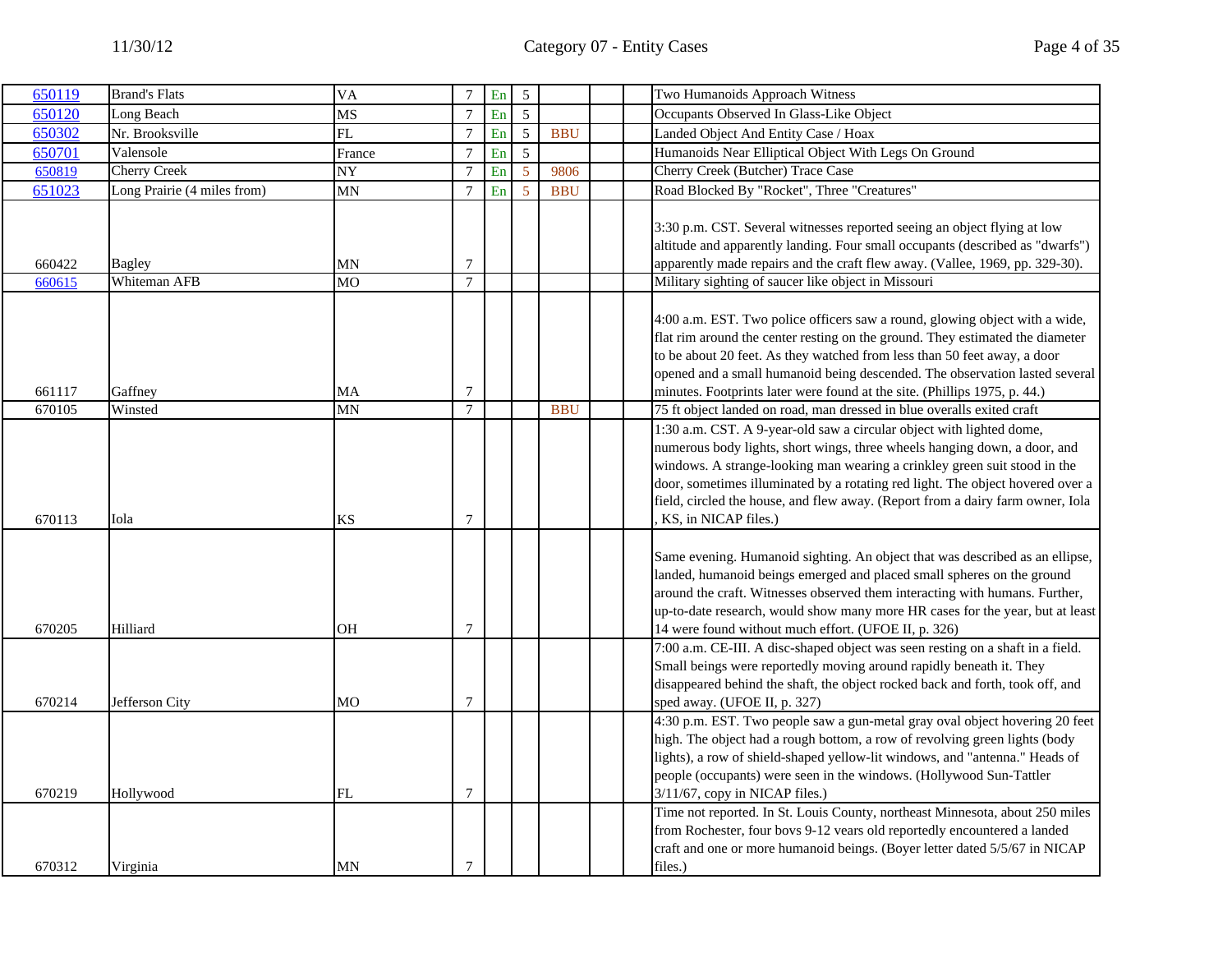|          |                    |            |                |  | 7:30 p.m. MST. Two separate groups of 1 witnesses reported a variety of UFO                                                                                   |
|----------|--------------------|------------|----------------|--|---------------------------------------------------------------------------------------------------------------------------------------------------------------|
|          |                    |            |                |  | activity. In one case a man saw two "solid :-lights" that hovered near the                                                                                    |
|          |                    |            |                |  | ground. A 5-1/2-foot tall humanoid being in what 3 looked like white<br>coveralls was seen, and the man's dog was disturbed at this time (animal              |
|          |                    |            |                |  | reaction). The other witnesses described strange footprints found at the site                                                                                 |
|          |                    |            |                |  | and apparently also saw the humanoid being but do not describe it. (NICAP                                                                                     |
| 670326   | Minatare           | NE         | 7              |  | report form.)                                                                                                                                                 |
|          |                    |            |                |  |                                                                                                                                                               |
|          |                    |            |                |  | On some unspecified date in the spring, some 525 miles southeast of Minatare,                                                                                 |
|          |                    |            |                |  | Nebraska, a man saw a large craft on the ground and small humanoids who                                                                                       |
|          |                    |            |                |  | disembarked and circled around the craft. Footprints of the humanoids                                                                                         |
| 670300   | Medicine Lodge     | <b>KS</b>  | $\overline{7}$ |  | reportedly were photographed. (Miller letter, Kirksville, MO, NICAP files.)                                                                                   |
|          |                    |            |                |  | 2:30 a.m. EST. A 20-year-old electric company worker saw a glowing red-                                                                                       |
|          |                    |            |                |  | orange, cone-shaped object just off the ground. The object was estimated to be                                                                                |
|          |                    |            |                |  | 12 feet wide at the base and 25 feet high to the point, where there was a ball-                                                                               |
|          |                    |            |                |  | shaped object. Large-headed humanoids were seen moving rapidly back and                                                                                       |
|          |                    |            |                |  | forth. The report said that one being was hit by the car, leaving visible damage                                                                              |
|          |                    |            |                |  | on the vehicle. (Ravenna Record-Courier, Ohio, 3/31/67; Keyhoe and Lore,                                                                                      |
|          |                    |            |                |  | 1969a, p. 30; Keyhoe and Lore, 1969b, pp.28-29; APRO Bulletin, March-April                                                                                    |
| 670328   | Munroe Falls       | <b>OH</b>  | $\overline{7}$ |  | 1967, p. 1.)                                                                                                                                                  |
|          |                    |            |                |  | 2:00 a.m. EST,. An airport owner, alerted by a whirring sound, saw an object                                                                                  |
|          |                    |            |                |  | like two silver saucers placed rim-to-rim (disc) with a transparent dome. Inside                                                                              |
|          |                    |            |                |  | the dome were two moving figures. Portholes glowed on the perimeter of the                                                                                    |
|          |                    |            |                |  | object. An odor was reported, and a yard light was affected (EM effects).                                                                                     |
| 67Spring | Haverhille         | MA         | 7              |  | (Fowler, 1974, p. 348.)                                                                                                                                       |
|          |                    |            |                |  |                                                                                                                                                               |
|          |                    |            |                |  | 2:30 a.m. Three 3 to 4' tall beings, light colored clothing, helmets, moved<br>around beneath cigar-shaped craft with windows. Physical traces found at site. |
| 670613   | Caledonia, Ontario | <b>CAN</b> | 7              |  | (Hall, 1964-1967, pages 474-482, Vol. II, The UFO Evidence)                                                                                                   |
|          |                    |            |                |  |                                                                                                                                                               |
|          |                    |            |                |  | 2:35 a.m. EDT. Two people saw two stationary objects, one disc-shaped and                                                                                     |
|          |                    |            |                |  | the other cigar-shaped, on or near the ground in the vicinity of a factory for                                                                                |
|          |                    |            |                |  | about 20 minutes. Three occupants less than 4 feet tall, in light colored                                                                                     |
|          |                    |            |                |  | uniforms, and wearing "helmets" with four lights, were observed scurrying                                                                                     |
|          |                    |            |                |  | around outside the cigar. Physical traces found at the site included a burned                                                                                 |
|          |                    |            |                |  | area, disturbed grass, and an oily substance. (Cuneo letter, 6/19/67, NICAP                                                                                   |
| 670615   | Caledonia, Ontario | CAN        | $\overline{7}$ |  | files; APRO Bulletin, Nov. - Dec. 1967, p. 4.)                                                                                                                |
|          |                    |            |                |  | 1:00 a.m. EDT. Three people saw a round object (10-15 feet diameter) with a                                                                                   |
|          |                    |            |                |  | bright orange hue. (See above reports.) The interior appeared to be partly                                                                                    |
|          |                    |            |                |  | visible, and a creature or being of some kind was seen within it. (NICAP                                                                                      |
|          |                    |            |                |  | report form and letter from Pennsylvania NICAP Subcommittee, 8/29,67,                                                                                         |
| 670717   | Newville           | PA         | 7              |  | NICAP files.)                                                                                                                                                 |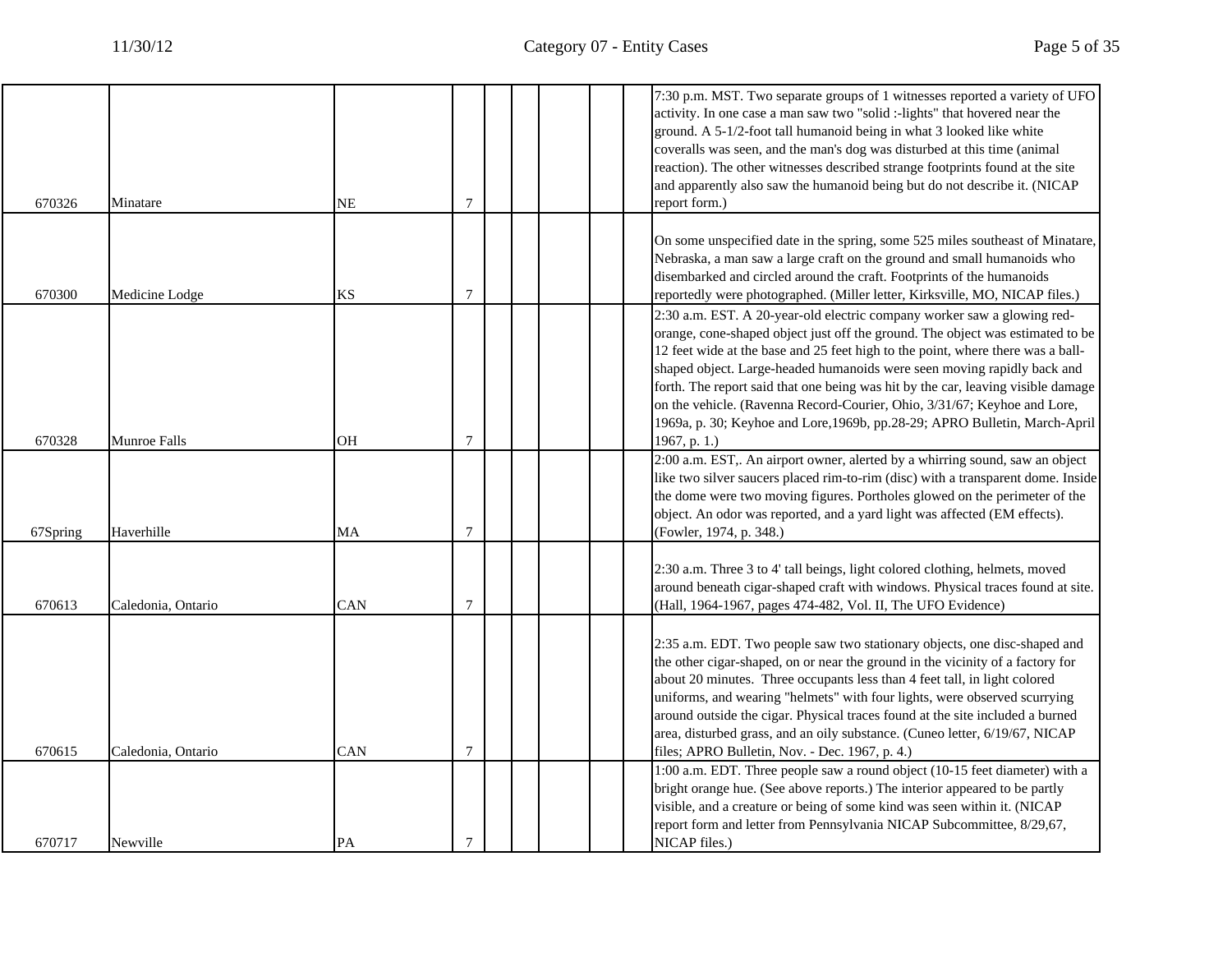|        |                               |           |                  |  |  | 9:15 p.m. EDT. A woman and her daughter saw a bell-shaped object with a<br>dull metal finish and five square windows. An intense white light came from<br>the inside. A humanoid with slim torso, an egg-shaped head, and long rubbery-                                                                                                                                                                                                       |
|--------|-------------------------------|-----------|------------------|--|--|-----------------------------------------------------------------------------------------------------------------------------------------------------------------------------------------------------------------------------------------------------------------------------------------------------------------------------------------------------------------------------------------------------------------------------------------------|
|        |                               |           |                  |  |  | looking arms was visible at one of the windows, and "shadowy movements"<br>were seen in other windows. (NICAP report form; Florida NICAP                                                                                                                                                                                                                                                                                                      |
| 670720 | Titusville                    | FL        | $\overline{7}$   |  |  | Subcommittee report, 8/11/67, NICAP files.)                                                                                                                                                                                                                                                                                                                                                                                                   |
| 670731 | Churchville                   | <b>NY</b> | $\overline{7}$   |  |  | Two small beings, shiny black garb. Saturn-shaped craft seen near ground in<br>truck headlights. Beings boarded, took off straight up. (Hall, 1964-1967, pages<br>474-482, Vol. II, The UFO Evidence)                                                                                                                                                                                                                                         |
| 670803 | Caracus                       | Venezuela | $\overline{7}$   |  |  | 11:30 p.m. LT. A 3-foot-tall being (humanoid) emerged from a hovering,<br>luminous disc and took gravel samples. (APRO Bulletin, Sept.-Oct. 1967, p.<br>12.)                                                                                                                                                                                                                                                                                  |
| 670806 | San Bernadino                 | Venezuela | 7                |  |  | Approx. 2:00 a.m. LT. Two sleeping witnesses were awakened by a small<br>being with a large head (humanoid) wearing a "rubber suit." The being jumped<br>out a window toward an object outside that had blinding, multicolored lights.<br>Investigators found scrape marks and footprints (physical traces) at the site.<br>(El Universal, 8/8/67, and El Mundo, 8/9/67, copies in NICAP files.)                                              |
| 670819 | Chambersburg                  | PA        | $\overline{7}$   |  |  | 9:45 pm.m EDT. Two men saw a white light hovering over a field and<br>maneuvered their car to illuminate the area. In their headlights they saw a<br>small creature (humanoid) with unusual hands and dressed in shiny clothing.<br>(Pennsylvania NICAP Subcommittee report, 10/4/67, NICAP files)                                                                                                                                            |
| 670823 | Joyceville, Ontario           | CAN       | 7                |  |  | 4:00 a.m. EDT. A man drove down a side road to investigate a green light he<br>saw in a field. His headlights illuminated a large, metallic-appearing disc on or<br>near the ground. It was shaped like an inverted bowl and had three legs. The<br>witness saw three beings about 3-4 feet tall and wearing helmets (humanoids).<br>They appeared to be gathering specimens. (Hall, 2001, p. 480; MUFON UFO<br>Journal, August 1987, p. 19.) |
| 670824 | Wodonga, Victoria             | AU        | $\overline{7}$   |  |  | Two humanoid beings in silvery suits, round helmets, emerged from disc with<br>dome (sections IX, XII).                                                                                                                                                                                                                                                                                                                                       |
| 670826 | Eagle Lake, Allagash Waterway | ME        | $\overline{7}$   |  |  | Campers saw glowing oval that beamed light down, engulfed canoe. Memory<br>loss and abduction. (See section XIII bibliography, Fowler, 1990a.)                                                                                                                                                                                                                                                                                                |
| 670831 | Cussac                        | France    | $\boldsymbol{7}$ |  |  | Time not reported. Two small humanoids in black garb were seen. They<br>entered a disc-shaped craft and took off. Cows were agitated (animal<br>reactions) during the sighting. (APRO Bulletin, Sept.-Oct. 1967, p. 8)                                                                                                                                                                                                                        |
| 670915 | Winsted                       | CT        | $\overline{7}$   |  |  | 8:50 p.m. EDT. Separate witnesses in Winsted reported seeing a large<br>glowing, pulsating object hovering nearby and several small beings with large<br>heads (humanoids) moving around it. The object's light dimmed when cars<br>approached. (Report in NICAP files; Gillmor, 1969, p. 347.)                                                                                                                                               |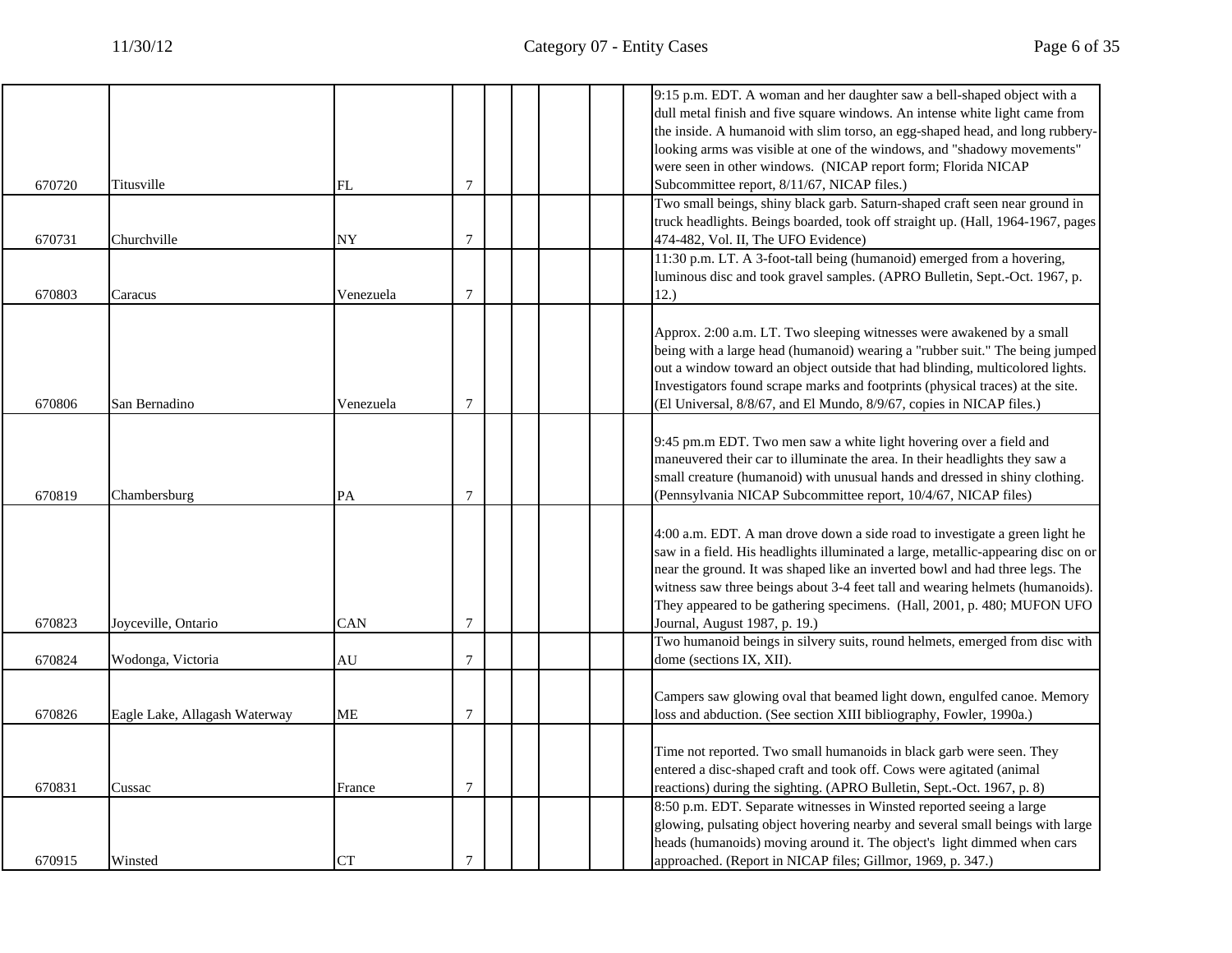|        |                                    |               |                |  |  | Time not given. Two witnesses reported that a saucer with portholes landed on<br>a soccer field. (Beings seen in association with the object were over 6 feet tall,<br>hefty, used breathing apparatus, and had bulging eyes. (Baltimore Morning                                                                                                                                                                                        |
|--------|------------------------------------|---------------|----------------|--|--|-----------------------------------------------------------------------------------------------------------------------------------------------------------------------------------------------------------------------------------------------------------------------------------------------------------------------------------------------------------------------------------------------------------------------------------------|
| 670917 | Belo Horizonte, Minas Gerais State | <b>Brazil</b> | $\overline{7}$ |  |  | Sun, Maryland, 9/25/67, copy in NICAP files.)                                                                                                                                                                                                                                                                                                                                                                                           |
| 670921 | Barcelona                          | Spain         | $\overline{7}$ |  |  | 12:30 a.m. Small beings (humanoids) with large heads and white garb were<br>seen moving toward a brilliant round object on the ground. Their car was lifted<br>(mass displacement) and witnesses were in shock. (Ballester Olmos, 1976, p.<br>12.)                                                                                                                                                                                      |
| 671109 | Erin (near)                        | TN            | 7              |  |  | 11:45 p.m. CST. Two nurses driving home from a Waverly, Tennessee<br>hospital stopped for a traffic light in Erin, Tennessee. While stopped they saw<br>a large UFO approach and land on the highway in front of them. The lights on<br>their car went out. The next recollection was of the object high in the sky<br>leaving them, but they perceived no time lapse nor did they ever check the<br>time. (MUFON Sympap81, p. 23)      |
| 671119 | Calgary, Alberta                   | CAN           | $\overline{7}$ |  |  | 5:45 p.m. MST. While walking home, a 14-year-old boy saw a silver-grayish<br>object with flashing, multi-colored lights (body lights) around the center. The<br>object was making a high-pitched sound. He ran home, discovered that 45<br>minutes of time was missing, and an abduction was revealed under hypnosis.<br>(Bondarchuk, 1979, pp. 83-88.)                                                                                 |
| 671124 | Rio de Janeiro                     | Brazil        | $\overline{7}$ |  |  | 2:30 p.m. Three small white-clad figures (humanoids) were seen around a disc<br>that had a dome and red body lights. Physical traces were found at the site.<br>(APRO Bulletin, Nov.-Dec. 1967, p. 3.)                                                                                                                                                                                                                                  |
| 671203 | Ashland                            | NΕ            | 7              |  |  | 2:30 a.m.CST. A police patrolman (Herbert Schirmer) saw a hovering, bright<br>aluminum, elliptical object estimated to be 15 feet tall and 20 feet wide with<br>flashing red lights inside. Under hypnosis, the officer recalled EM effects on<br>his vehicle, meeting with beings, and being on the craft. (Hall, 2001, p. 530-<br>32, from: Blum and Blum, 1974, pp. 109-121; Gillmor, 1969, pp. 389-91;<br>Story, 1980, pp. 318-19.) |
| 671208 | Deputy                             | IN            | $\overline{7}$ |  |  | 12:30 a.m. EST. A woman reported a large bowl-shaped orange object that<br>levitated her, and she suffered unspecified physiological effects. She had a<br>time confusion and later reported visits by small beings and physical marks<br>left on her body (suggested abduction). (Ridge, 1994, p. 24.)                                                                                                                                 |
| 671208 | Idaho. Falls                       | ID            | 7              |  |  | 7:40 p.m. MST. A 15-year-old girl saw a very bright white illuminated<br>circular object (disc) the size of a car hovering over her house. (Hall, 2001, p.<br>459, from: Keyhoe and Lore, 1969a, pp. 29-30.)                                                                                                                                                                                                                            |
| 680201 | Criacao do Cabrito                 | Azores        | $\overline{7}$ |  |  | Serafim Vieira Sebastiao, a watchman at the Azores Air Station, saw "an oval<br>object with a metallic gleam, topped by a glass tower with a small balustrade<br>on which two beings were standing." (Magonia #904; FSR 68, 5)                                                                                                                                                                                                          |
| 680300 | Berezovsky (near)                  | Russia        | 7              |  |  | Alleged crash/retrieval on the web, and earlier shown on the History Channel.<br>Shows footage of the alleged crashed UFO near Berezovsky (Sverdlovsk)<br>region) in 1968 and related alleged KGB documents.                                                                                                                                                                                                                            |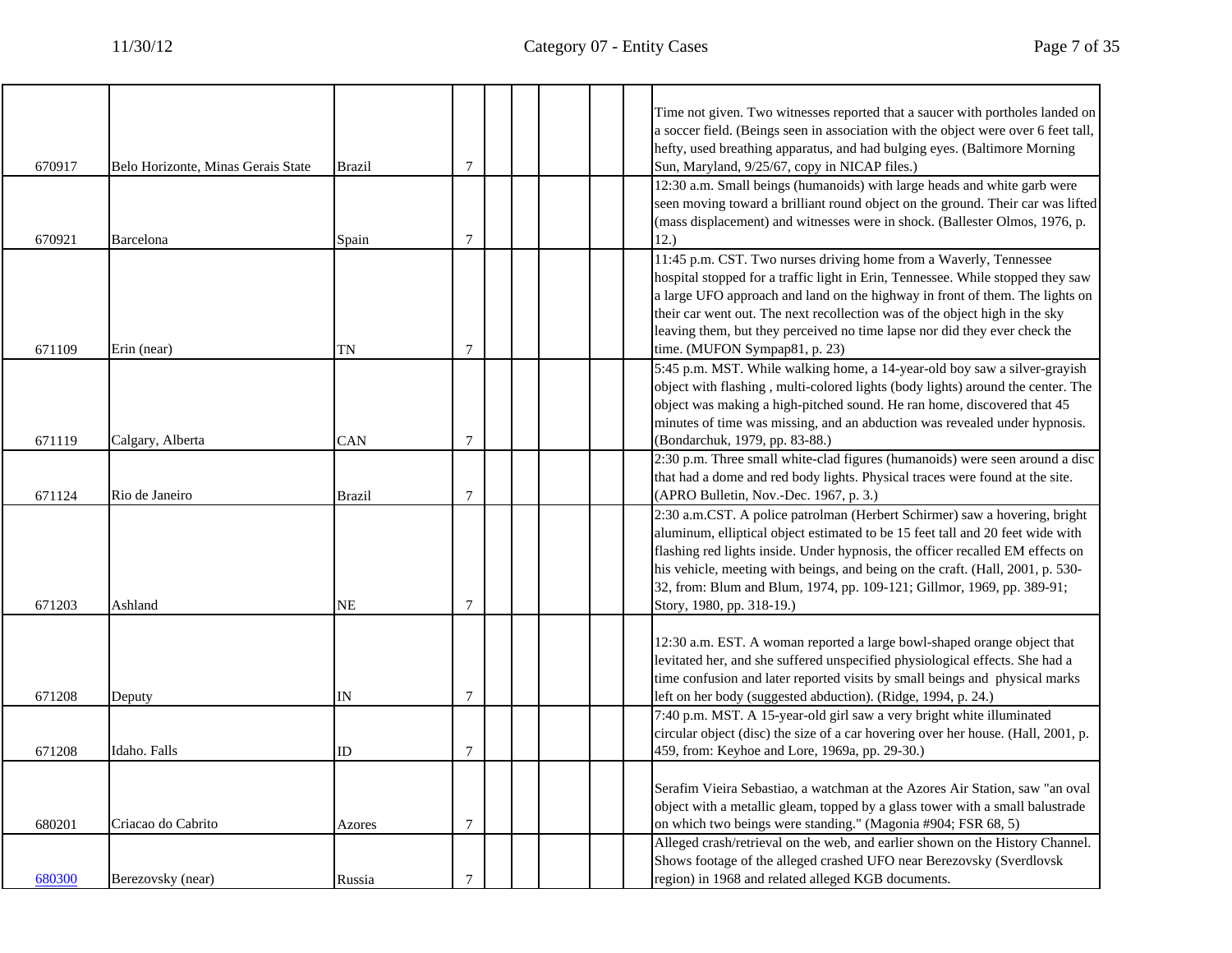$\overline{\Gamma}$ 

|        |                                      |                     |                |  | After midnight. Several bursts of machine gun fire were heard coming from a    |
|--------|--------------------------------------|---------------------|----------------|--|--------------------------------------------------------------------------------|
|        |                                      |                     |                |  | location in the vicinity where militia member Isidro Puentes Ventura was on    |
|        |                                      |                     |                |  | guard duty. At dawn, Puentes was found unconscious by an Army patrol and       |
|        |                                      |                     |                |  | taken to a hospital in Pinar Del Rio, where he remained in shock and unable to |
|        |                                      |                     |                |  | speak for six days. (Timothy Good, "Beyond Top Secret" quoting Jacques         |
| 680614 | Cabañas, Pinar Del Rio (near)        | Cuba                | 7              |  | Vallee)                                                                        |
|        |                                      |                     |                |  | Night. A settler, Romulo Velasco, 25, saw a bright object land. From it        |
|        |                                      |                     |                |  | emerged a strange "tall, slim being" who came toward the witness, who          |
| 680619 | Cabreria                             | Argentina           | 7              |  | fainted. (Magonia #910, FSR 68, 5)                                             |
|        |                                      |                     |                |  | 4:00 a.m. Raul Calcedo met two giants, almost 3 m tall, in Ricardone. He fled  |
|        |                                      |                     |                |  | in terror, in spite of a strange power that tended to make him stay. (Magonia  |
| 680701 | Ricardone                            | Argentina           | 7              |  | #913, FSR 68, 5)                                                               |
|        |                                      |                     |                |  | 8:15 a.m. A boy, Sola, saw, a few meters away, a strange being, about 2.10 m   |
|        |                                      |                     |                |  | tall, hovering in the air, his body emitting a peculiar glow, near a bright,   |
| 680702 | Cofico                               | Argentina           | $\tau$         |  | unknown object. (Magonia #915, FSR 68, 5)                                      |
|        |                                      |                     |                |  | 11:25 a.m. Oscar H. Iriart, 15, saw two men of normal height, with short,      |
|        |                                      |                     |                |  | white hair and red clothes, semi-transparent legs, motioning to him. Near them |
|        |                                      |                     |                |  | was an elliptical, silvery machine, 2 m long, 60 cm high, with three 50 cm     |
| 680702 | Sierra Chica                         | Argentina           | 7              |  | legs. (Magonia #916, FSR 68, 5)                                                |
|        |                                      |                     |                |  |                                                                                |
|        |                                      |                     |                |  | 1:20 a.m. Entities observed. Ms. Adela Casalvieri, night nurse at the          |
|        |                                      |                     |                |  | Neuropsychiatry Hospital, heard a loud penetrating humming noise outside in    |
|        |                                      |                     |                |  | the hospital courtyard. Going out to see what it was, she observed a saucer-   |
|        |                                      |                     |                |  | shaped landed object only 20 meters away. It was brightly luminous and         |
|        |                                      |                     |                |  | sitting in the middle of the courtyard. A luminous red beam came from the      |
|        |                                      |                     |                |  | object and struck her, and she found that her legs were paralyzed. (David F.   |
|        |                                      |                     |                |  | Webb & Ted Bloecher, HUMCAT: Catalogue of Humanoid Reports, case               |
| 680722 | Mendoza                              | Argentina           | $\tau$         |  | 1968-89, citing G. J. Gianza Paz & A. M. Baragiola).                           |
|        |                                      |                     |                |  |                                                                                |
|        |                                      |                     |                |  | 9:00 a.m. Luce Fontaine, 31, a farmer, was in a clearing when he suddenly      |
|        |                                      |                     |                |  | saw an oval object, 25 m away, less than 5 m above ground. In the object       |
| 680731 | Plaine-des-Cafres, La Reunion Island | <b>Indian Ocean</b> | 7              |  | stood two beings, 90 cm tall, wearing coveralls. (Magonia #917, LDLN 96)       |
|        |                                      |                     |                |  |                                                                                |
|        |                                      |                     |                |  | Dual abduction of male and female summer camp staff members. Independent       |
| 680807 | <b>Buff</b> Ledge                    | VT                  | 7              |  | recall of event years later (Section XIII, Vol. II, The UFO Evidence).         |
|        |                                      |                     |                |  |                                                                                |
|        |                                      |                     |                |  | 8:00 p.m. A woman staying by herself at a house on the outskirts of Mercedes   |
|        |                                      |                     |                |  | heard a buzzing sound and her dogs began barking. The witness then saw a       |
|        |                                      |                     |                |  | second object on the ground from which the figure of a man wearing a brilliant |
|        |                                      |                     |                |  | silvery outfit was seen to emerge. (Albert S. Rosales, Humanoid Contact        |
| 680812 | Mercedes                             | Argentina           | 7              |  | Database 1968, case #6, citing Richard Heiden, quoting R. Banchs).             |
|        |                                      |                     |                |  | early. Maria Josa Cintra, who worked at the Clemente Ferreira Sanatorium,      |
|        |                                      |                     |                |  | was awakened by a noise. At the front door was a "foreign-looking" woman of    |
|        |                                      |                     |                |  | normal height, wearing light-colored clothes, and a headdress exposing only    |
| 680827 | Lins                                 | <b>Brazil</b>       | $\tau$         |  | her face. (Magonia #918, FSR 69, 1)                                            |
| 68Fall | Point Isabel                         | O <sub>H</sub>      | $\overline{7}$ |  | No time given. One witness (Abbott), humanoid report. (SRUFOS)                 |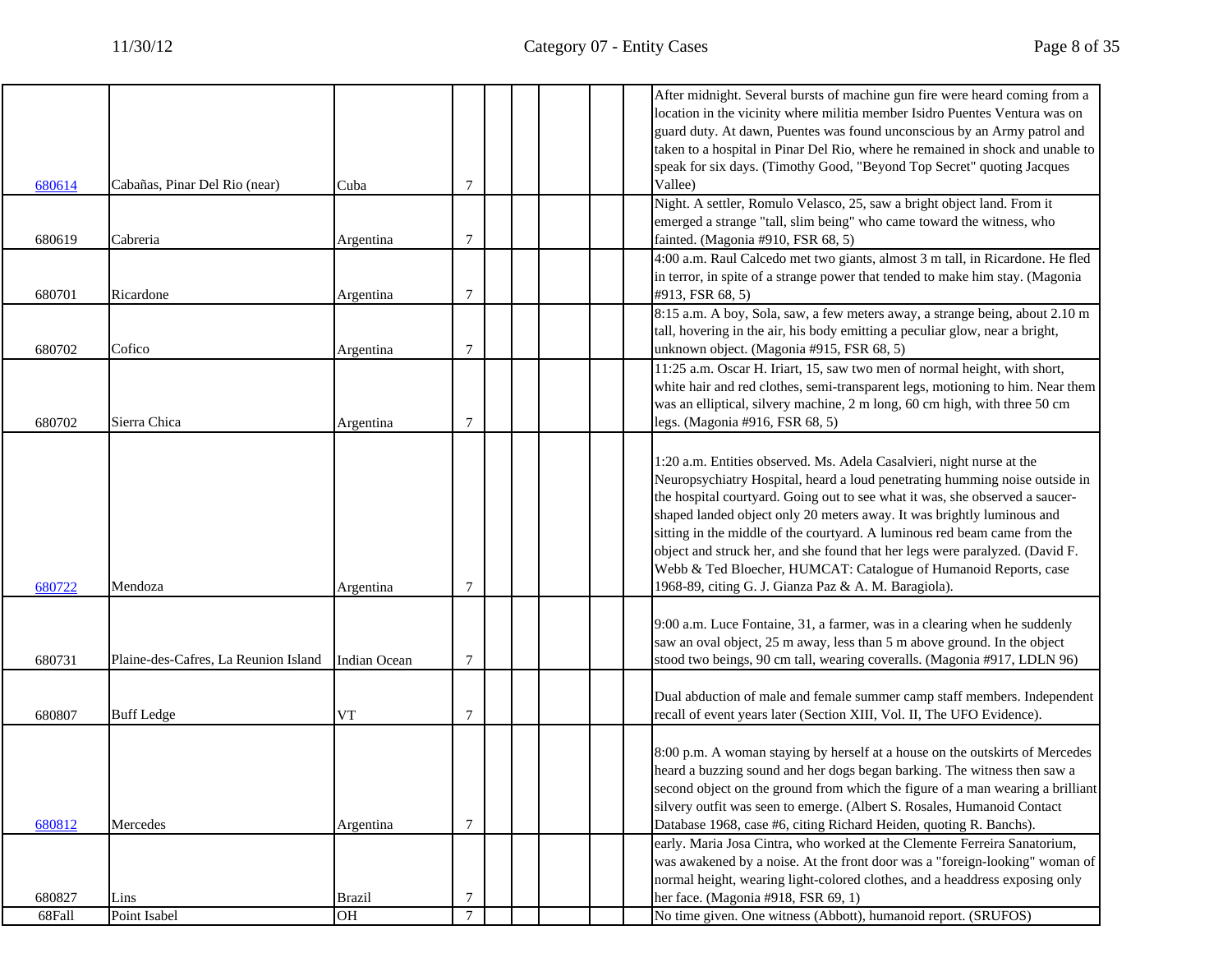|        |                        |               |                |  | Huge circular object hovering nearby, three small humanoids. Flying Saucer      |
|--------|------------------------|---------------|----------------|--|---------------------------------------------------------------------------------|
| 680901 | Mendoza                | Arg           | $\tau$         |  | Review, November 1968; see Rodeghier, 1981, p. 43 (E,L) car                     |
|        |                        |               |                |  | 6:20 a.m. Doribio Pereira, 41, municipal employee, suddenly observed a          |
|        |                        |               |                |  | golden, cigar-shaped object, and a figure armed with a flashing weapon that     |
|        |                        |               |                |  | immobilized him. Three beings were standing on a platform under the craft.      |
| 681009 | Lins                   | <b>Brazil</b> | $\overline{7}$ |  | (Magonia #920, FSR 69, 1)                                                       |
|        |                        |               |                |  | Abduction report. First investigated by Bay Area (CA) Subcommittee, then        |
| 681100 | Kent                   | IN            | $\tau$         |  | turned over to Indiana NICAP Subcommittee. (Ridge files)                        |
| 681120 | Hanbury                | UK            | $\tau$         |  | Entities within domed craft. AR Case                                            |
|        |                        |               |                |  | Hospital nurse saw craftlike object hovering near building, two humanoid        |
| 700101 | Duncan, B.C.           | CAN           | $\overline{7}$ |  | figures visible in upper portion (UFOE II, Section XII).                        |
|        |                        |               |                |  | Two skiers saw disc-shaped object approach, hover, humanoid appeared in         |
|        |                        |               |                |  | light beam from object. Memory loss, extensive physiological effects (Humcat    |
| 700107 | Imjarvi                | Finland       | 7              |  | 1970-4 ; UFOE II, Section XII).                                                 |
|        |                        |               |                |  | Pre-dawn. Stewart and Lyle Leppke, doing their early morning farm chores,       |
|        |                        |               |                |  | observed a lighted object in a cattle lot. When they flashed their light on it, |
|        |                        |               |                |  | they saw a diminutive figure, less than 2-feet tall, moving about near the      |
|        |                        |               |                |  | object, which had small windows on it. (Humcat 1971-3; Source: Humcat,          |
| 710122 | Peabody                | KS            | 7              |  | quoting newspaper source).                                                      |
|        |                        |               |                |  | 3:00 p.m. Two young men, P. Aliranta and E J Sneck, were working in the         |
|        |                        |               |                |  | woods when Aliranta noticed a 15 foot metallic object, shaped like two          |
|        |                        |               |                |  | saucers put together, and with four thin legs, descending in a clearing 50 feet |
|        |                        |               |                |  | away. As it landed, a little entity just under 3-foot tall glided to the ground |
|        |                        |               |                |  | from an opening in the underside; dressed in green one-piece "diver's suit," it |
|        |                        |               |                |  | wore a helmet with a circular faceplate. (Humcat 1971-6, Tapani Kuningas,       |
| 710205 | Kangaskyla Kinnula     | Finland       | 7              |  | FSR Vol. 17 # 5)                                                                |
|        |                        |               |                |  | Close-range sighting of disc with windows, two humanoid figures visible         |
| 710414 | Gallery                | PA            | $\tau$         |  | inside, light beam upward from top (UFOE II, Section VI).                       |
|        |                        |               |                |  |                                                                                 |
|        |                        |               |                |  | 10:00 p.m. Michael D, 15, was on his way home after camping out with two        |
|        |                        |               |                |  | other boys; while crossing a grassy field, alone, he saw a bright object slowly |
|        |                        |               |                |  | approaching at low altitude, passing over some high-tension wires that crossed  |
|        |                        |               |                |  | the field. A door 'came down" out of which emerged a "huge" figure, who was     |
|        |                        |               |                |  | hunched over, had long arms, and wore shiny, light reflecting clothing.         |
| 710515 | Passapatanzy           | WV            | $\overline{7}$ |  | (Humcat 1971-17; John Carlson, Bruce Maccabee for NICAP)                        |
|        |                        |               |                |  |                                                                                 |
|        |                        |               |                |  | 1:10 a.m. A man was returning home when as he was rounding a bend in a          |
|        |                        |               |                |  | rural road he noticed an unusual object hovering about 20 feet above the        |
|        |                        |               |                |  | ground. The craft was saucer shaped with a dome on top and an antenna like      |
|        |                        |               |                |  | protrusion. After two minutes the witness saw a figure walk back and forth in   |
|        |                        |               |                |  | the opening of the object. The figure was dressed in a gray white metallic suit |
| 710521 | West Leisenring (near) | PA            | 7              |  | with a hood and was about six-foot tall. (Stan Gordon, Mufon Journal #189).     |
|        |                        |               |                |  | Humanoid report. No details except witness' name, which was King. (EGBA,        |
| 710600 | Sharpsville            | IN            | 7              |  | 680)                                                                            |
|        |                        |               |                |  |                                                                                 |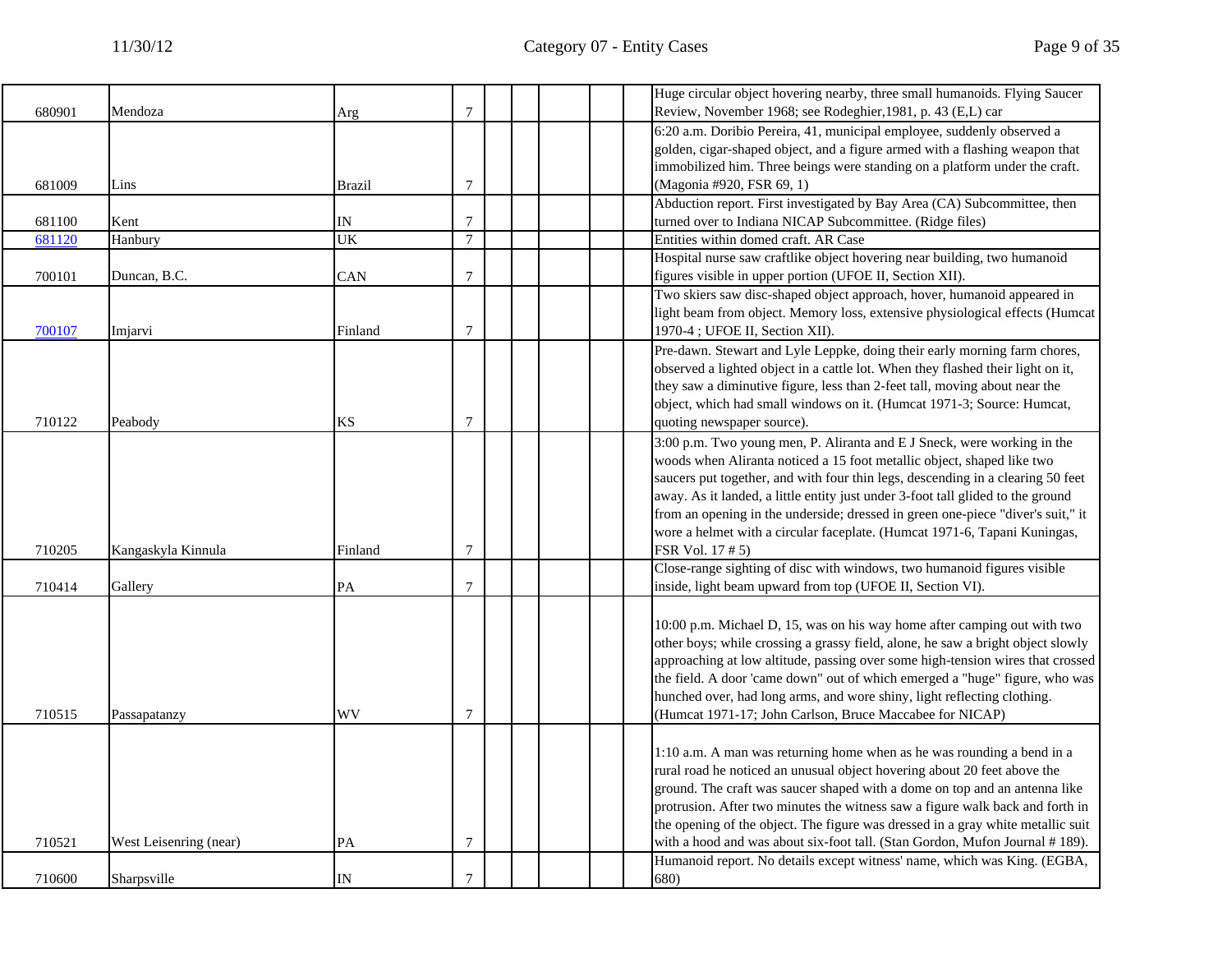$\overline{a}$ 

|        |                             |               |                  |  | 8:30 p.m. The witness was at home watching television when he was                |
|--------|-----------------------------|---------------|------------------|--|----------------------------------------------------------------------------------|
|        |                             |               |                  |  | distracted by the sounds of his cows bellowing on a nearby field. They also      |
|        |                             |               |                  |  | saw a dark spherical object hovering above the field, a reddish light shone out  |
|        |                             |               |                  |  | of what appeared to be an open door on the object. Three small men who           |
|        |                             |               |                  |  | glowed a pale green color were moving around the object. They seem to glide      |
|        |                             |               |                  |  | just above the ground in rapid darting movements. (HC addition #1011,            |
| 710727 | Valcourt, Quebec            | <b>CAN</b>    | 7                |  | Source: Francois Bourbeau, Spectra, Quebec Canada, Type: B)                      |
|        |                             |               |                  |  | Humanoid report. No details, but witness' name was Eastman.(EGBA, Page           |
| 720920 | Howard                      | IN            | 7                |  | 673)                                                                             |
|        |                             |               |                  |  | 2:00 p.m. Two airmen were instructed to check the tactical air navigational      |
|        |                             |               |                  |  | (TACAN) facility located eight miles east of McChord Air Force Base. Briggs      |
|        |                             |               |                  |  | exited the building to investigate the sound. Once outside, Briggs observed a    |
|        |                             |               |                  |  | saucer shaped object directly above the TACAN building. Briggs watched as        |
|        |                             |               |                  |  | the object landed just south of the TACAN compound. Briggs was startled by       |
|        |                             |               |                  |  | the object and entered the TACAN building to summoned Hillsgeck. Once            |
|        |                             |               |                  |  | Hillsgeck and Briggs exited the building together, they observed two             |
| 721014 | McChord AFB                 | WA            | 7                |  | "creatures" walking towards the fence. (See report by Bill Hamilton)             |
| 721126 | Bt. Bedoga Bay and Woodland | CA            | $\tau$           |  | Judy Kendall abduction, three types of beings (UFOE II, Section XIII).           |
| 730214 | McAlester                   | OK            | $\tau$           |  | Disc Cavorts Near Airliner / Confirmed By Radar                                  |
|        |                             |               |                  |  | A man and his wife employed at the Fazenda Secap claimed to have seen an         |
|        |                             |               |                  |  | oval shaped flying craft, "with two figures like people, in big hats and linked  |
| 730500 | Catanduva, Sao Paulo (near) | <b>Brazil</b> | 7                |  | together by a sort of tube."                                                     |
|        |                             |               |                  |  | Witness said light descended to an altitude of about 20 meters (75 feet) above   |
|        |                             |               |                  |  | the surface of the water and stopped, and then from the underside of the light   |
| 730700 | Kokkaido                    | Japan         | 7                |  | came what appeared to be a glass-like transparent tube                           |
|        |                             |               |                  |  | A father and his son were driving along a main highway in the Exeter area        |
|        |                             |               |                  |  | when they saw a landed UFO alongside the highway. A humanoid was                 |
| 730809 | Exeter                      | <b>NH</b>     | 7                |  | standing beside it.                                                              |
|        |                             |               |                  |  | Four grade-school students and a policeman saw four small humanoids              |
| 730810 | Ibague                      | Columbia      | 7                |  | beneath a bridge.                                                                |
|        |                             |               |                  |  | On this night a woman reported seeing a large boomerang shaped craft             |
|        |                             |               |                  |  | hovering over a heavily wooded area in Beech Hill. When her husband went         |
|        |                             |               |                  |  | out to investigate he encountered a large hairy, biped creature with a wolf-like |
| 730827 | Greensburg                  | PA            | $\tau$           |  | face.<br>"Ten big, black hairy dogs" emerged from a landed UFO in Laurel Grove   |
| 730909 | Savannah                    | GA            | $\boldsymbol{7}$ |  | Cemetery and ran through the cemetery.                                           |
| 730927 | Bedarrides                  | France        | $\tau$           |  | Humanoid occupant case. No details. (UFOE II, Section XII).                      |
|        |                             |               |                  |  | A woman arising from bed glanced out a window and clearly saw three "little      |
| 731000 | Uden                        | Netherlands   | $\tau$           |  | men" outside of her house.                                                       |
|        |                             |               |                  |  | Three teenagers saw a huge-hairy robot-like creature that walked mechanically    |
|        |                             |               |                  |  | with its hands upraised. It had a large round head. An egg-shaped UFO was        |
| 731000 | Anthony Hill                | TN            | 7                |  | also seen at the same time.                                                      |
|        |                             |               |                  |  | Five small humanoids in orange garb observed in vicinity of orange domelike      |
| 731005 | Saint-Mathias-de-Chambly    | CAN           | 7                |  | object.                                                                          |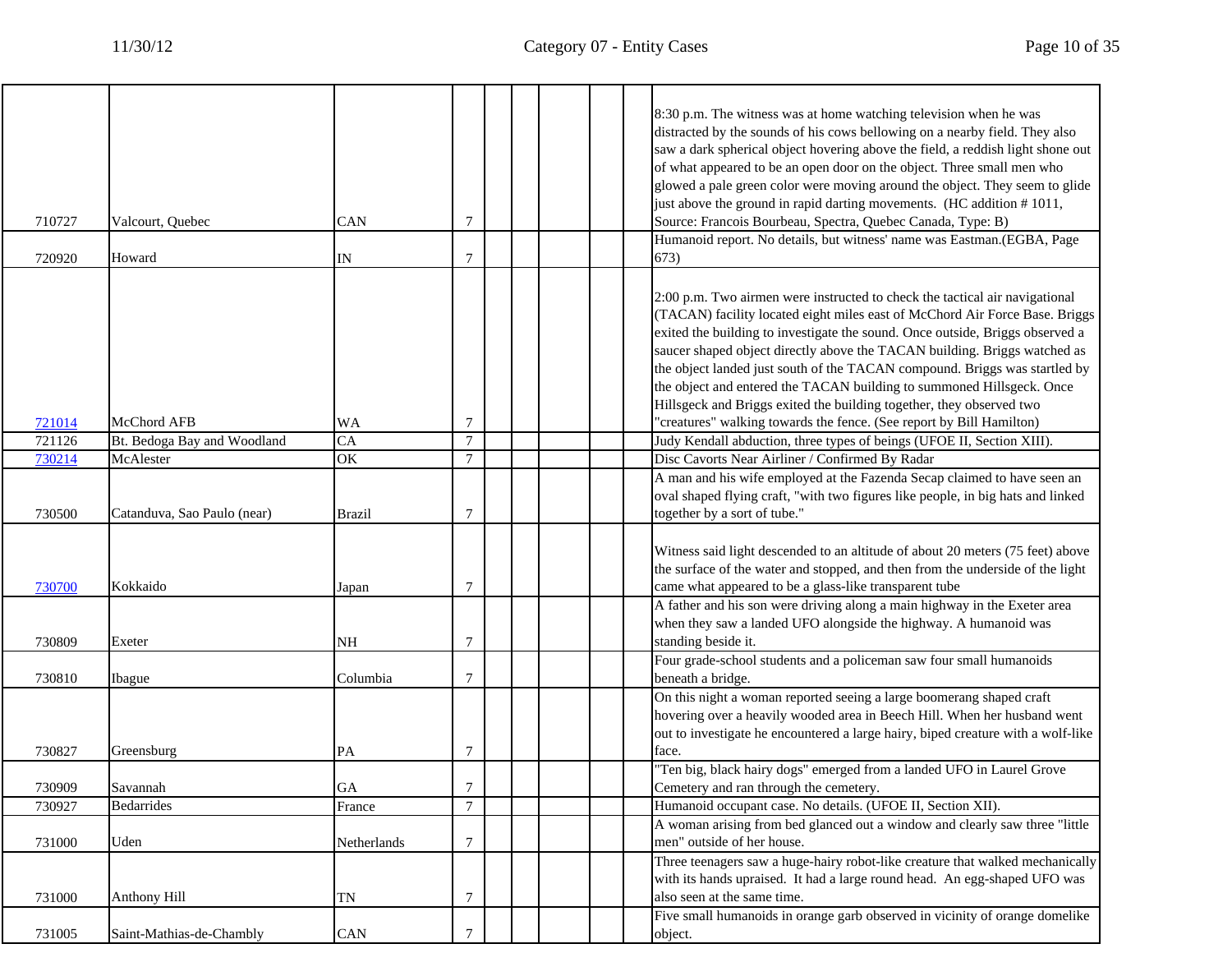|           |                            |           |                |   |   |  | Round, shiny, metallic object on or near ground, something rectangular about    |
|-----------|----------------------------|-----------|----------------|---|---|--|---------------------------------------------------------------------------------|
|           |                            |           |                |   |   |  | the size of a small person emerged; later reentered, and object took off.       |
| 731010    | Magnolia                   | MS        | 7              |   |   |  | (UFOE II, page 341)                                                             |
| 731011    | Pascagoula                 | <b>MS</b> | $\overline{7}$ | E | 5 |  | Hickson/Parker Incident                                                         |
|           |                            |           |                |   |   |  | A three-year old boy reported to his mother that he had been playing with       |
|           |                            |           |                |   |   |  | 'some old monster" in the backyard. He said it was gray with wrinkled skin      |
| 731011    | <b>Tanner Williams</b>     | AL        | $\tau$         |   |   |  | and pointed ears.                                                               |
|           |                            |           |                |   |   |  | Humanoid being observed in object like transparent "bell jar" (UFOE II,         |
| 731012    | Cincinnati                 | OH        | 7              |   |   |  | Section XII)                                                                    |
|           |                            |           |                |   |   |  | The witness was awakened sometime after midnight by a brief, high-pitched       |
|           |                            |           |                |   |   |  | sound; the room was lit up with a bright, orange-red glow, and he saw three     |
| 731015    | Omro                       | WI        | 7              |   |   |  | humanoids 4-5 feet tall materialize.                                            |
|           |                            |           |                |   |   |  |                                                                                 |
| 731016    | Burbank                    | СA        | 7              |   |   |  | Landed UFO with humanoid figures inside (UFOE II, Section VIII, XII)            |
|           |                            |           |                |   |   |  | A woman was abducted front her home, as well as possibly three of her           |
|           |                            |           |                |   |   |  | children and a neighbor boy, and given a medical examination on board a         |
| 731016-17 | Lehi                       | UT        | 7              |   |   |  | craft.                                                                          |
|           |                            |           |                |   |   |  | Alleged humanoid photo. Police Chief Jeff Greenhaw photographed a 5' foot       |
| 731017    | Falkville                  | AL        | 7              |   |   |  | being in a silvery suit after investigating a reported UFO landing.             |
|           |                            |           |                |   |   |  |                                                                                 |
|           |                            |           |                |   |   |  | Evening. A circular, copper-colored UFO hovered just off the ground while a     |
| 731017    | Watauga                    | TN        | $\overline{7}$ |   |   |  | 6 ft being reached out of a doorway and tried to grab two children.             |
|           |                            |           |                |   |   |  | Two youths were chased by a white "thing" 3-4 feet tall on White Oak            |
|           |                            |           |                |   |   |  | Mountain. The thing had a shimmering body, large head with no eyes and ran      |
| 731018    | Chatham (Near)             | VA        | $\overline{7}$ |   |   |  | sideways.                                                                       |
| 731018    | Savannah (near)            | GA        | $\overline{7}$ |   |   |  | A tiny silver being was seen standing beside U.S. Rt. 17.                       |
|           |                            |           |                |   |   |  | Woman had power failure in car, encountered a small humanoid with metallic-     |
| 731019    | Ashburn                    | GA        | $\overline{7}$ |   |   |  | appearing garb and bubble helmet                                                |
|           |                            |           |                |   |   |  | Bluish oval object hovered near mobile home, three-foot-tall humanoid in        |
| 731019    | Copeland                   | NC        | $\overline{7}$ |   |   |  | golden metallic suit seen nearby                                                |
|           |                            |           |                |   |   |  | 7:30 p.m. Upon arriving home, witness saw a "ghost-like" figure floating        |
|           |                            |           |                |   |   |  | about 50 ft above the ground at 1000 ft distance; it was about 4 ft tall and    |
|           |                            |           |                |   |   |  | thin, "like a person draped in a close-fitting sheet." It was seen only briefly |
| 731019    | Albany                     | <b>OH</b> | 7              |   |   |  | when she noticed a bright white object moving                                   |
| 731021    | Covedale                   | <b>OH</b> | $\overline{7}$ |   |   |  | A mother and her son observed a gray humanoid near a UFO.                       |
|           |                            |           |                |   |   |  | 9:45 p.m. Couple in car with baby approach small bright silver figures          |
| 731022    | <b>Hartford City</b>       | IN        | 7              |   |   |  | bouncing on highway 9 miles east of Hartford City.                              |
|           |                            |           |                |   |   |  | 12:15 a.m. A wrecker truck driver, gas station owner, encountered these same    |
| 731023    | <b>Hartford City</b>       | IN        |                |   |   |  | figures about one mile south of the first sighting.                             |
|           |                            |           |                |   |   |  |                                                                                 |
|           |                            |           |                |   |   |  | A woman saw two 3-ft tall beings in her carport who walked around the side      |
| 731023    | <b>Russell Springs</b>     | KY        | $\tau$         |   |   |  | of the house, entered a craft "shaped like a washing tub" sitting on the ground |
|           |                            |           |                |   |   |  |                                                                                 |
| 731028    | Villa Bordeu, Bahia Blanca | Arg       | $\overline{7}$ |   |   |  | Dionisio Llanca humanoid encounter, abduction. (UFOE II, Section XIII).         |
|           |                            |           |                |   |   |  | UFO with bright yellow light paced car, moved in front of it; motorist felt     |
| 731102    | Goffstown                  | $\rm NH$  | $\overline{7}$ |   |   |  | dizzy and numb.                                                                 |
|           |                            |           |                |   |   |  |                                                                                 |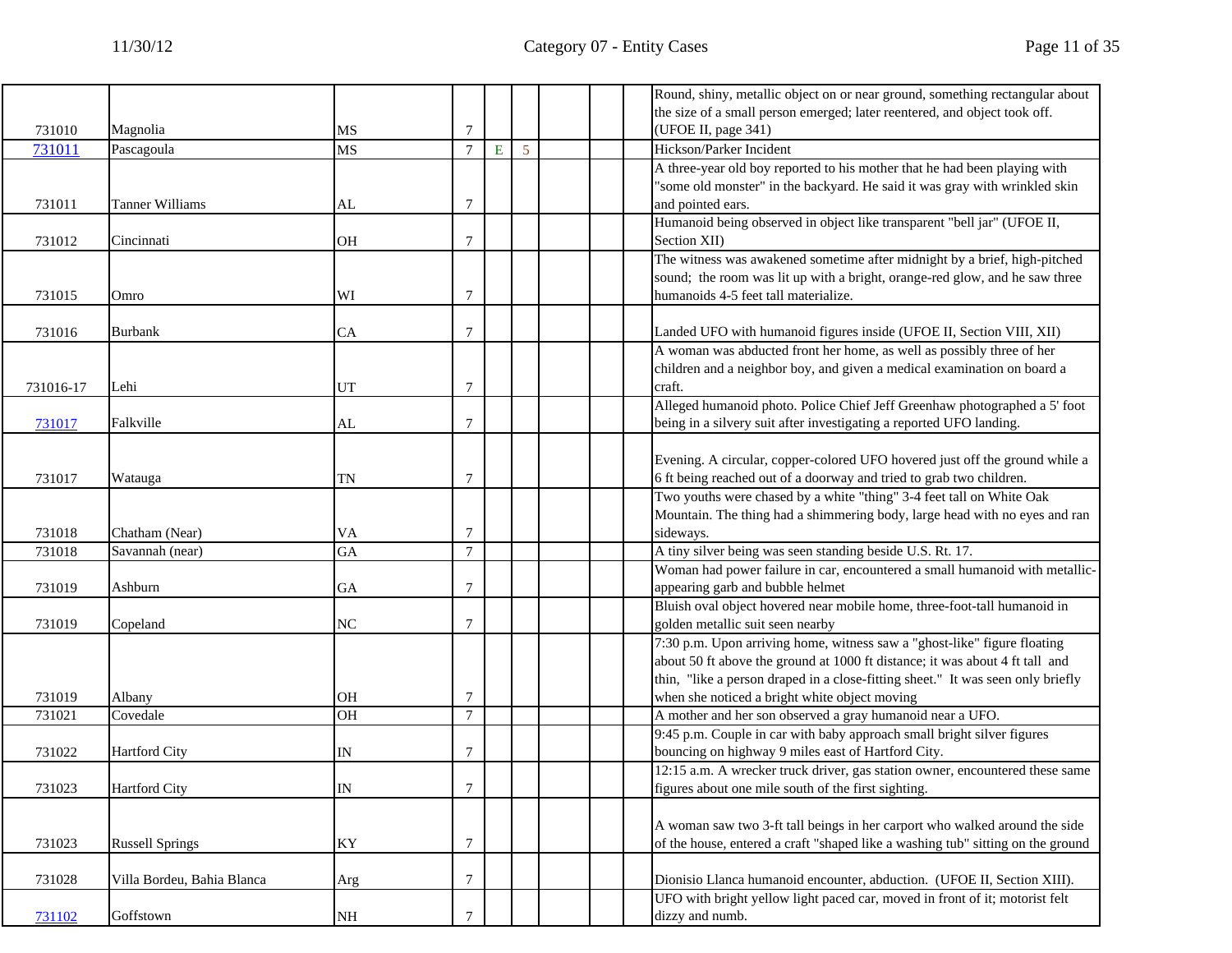| 731104 | Goffstown            | NΗ      | 7 |  |  | There was another very interesting report involving two glowing creatures<br>collecting items from the ground in the front yard of Rex Snow.                                                                                                                                                                                                                                                                                                                                                                                                                                                                                                                                                                                                                   |
|--------|----------------------|---------|---|--|--|----------------------------------------------------------------------------------------------------------------------------------------------------------------------------------------------------------------------------------------------------------------------------------------------------------------------------------------------------------------------------------------------------------------------------------------------------------------------------------------------------------------------------------------------------------------------------------------------------------------------------------------------------------------------------------------------------------------------------------------------------------------|
|        |                      |         |   |  |  | Woman driving from Winnfield to Sikes on this foggy night encountered                                                                                                                                                                                                                                                                                                                                                                                                                                                                                                                                                                                                                                                                                          |
|        |                      |         |   |  |  | along the roadway a three-foot-tall humanoid being with a large oval head and                                                                                                                                                                                                                                                                                                                                                                                                                                                                                                                                                                                                                                                                                  |
| 731107 | Winnfield            | LA      | 7 |  |  | two bright red eyes (UFOE II, Section XII).                                                                                                                                                                                                                                                                                                                                                                                                                                                                                                                                                                                                                                                                                                                    |
|        |                      |         |   |  |  | Numerous reported landings, humanoids, and E-M effects on cars in province                                                                                                                                                                                                                                                                                                                                                                                                                                                                                                                                                                                                                                                                                     |
| 731100 | Quebec               | CAN     | 7 |  |  | (UFOE II, Section VIII).                                                                                                                                                                                                                                                                                                                                                                                                                                                                                                                                                                                                                                                                                                                                       |
| 731219 | Vilvorde             | Belgium | 7 |  |  | 2:00 a.m. Round disc. 16 1/2 ft. dia. Upper half orange, lower half dark red.<br>Transparent cupola on top. Emblem on side of disc. Flashing body lights.<br>Greenish glow. Muffled chirring sound. One humanoid. 3 1/2 ft. tall. Medium<br>build, normal proportions. Dark face with glowing yellow eyes exhibiting oval<br>vertical pupils and veinlets. Pointed ears. (V.M., 28, Ref. Bruno Molon)                                                                                                                                                                                                                                                                                                                                                          |
| 740104 | Santa Ana            | CA      | 7 |  |  | Martin W Barry, a Marine sergeant, was making his usual early morning 5<br>mile run in a park, in a driving rain, when he came up with a 7-foot tall, bulky<br>figure standing in a slumped forward posture, long arms dangling nearly to the<br>ground. Behind it, hovering only a few feet off the ground was an orange<br>pulsating flying saucer.                                                                                                                                                                                                                                                                                                                                                                                                          |
| 740123 | Llandrillo           | Wales   | 7 |  |  | 8:30 p.m. The entire village heard a terrific explosion preceded by the violent<br>shaking of the ground. Going outside people saw blue and orange lights<br>floating in a circle around Cader Mountain, east of the village. Aa retired<br>military man using the name of "Robert Prescott" that told him that he and<br>some others had been assigned to transport two crates from the crash site at a<br>place called Porton Down military personnel opened the crates and the<br>Prescott saw two humanoid figures about 5 to 6 ft tall, very thin, almost<br>skeletal in nature with a covering skin. Other units supposedly transported live<br>aliens from the "crash" site. (HC addition #3925; CSETI, Nicholas Redfern,<br>'Cosmic Crashes", Type: H) |
| 740214 | Petite-Ile (Reunion) | France  | 7 |  |  | 1:30 p.m. A man was walking along a rural road when he suddenly felt a force<br>pulling at him and a tingling sensation. He then saw a white, disc-shaped<br>object with transparent dome hovering just above the ground. A light beam<br>was directed at him from the apparent craft. Three small beings, about 1.0 to<br>1.2 meters tall, were moving in and out of an opening and acting interested in<br>the terrain. (Ouranos No. 14, 2nd Quarter 1975. Investigated by M.J. Bertil.<br>Translated from the French by Jacques Deschenes.)                                                                                                                                                                                                                 |
| 740228 | Hirson (Aisne)       | France  | 7 |  |  | 5:30 a.m. The witness was riding his motorcycle to work, when suddenly he<br>found himself face to face with two humanoid beings and having no memory<br>of having stopped the motorcycle. It was still dark at this hour. In an adjacent<br>field he saw a dark circular object. Physical traces were found at the landing<br>site.                                                                                                                                                                                                                                                                                                                                                                                                                           |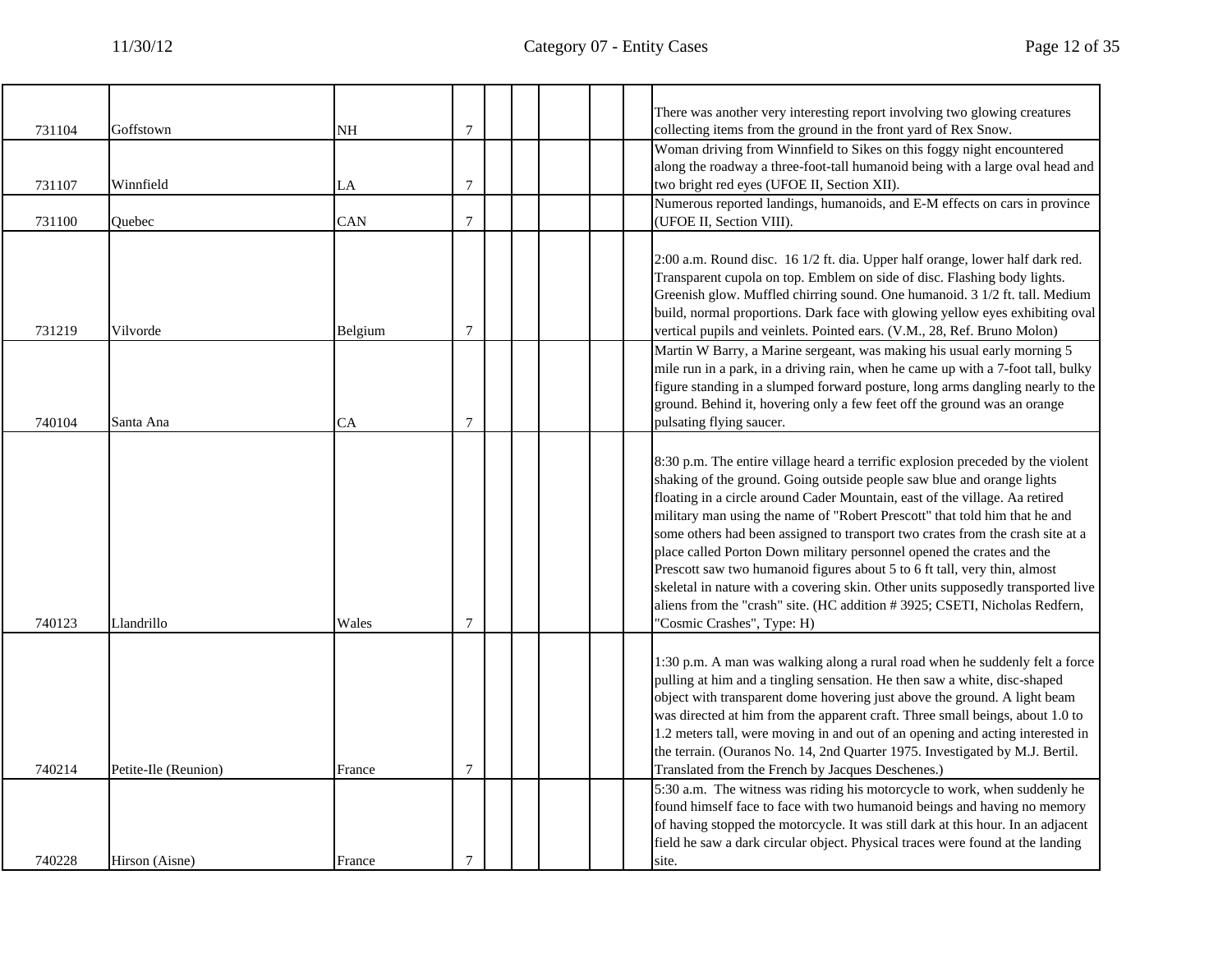Т

┑

|        |                               |              |                  |  | Morning. Disc. Dark ring with transparent cockpit on top. Row of lights<br>around circumference of ring. Object rotated. No sound. Three humanoid    |
|--------|-------------------------------|--------------|------------------|--|------------------------------------------------------------------------------------------------------------------------------------------------------|
|        |                               |              |                  |  | beings. Object hovered, occupants visible in lighted transparent cockpit stared                                                                      |
| 740416 | Casale Monferrato             | Italy        | $\tau$           |  | at witness. (Carla and Mauro Bellingeri, Ref. 5, Reference 1, Section XII).                                                                          |
|        |                               |              |                  |  | 9:00 p.m. Disc with lighted dome on top. Four silvery legs. Three gray<br>humanoids. <5 ft. tall. Large elongated heads. Short legs. No helmets.     |
|        |                               |              |                  |  | Occupants beside landed object seemed to examine disc's legs, re-entered                                                                             |
| 740507 | Coatsville                    | PA           | $\boldsymbol{7}$ |  | object and disappeared. (Witness: Margaret K. Roffe; Ref.5)                                                                                          |
| 740509 | Daylight                      | IN           | $7\phantom{.0}$  |  | (Date may not be correct) Evening. Local man (and six others) cllaim he was<br>abducted. Jordan. (Investigated by Mike Cristol)                      |
|        |                               |              |                  |  | 00:30 a.m. Disc. 50-60 feet in diameter. Domed above and below with central                                                                          |
| 740520 | <b>Hampton Beach</b>          | NΗ           | $7\phantom{.0}$  |  | rim. Four landing legs. Hatch folded down, ramp came out. Humming sound.<br>One humanoid-like being 6' tall. Light colored coveralls. (Ref.5, Molon) |
|        |                               |              |                  |  |                                                                                                                                                      |
|        |                               |              |                  |  | 10:00 p.m. Boat-shaped or oblong object 50-60' wide. Green and white lights                                                                          |
|        |                               |              |                  |  | around lower part rotating 3 to 4 square windows emanating white light.                                                                              |
| 740522 | Fairfield                     | OH           | $\tau$           |  | Brightly lit transparent area on top. Two small, dark humanoids. (Ref.5)                                                                             |
|        |                               |              |                  |  | 2:30 a.m. Prolonged car-pacing case during which motorists experienced E-M                                                                           |
|        |                               |              |                  |  | effects, loss of steering control for their vehicle, abnormal cold and silence,                                                                      |
|        |                               |              |                  |  | translocation from one place to another, altered appearance of the terrain,                                                                          |
|        |                               |              |                  |  | humanoid encounter, and amnesia. (Skylook No. 88, March 1975, Mutual                                                                                 |
| 740531 | Salisbury                     | South Africa | $\tau$           |  | UFO Network.)                                                                                                                                        |
|        |                               |              |                  |  |                                                                                                                                                      |
|        |                               |              |                  |  | Midnight. Beginning of a series of abductions. Son of farmer had been                                                                                |
|        |                               |              |                  |  | apparently abducted and no one knew it for some 12 years or spring of 1986.                                                                          |
|        |                               |              |                  |  | Natural recall of abduction into craft and removal of sperm. Elderly farmer                                                                          |
| 740618 | Metcalf                       | IL           | $\tau$           |  | saw object land in soybean field around 12:00 a.m. (Don Worley files)                                                                                |
| 741025 | Rawlins                       | <b>WY</b>    | $\overline{7}$   |  | Carl Higdon abduction (Reference 1, Section XIII).                                                                                                   |
| 741027 | Aveley                        | UK           | $\tau$           |  | Abduction case (Reference 1, Section XIII).                                                                                                          |
| 741029 | Melrose Park                  | $\rm IL$     | $7\phantom{.0}$  |  | CE-1. No details (CUFOS)                                                                                                                             |
|        |                               |              |                  |  | 2:30 a.m. Ten 3.5-foot-tall humanoids gathered soil samples for three minutes                                                                        |
|        |                               |              |                  |  | only 100 feet from the street. They wore coveralls with helmets and got back                                                                         |
|        |                               |              |                  |  | into a domed disc-shaped craft. (Sources: Ted Bloecher, Proceedings of the                                                                           |
|        |                               |              |                  |  | CUFOS Conference: 1976, p. 33; Mark Rodeghier, UFO Reports Involving                                                                                 |
| 750112 | North Bergen (in Hudson Park) | NJ           | $\overline{7}$   |  | Vehicle Interference, p. 64).                                                                                                                        |
|        |                               |              |                  |  | Three humanoid beings in protective gear emerged from domed disc, witness                                                                            |
|        |                               |              |                  |  | injured, paralyzed, by flash of light (NICAP UFO Evidence II, Sections IX,                                                                           |
| 750214 | Petite-He, Reunion            | France       | 7                |  | XII).                                                                                                                                                |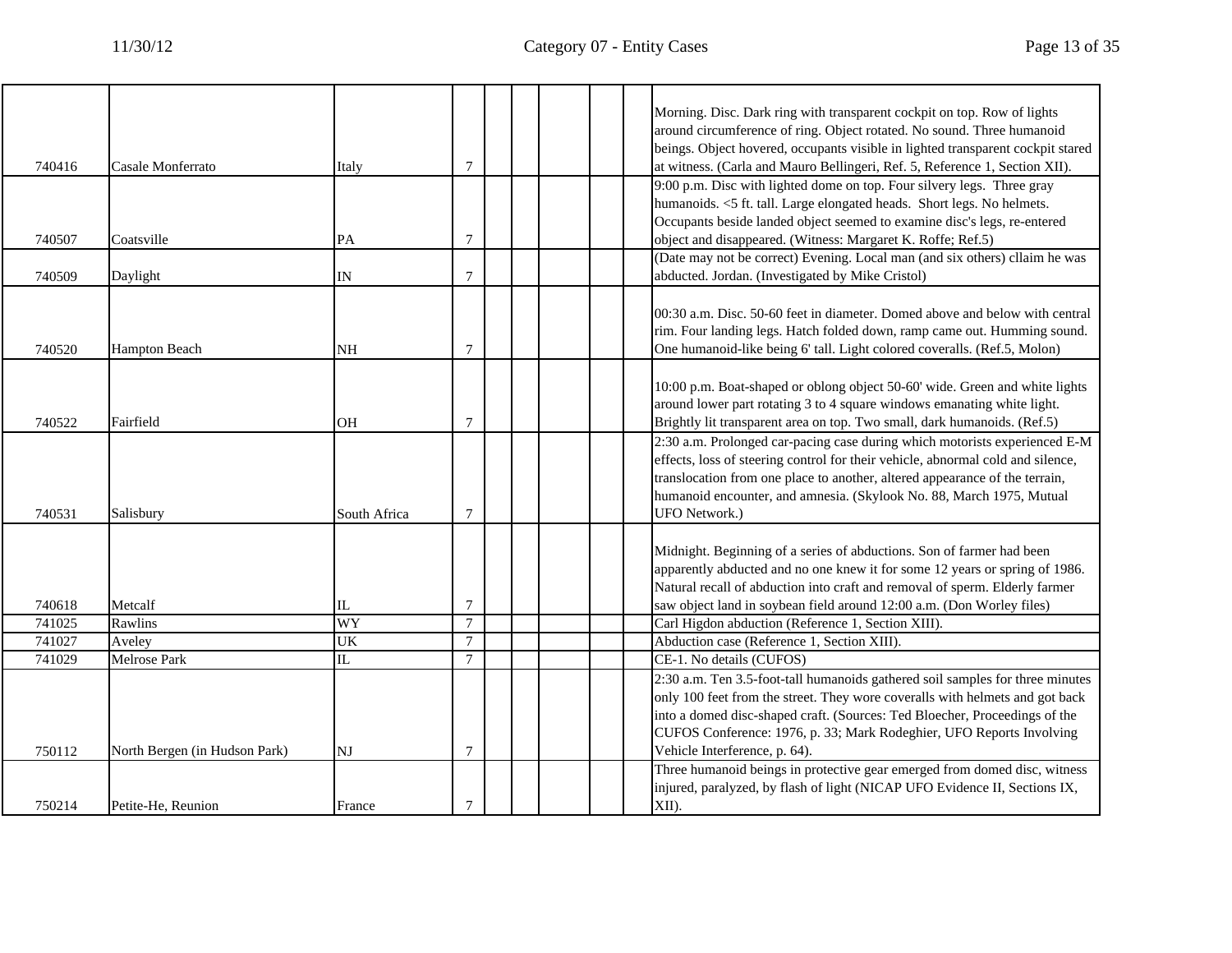| 750223           | Kofu                             | Japan           | 7                   |  |  | At sometime between 6 p.m. and 7 p.m. two seven-year-old boys named Kono<br>and Yamahata watched a luminous orange UFO approach Kofu, Japan while<br>making a "ticking" sound. The creature reportedly wore a silver uniform and<br>carried something that looked like a gun. (Sources: CUFOS files, report dated<br>July 14, 1975; APRO Bulletin, November-December 1976, p. 5; David F.<br>Webb & Ted Bloecher, HUMCAT: Catalogue of Humanoid Reports, case<br>1975-10 (A1391), citing Hayashi Ichinan and Yoshihiko Honda).                                                                                                                                                            |
|------------------|----------------------------------|-----------------|---------------------|--|--|-------------------------------------------------------------------------------------------------------------------------------------------------------------------------------------------------------------------------------------------------------------------------------------------------------------------------------------------------------------------------------------------------------------------------------------------------------------------------------------------------------------------------------------------------------------------------------------------------------------------------------------------------------------------------------------------|
| 750406           | Wausau                           | WS              | 7                   |  |  | 2:00 a.m. Two 18-year-old youths, Rod Seagraves and Mike Lewandowski,<br>were driving west on highway A from Wausau, Wisconsin toward Athens<br>when their CB radio stopped working. Mike saw a UFO about 1500 feet north<br>of the road. (Source: David F. Webb & Ted Bloecher, HUMCAT: Catalogue<br>of Humanoid Reports, case 1975-19, citing Richard Heiden for CUFOS).                                                                                                                                                                                                                                                                                                                |
| 750505           | Pleasanton                       | TX              | 7<br>$\overline{7}$ |  |  | 9:20 p.m. A domed disc-shaped object was seen on the ground with two<br>figures inside the dome. The witness, who was in a truck, was hit by a blinding<br>light, and his hands went numb. The encounter lasted for two minutes.<br>(Source: John Schuessler, Physiological Effects from UFOs, p. 64).                                                                                                                                                                                                                                                                                                                                                                                    |
| 750611<br>750813 | <b>Smith River</b><br>Alamogordo | MT<br><b>NM</b> | $\overline{7}$      |  |  | 6:45 p.m. Small men with huge UFO. (NIDS UFO 87)<br>1:20 a.m. Mr. Moody, age 32, was driving through the desert when he<br>encountered a metallic, disc-shaped UFO. He then experienced a lapse of time<br>or memory loss of an hour and a half. He later was able to recall an abduction<br>by two Grey aliens about 4 feet 8 inches tall. (Sources: Coral E. Lorenzen &<br>Jim Lorenzen, Abducted! Confrontations with Beings from Outer Space, p. 38;<br>David F. Webb, Proceedings of the CUFOS Conference: 1976, p. 267).                                                                                                                                                            |
| 750826           | <b>Buffalo</b>                   | ND              | $\overline{7}$      |  |  | 4:00 a.m. Near the Grand Forks AFB ICMB Complex. Sandra Larson, age 32,<br>and her daughter Jackie, age 15, were being driven from Fargo to Bismarck,<br>North Dakota by Jackie's boyfriend when they heard a loud rumbling, thunder-<br>like noise and saw eight glowing orange spheres descend from the sky. The<br>objects stopped in mid-air, and three of the objects shot back upwards. This<br>being had a luminosity around its head and shoulders, and it had long metallic-<br>appearing arms. Its body was like "brown vinyl." (Source: David F. Webb &<br>Ted Bloecher, HUMCAT: Catalogue of Humanoid Reports, case 1975-28,<br>citing Jerome Clark and Dr. R. Leo Sprinkle). |
| 750903           | Manassas                         | VA              | $\tau$              |  |  | Night. When Miss Melinda Chow got off her homebound bus she saw an<br>orange disc glowing above some nearby treetops $\&$ descending. She came out<br>in a clearing to see the UFO resting on stilts 200 ft away. Near it was walking<br>a humanoid being about 5 ft tall, with long narrow legs, very short arms, & "a<br>face that occupied about half the height of his body." His skin was gray &<br>leathery, and he walked "in a bouncing, hopping motion." (Humcat 1975-31<br>Source: Richard Hall Type: C)                                                                                                                                                                        |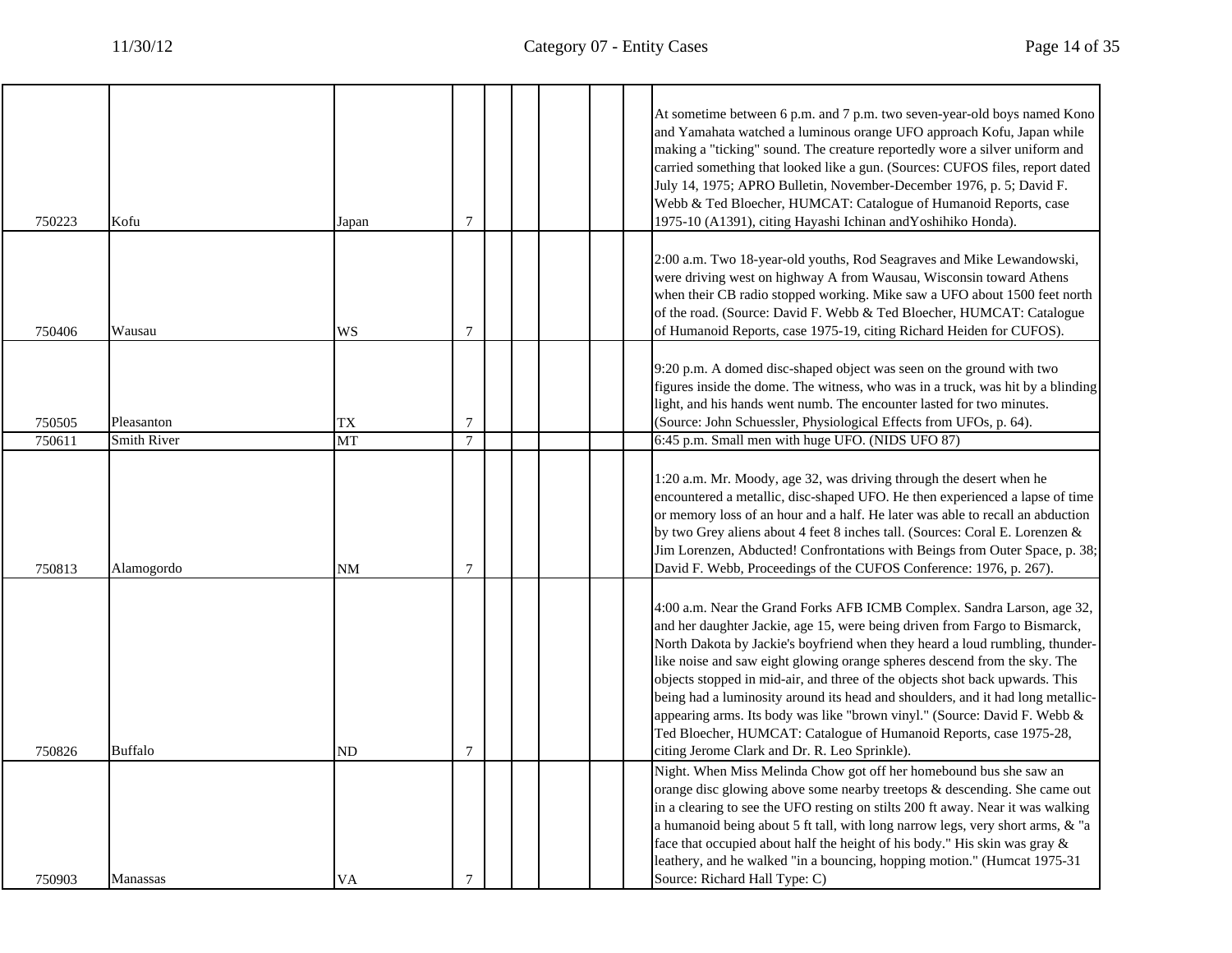|        |                     |                        |                  |           |                |  | David Stephens was one of the principals of this famous abduction case. It's      |
|--------|---------------------|------------------------|------------------|-----------|----------------|--|-----------------------------------------------------------------------------------|
|        |                     |                        |                  |           |                |  | one of the most interesting such incidents, not only for the abduction itself but |
|        |                     |                        |                  |           |                |  | for its curious aftermath. The case is also discussed in Thomas E. Bullard's      |
|        |                     |                        |                  |           |                |  | UFO Abductions: The Measure of a Mystery and in my The UFO                        |
| 751027 | Oxford              | ME                     | 7                |           |                |  | Encyclopedia, 2nd Ed., pp. 685-90. (Jerry Clark)                                  |
| 751105 | Snowflake           | $\mathbf{A}\mathbf{Z}$ | $\overline{7}$   | ${\bf E}$ | $\overline{5}$ |  | <b>Travis Walton Case</b>                                                         |
|        |                     |                        |                  |           |                |  |                                                                                   |
|        |                     |                        |                  |           |                |  | 5:50 p.m. Jean Claude Silvente, age 10, was walking through a vacant lot          |
|        |                     |                        |                  |           |                |  | overgrown with brush and surrounded by buildings in Domene, Isere, France         |
|        |                     |                        |                  |           |                |  | when he heard a noise, and saw that a bell-shaped UFO had landed next to          |
|        |                     |                        |                  |           |                |  | some bushes. It was about 30 feet away from him, about 15 feet high, a            |
|        |                     |                        |                  |           |                |  | luminous white color, and resting on five thin legs. A door in the craft opened   |
|        |                     |                        |                  |           |                |  | and a very tall man, at least two meters tall, emerged. (Sources: Charles         |
|        |                     |                        |                  |           |                |  | Bowen, Saga UFO Report, November 1976, p. 62; Bil Gil Helair, Skylook,            |
|        |                     |                        |                  |           |                |  | May 1976, p. 5; Alain Gamard, UFO Register, volume 7, p. 44; Jean-Claude          |
|        |                     |                        |                  |           |                |  | Bourret, OVNI l'Armee Parle, p. 146; David F. Webb and Ted Bloecher,              |
|        |                     |                        |                  |           |                |  | HUMCAT: Catalogue of Human Reports, case 1976-02, citing Michel Levy,             |
| 760105 | Domene, Isere       | France                 | 7                |           |                |  | Lumieres dans la Nuit, issue # 159).                                              |
| 760200 | Woodlawn            | OH                     | $\overline{7}$   |           |                |  | Humanoid report. No details. (SR,89)                                              |
|        |                     |                        |                  |           |                |  |                                                                                   |
|        |                     |                        |                  |           |                |  | Two women saw a dark domed disc with red and white lights through a               |
|        |                     |                        |                  |           |                |  | second floor bedroom window. Inside the transparent dome they could see two       |
|        |                     |                        |                  |           |                |  | human like figures. They had tight fitting hoods on their heads. The UFO flew     |
|        |                     |                        |                  |           |                |  | away over an orchard. (Source: David F. Webb & Ted Bloecher, HUMCAT:              |
| 760205 | <b>Unknown City</b> | France                 | 7                |           |                |  | Catalogue of Humanoid Reports, case A1861, citing Joel Mesnard).                  |
|        |                     |                        |                  |           |                |  |                                                                                   |
|        |                     |                        |                  |           |                |  | On Denslow Hill two 14-year-old teenagers, Grey and Barnet, saw two very          |
|        |                     |                        |                  |           |                |  | short humanoid beings shuffle rapidly across a road. They wore purple-            |
|        |                     |                        |                  |           |                |  | colored luminous one-piece suits and their waists were 20-22 inches above the     |
|        |                     |                        |                  |           |                |  | ground. (Source: James P. Barrett, case investigation files, and HUMCAT:          |
| 760210 | Hamden              | CT                     | 7                |           |                |  | Catalogue of Humanoid Encounters, case A1457).                                    |
|        |                     |                        |                  |           |                |  | 10:00 a.m. Leonard Hegele, a 29-year old student, spotted a seven-foot tall       |
|        |                     |                        |                  |           |                |  | humanoid with three-foot wide shoulders walking through a field about a mile      |
|        |                     |                        |                  |           |                |  | from Interstate I-15 south of Great Falls, Montana. It walked with a non-         |
|        |                     |                        |                  |           |                |  | human gait. (Sources: David F. Webb & Ted Bloecher, HUMCAT: Catalogue             |
|        |                     |                        |                  |           |                |  | of Humanoid Reports, case 1976-41 (A1463), citing Jerome Clark; Great Falls       |
| 760222 | Great Falls (near)  | MT                     | 7                |           |                |  | Tribune, February 23, 1976).                                                      |
|        |                     |                        |                  |           |                |  | 4:00 p.m. Five school children saw a UFO descend and land in a nearby field.      |
|        |                     |                        |                  |           |                |  | The UFO was 8-10 meters wide, and had a transparent dome. A two-meter tall        |
|        |                     |                        |                  |           |                |  | being emerged dressed in a black coverall suit. (Source: Gordon Creighton,        |
| 760225 | Maneru              | Spain                  | 7                |           |                |  | FSR, April 1977, p. 27).                                                          |
|        |                     |                        |                  |           |                |  | Evening. Humanoid report. Woman encountered two "beings" while driving            |
|        |                     |                        |                  |           |                |  | on a country road NW of Nashville. The being flashed a blue light at her          |
|        |                     |                        |                  |           |                |  | before she sped away. Beings described as very tall "with large feet and no       |
| 760225 | Nashville           | $\mathbf{I}$           | $\boldsymbol{7}$ |           |                |  | necks." (MUFON 100-7, CUFOS-AP)                                                   |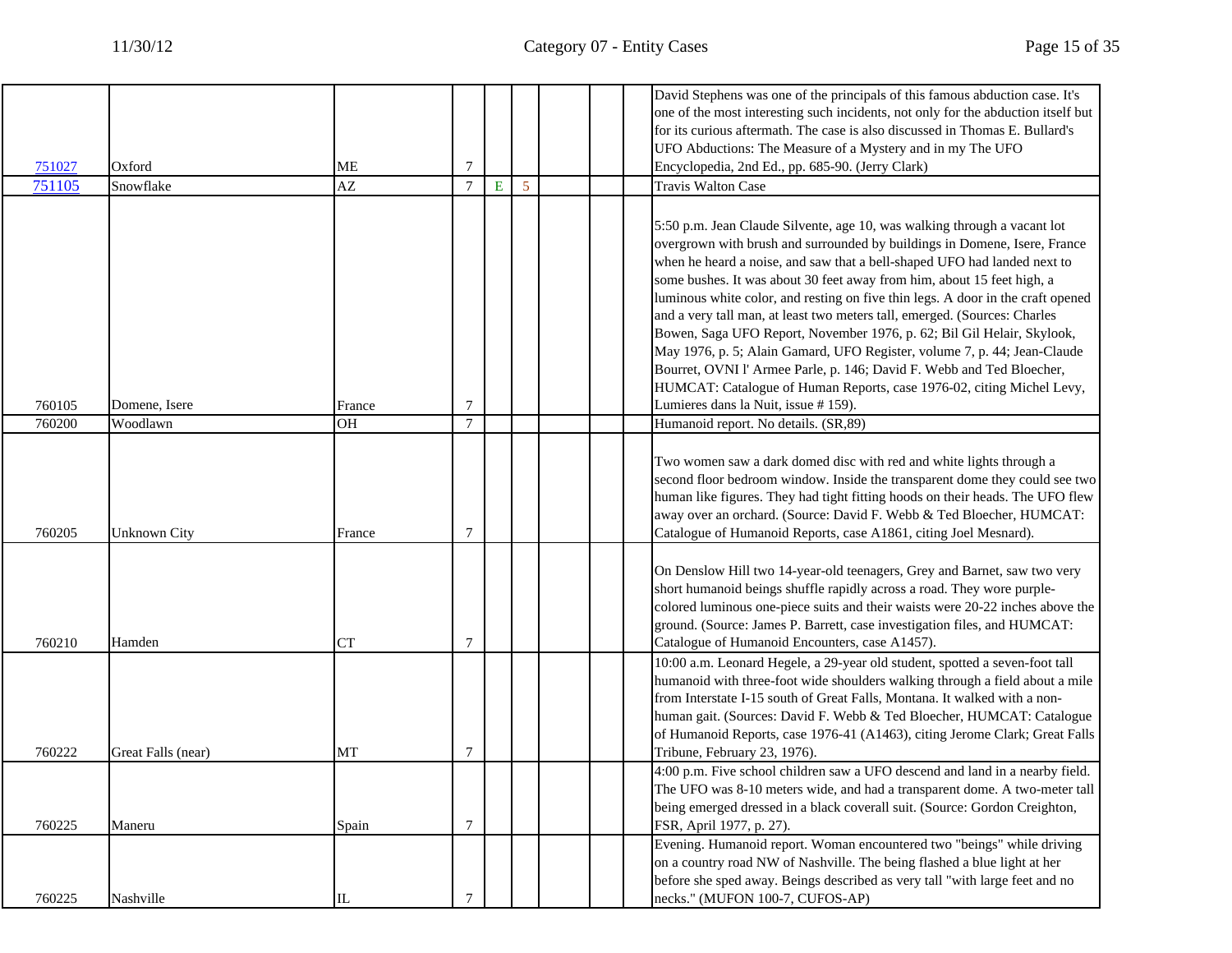|                  |                       |                    |                     |  |  | 4:00 p.m. A 12-year-old boy named Ojeda saw a 40-foot in diameter shiny<br>disc in a clearing in the forest in Refrigerio, Brazil. It sat upon some type of<br>metallic platform. Two beings in shiny suits, less than five feet tall, were seen<br>outside making repairs. (Source: David F. Webb & Ted Bloecher, HUMCAT:<br>Catalogue of Humanoid Reports, case A1465, citing Gray Barker, UFO                                                                                                                                                                                                                                        |
|------------------|-----------------------|--------------------|---------------------|--|--|-----------------------------------------------------------------------------------------------------------------------------------------------------------------------------------------------------------------------------------------------------------------------------------------------------------------------------------------------------------------------------------------------------------------------------------------------------------------------------------------------------------------------------------------------------------------------------------------------------------------------------------------|
| 760303           | Refrigerio            | <b>Brazil</b>      | $\tau$              |  |  | Report, June 1977, p. 37).                                                                                                                                                                                                                                                                                                                                                                                                                                                                                                                                                                                                              |
| 760402           | Chalus                | Iran               | 7                   |  |  | Mr. Bazargani from Chalus, Iran was walking through a forest near his home<br>on this day in 1976 when he had a UFO stop directly overhead. He realized he<br>was paralyzed and could not move when he saw four beings emerge from the<br>craft via a ladder. (Source: David F. Webb and Ted Bloecher, HUMCAT:<br>Catalogue of Humanoid Reports, case A1466).                                                                                                                                                                                                                                                                           |
| 760423           | Flintville            | <b>TN</b>          | $\tau$              |  |  | Humanoid report, witnessed by Robertson. (EGBA, 493)                                                                                                                                                                                                                                                                                                                                                                                                                                                                                                                                                                                    |
| 760423           | Matapozuelos          | Spain              | 7                   |  |  | 11:15 p.m. While half the town was watching a reddish oval shaped craft<br>maneuvering overhead, 14-year-old Fidel Hernandez Rolla was playing with<br>some friends in a field outside of town, when they saw the reddish spheres<br>slowly descend and land on a nearby field. The craft was topped by a crystal<br>dome and inside the dome several very tall, human-like figures could be seen<br>moving about. He then saw three tall man-like figures appear from behind the<br>object, not very far from his location. (Source: Albert S. Rosales, Humanoid<br>Contact Database 1976, citing Iker Jimenez, Enigmas Sin Resolver). |
| 760511           | Manchester            | UK                 | $\tau$              |  |  | 6:15 a.m. A silver suited figure stood next to silver sphere on the ground in<br>Leigh, Greater Manchester, England. It was sighted by a Mrs. Kent at 6:15<br>a.m. as she passed by. Both were gone 20 minutes later when she passed by<br>the site again. (Source: J. Bernard Delair, Northern Network News, June 1976,<br>vol. 25, p. 8; Jenny Randles, FSR, October 1976, p. 27).                                                                                                                                                                                                                                                    |
| 760514           | Olavarria             | Argentina          | 7                   |  |  | Mr. Urruti, age 47, was driving his truck when he encountered an unusual fog<br>while crossing over a bridge. An oyster shaped UFO emitted a blinding light<br>beam, and both he and his truck were somehow picked up and abducted.<br>(Sources: FSR, October 1976, p. 31, citing La Razon, May 22, 1976; Geoffrey<br>Falla, BUFORA Vehicle Interference Project Report, p. 77; Thomas E.<br>Bullard, UFO Abductions: The Measure of a Mystery, case 92, citing FSR;<br>David F. Webb & Ted Bloecher, HUMCAT: Catalogue of Humanoid Reports,<br>case A1472, citing La Razon).                                                           |
|                  |                       |                    |                     |  |  | 10:30 p.m. A man and his family observed a large, house-sized object<br>hovering close to a nearby hill. The object approached the witnesses' home<br>and from its top section a strong yellow light was directed over the area. The<br>UFO had a large round opening from which a red light shone. From inside the<br>porthole a dark, shadowy, man-like figure could be seen looking out at the<br>witnesses for a brief period. (Source: Maurizio Verga, ITACAT Italian                                                                                                                                                              |
| 760518<br>760520 | Sant'Onofrio, Abruzzi | Italy<br><b>TN</b> | 7<br>$\overline{7}$ |  |  | catalogue, case 85)<br>C1, one witness, no details. (EGBA, 494)                                                                                                                                                                                                                                                                                                                                                                                                                                                                                                                                                                         |
|                  | Jamestown             |                    |                     |  |  |                                                                                                                                                                                                                                                                                                                                                                                                                                                                                                                                                                                                                                         |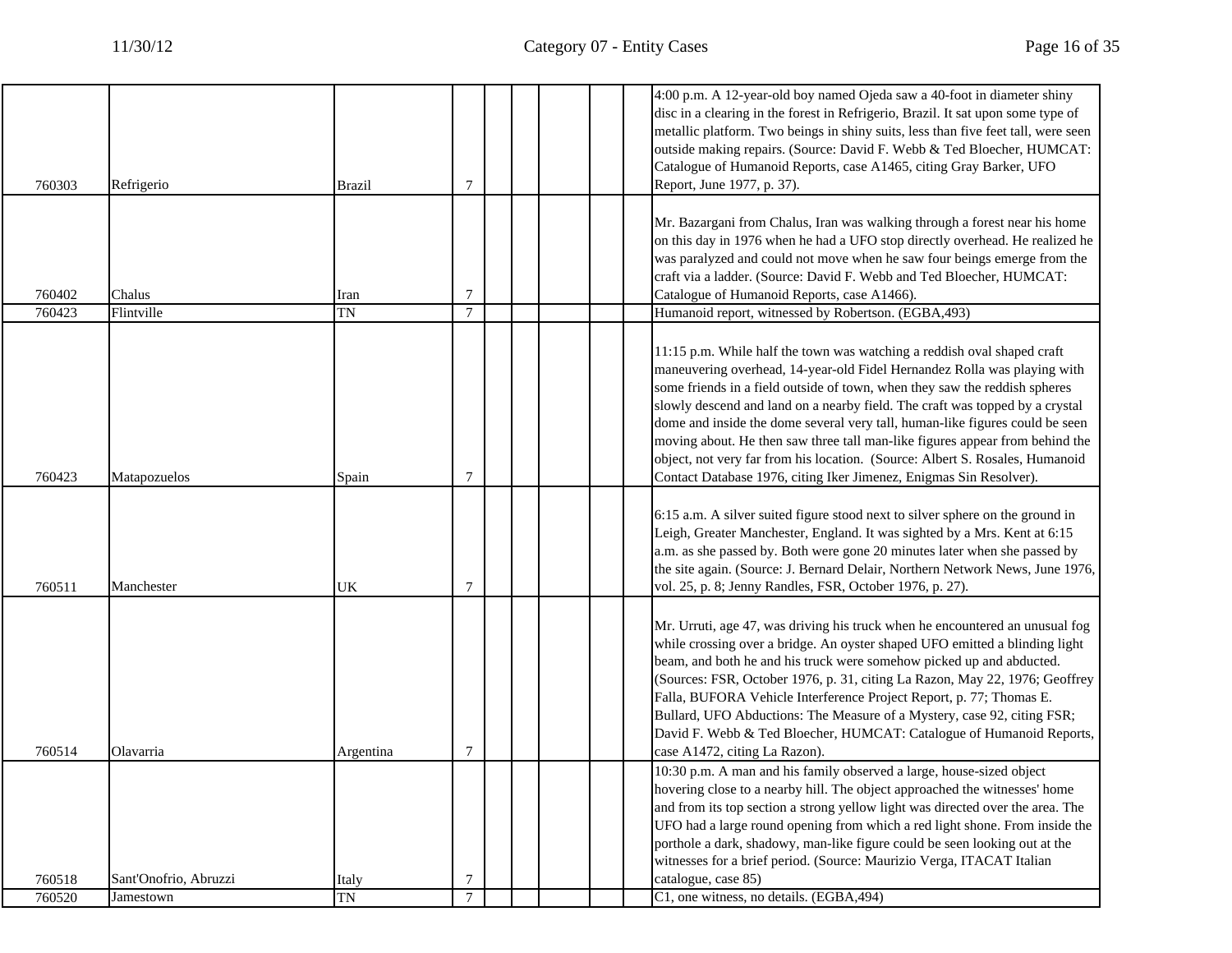┱

٦

| 760521           | Alamogordo                                 | <b>NM</b>     | 7              |  |  | A luminous UFO shaped like coolie hat paced a car in the desert near<br>Alamogordo, containing three occupants. One of the passengers, a 28-year-old<br>woman named Bryant, experienced five hours of missing time and later related<br>an abduction experience. She reported being taken aboard the UFO where she<br>was given intensive medical examinations and had several body samples<br>taken. (Sources: Thomas E. Bullard, UFO Abductions: The Measure of a<br>Mystery, case 093, citing the San Antonio (Texas) Light, March 20, 1983;<br>John F. Schuessler, Physiological Effects from UFOs, p. 70).   |
|------------------|--------------------------------------------|---------------|----------------|--|--|-------------------------------------------------------------------------------------------------------------------------------------------------------------------------------------------------------------------------------------------------------------------------------------------------------------------------------------------------------------------------------------------------------------------------------------------------------------------------------------------------------------------------------------------------------------------------------------------------------------------|
| 760622           | Galdar, Canary Islands                     | W. Africa     | 7              |  |  | 10:30 p.m. Spherical object, transparent, huge, brightly luminous, no sound.<br>Two human-like beings over 6' tall, flesh color, large bright eyes. Pointed<br>wing-like appendages for hands. Brilliant red suits covered body, halo around<br>heads. Object moved in, hovered, made 90-degree turns. Diameter varied<br>greatly. Occupants visible inside object operating instrument panel. Object<br>departed out to sea. (Bruno Molon CEIII study)                                                                                                                                                           |
| 760705           | Gitchie Manitou Park                       | IA            | 7              |  |  | 9:00 a.m. Two brothers, 8-year-old Andy and 6 year-old Joel Rygh were<br>playing when they heard "strange noises followed by a grunting sound and<br>then a whistle." When they looked in the direction of the noises they saw a<br>seven-foot tall man standing behind a bush. (Source: Pat Miller, Sioux Falls<br>(SD) Argus-Leader, August 15, 1976).                                                                                                                                                                                                                                                          |
| 761000           | Rigdon                                     | IN            | 7              |  |  | Abduction report. Two witnesses. Disc observed. Confidential report.<br>(MUFON Indiana, Ridge files)                                                                                                                                                                                                                                                                                                                                                                                                                                                                                                              |
| 770104           | Carapito Beira Alta                        | Portugal      | 7              |  |  | 12:30 a.m. A man was training his German shepherd dog in a pine grove when<br>the animal suddenly became agitated and sat next to him. He then saw<br>hovering 10 meters from the ground a dark metallic domed object that was<br>emitting a beeping sound. Near the object was a very tall, heavy set figure,<br>human like.                                                                                                                                                                                                                                                                                     |
| 770127           | Prospect                                   | KY            | $\overline{7}$ |  |  | 1:05 AM. A teenager spotted a rectangular, orangish-red object coming down<br>to near his jeep. Later under hypnosis, however, he related being taken inside<br>the object and examined by three strange creatures who were shaped like<br>machines. (Source: Mark Rodeghier, UFO Reports Involving Vehicle<br>Interference, case 406, citing CUFOS; IUR,2,4)                                                                                                                                                                                                                                                     |
|                  |                                            |               |                |  |  | Evening. Humanoid report. Concerned businessman while driving through                                                                                                                                                                                                                                                                                                                                                                                                                                                                                                                                             |
| 770127<br>770224 | Clarksville<br>Langenargen, Lake Constance | TN<br>Germany | 7<br>$\tau$    |  |  | Clarksville had a bizarre experience. (MUJ-110)<br>Humanoid encounter (NICAP UFOE II, Section XII).                                                                                                                                                                                                                                                                                                                                                                                                                                                                                                               |
|                  |                                            |               |                |  |  | 11:00 PM. Lonnie Stites and his wife, Deborah, were driving their pickup<br>truck around a bend in the road when "the whole area lit up like a football<br>field light was turned on, and a very bright light was shined on our<br>windshield." He saw a man of normal height or slightly smaller stature<br>standing alongside the road. He was human looking, but dressed in green<br>coveralls with square glasses and a tight green cap over his ears. He was<br>"waving us down." (Source: David F. Webb & Ted Bloecher, HUMCAT:<br>Catalogue of Humanoid Reports, case 1977-11, citing Monte Blue Skelton & |
| 770305           | McNatt                                     | MO            | 7              |  |  | Bob Pratt).                                                                                                                                                                                                                                                                                                                                                                                                                                                                                                                                                                                                       |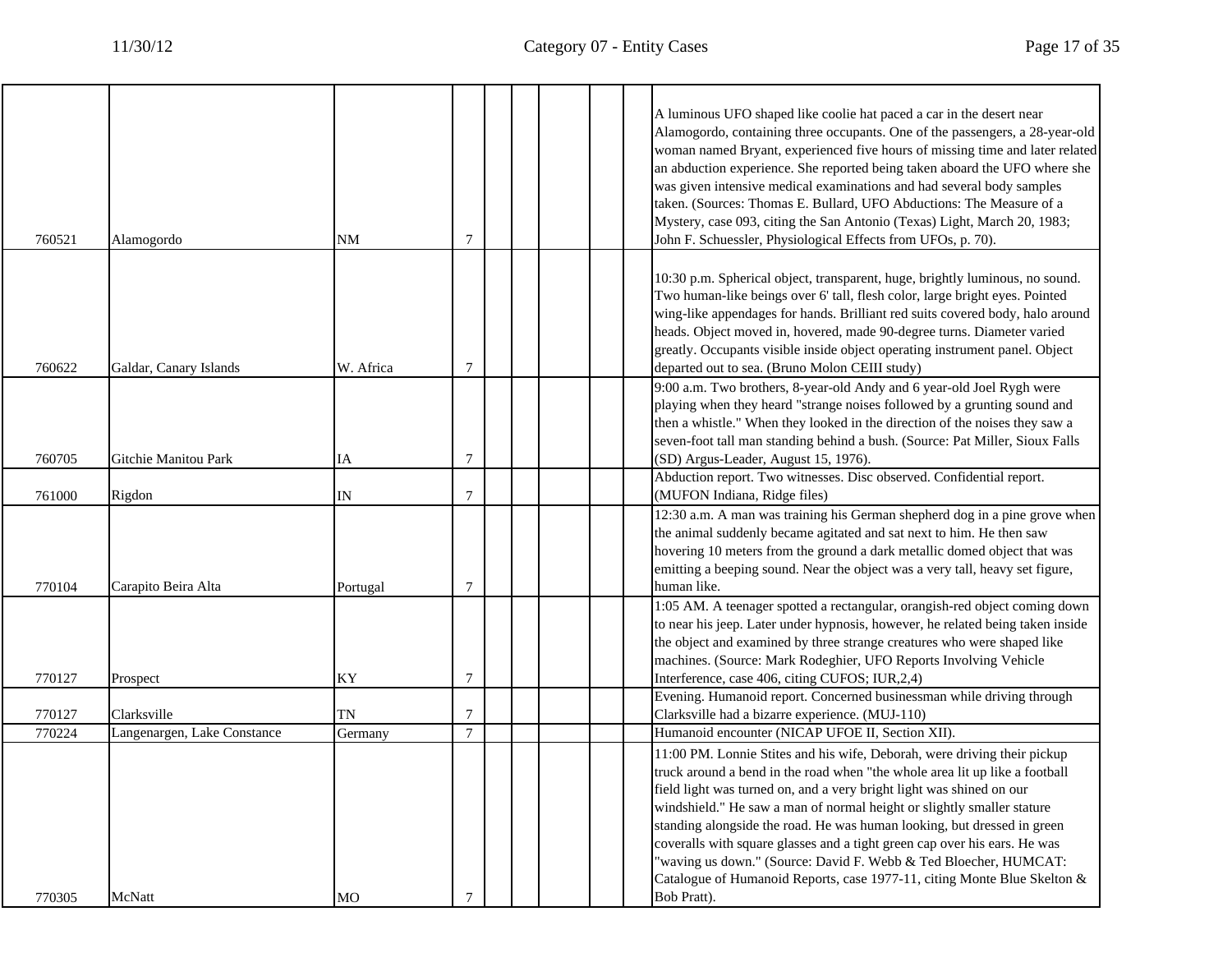| 770307 | Winchester, Hampshire    | UK    | 7              |  |  | 9:00 PM. Mrs. Jane Bowles was driving with a friend, Mrs. Ann Strickland,<br>along a country road when their car stopped and a brilliant glow "like a white<br>sun" lit up the area around them. An oval object was observed that was<br>luminous and making a humming sound. (Source: David F. Webb and Ted<br>Bloecher, HUMCAT: Catalogue of Humanoid Encounters, case 1977-12,<br>citing Lionel Beer, BUFORA).                                                                                                                                                                                                                                                            |
|--------|--------------------------|-------|----------------|--|--|------------------------------------------------------------------------------------------------------------------------------------------------------------------------------------------------------------------------------------------------------------------------------------------------------------------------------------------------------------------------------------------------------------------------------------------------------------------------------------------------------------------------------------------------------------------------------------------------------------------------------------------------------------------------------|
| 770313 | Pen-Y-Cwm, Pembrokeshire | Wales | 7              |  |  | 9:00 PM. Stephen Taylor, age 17, was walking home from a visit to his<br>girlfriend's house when he saw an orange, luminous, pear-shaped UFO in the<br>sky. Around its underside there was a dim glow of light. As he watched he<br>heard footsteps, and looking around only a few yards away was a figure "like<br>a skinny human six-foot tall." HUMCAT: Catalogue of Humanoid Reports,<br>case 1977 -13, citing Randall Jones Pugh, BUFORA).                                                                                                                                                                                                                              |
| 770320 | Pebble Beach             | CА    | 7              |  |  | On this night a husband and wife were in a pair of sleeping bags by the<br>seashore when they saw a bright disc-shaped object come from the ocean<br>straight towards them. The woman had a brief recollection of seeing several<br>tall humanoids without mouths, who communicated with her telepathically<br>and showed her a book.                                                                                                                                                                                                                                                                                                                                        |
| 770404 | Tucson                   | AZ    | $\overline{7}$ |  |  | 1:30 AM. A 52-year-old woman was watching jackrabbits by moonlight on<br>the Veterans Administration Hospital grounds when she heard a whirring<br>noise and looked up to see a luminous white UFO coming down for a landing.<br>Then a human like figure, well over six-foot tall with very broad shoulders,<br>walked toward her from the UFO.                                                                                                                                                                                                                                                                                                                             |
| 770404 | Gorham                   | NH    | 7              |  |  | 8:15 PM Susanne Fortier was walking on the lawn behind her house with her<br>collie dog. Whe heard a sound like a "wind or whistle" and she then observed<br>a small object land in the vicinity of the children's playhouse. It was about five<br>feet in diameter, with eight "pods or legs", windows or doors all around it, and<br>an antenna on top. The interior was a bright red, and it contained six three-foot-<br>tall occupants who had long slit-like eyes, ape like noses, and no hair. (Source:<br>David F. Webb & Ted Bloecher, HUMCAT: Catalogue of Humanoid Reports,<br>case 1977-15, citing investigator Mrs. Lorraine Duchesne, MUFON).                  |
| 770406 | Ste. Dorothee, Ouebec    | CAN   | 7              |  |  | 7:00 PM. The witness, a woman in her thirties living on Rue Cleroux, Ste. was<br>in her kitchen when she saw a strong light come in her back window. When<br>she raised the blind she saw a disc-shaped object with a dazzling, pulsating<br>white luminosity, about 35 feet in diameter. After four or five minutes a<br>humanoid being appeared, visible from the waist up because of the terrain. He<br>had a helmeted head, shiny red and metallic shoulders, and was seen from the<br>rear. He appeared in front of the object. (Sources: Marc Leduc, UFO Quebec,<br>April 1977, issue #10; HUMCAT: Catalogue of Humanoid Reports, case<br>1977-74, citing Marc Leduc). |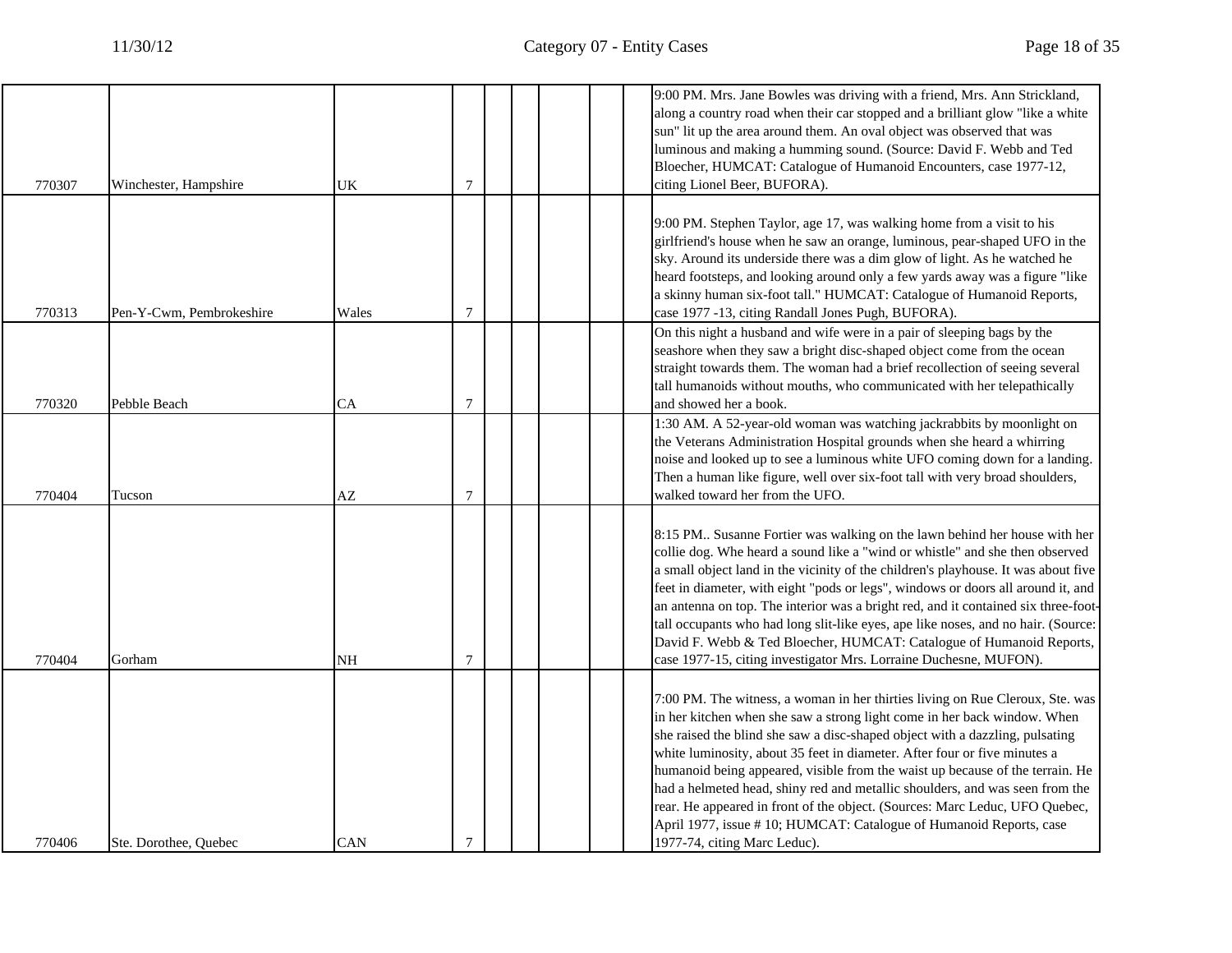┱

| 770407 | Milford Haven, Pembrokeshire       | Wales                   | 7              |  |  | 5:00 AM. Mr. Cyril John, age 64, a former local political leader, was up early<br>for an early start to London when he noticed a light shining in his bedroom<br>window. Looking out he observed two objects. The first was a silvery-gray<br>egg-shaped object with a bright orange-red light on top of it. It was about four<br>feet across and was rocking gently in the air about 60 meters away. The<br>second was a seven to eight foot tall humanoid figure, who floated in the air<br>with arms out and legs bent back, like a "free fall parachutist." (Source: David<br>F. Webb and Ted Bloecher, HUMCAT: Catalogue of Humanoid Reports, case<br>1977-17 [A1719], citing Randall Jones Pugh, British UFO Research<br>Association). |
|--------|------------------------------------|-------------------------|----------------|--|--|----------------------------------------------------------------------------------------------------------------------------------------------------------------------------------------------------------------------------------------------------------------------------------------------------------------------------------------------------------------------------------------------------------------------------------------------------------------------------------------------------------------------------------------------------------------------------------------------------------------------------------------------------------------------------------------------------------------------------------------------|
| 770412 | <b>Rising Sun</b>                  | $\overline{\mathbb{N}}$ | $\overline{7}$ |  |  | Humanoid report. No details. (EGBA,680)                                                                                                                                                                                                                                                                                                                                                                                                                                                                                                                                                                                                                                                                                                      |
| 770412 | Tucson                             | AZ                      | 7              |  |  | 3:30 PM. Two young girls walking under a highway overpass by a canal in<br>were following a path up a small hill when they saw a UFO hovering above<br>some nearby brush. From out of some bushes beneath where the object had<br>been hovering, a thin, human-like figure emerged. It had long brown hair and<br>was wearing a blue top and dark pants, but it also wore strange looking boots.<br>(Source: Albert S. Rosales, Humanoid Contact Database 1977, case #1810,<br>citing Virgilio Sanchez Ocejo, Destino, Vol. 27 # 3, quoting APRO).                                                                                                                                                                                           |
| 770419 | Little Haven, Pembrokeshire        | Wales                   | $\overline{7}$ |  |  | 2:00 AM. The radio of hotel owner Rosa Gremville suddenly went dead.<br>Moments later she heard a loud humming noise outside and looking out she<br>was dazzled by a "huge moon lighting up the area, moving about like a<br>seesaw." It descended and landed in a field 100 yards behind the hotel. Two<br>creatures 8 or 9-feet tall emerged from the dome through the flames. (Sources:<br>David F. Webb and Ted Bloecher, HUMCAT: Catalogue of Humanoid<br>Reports, case 1977-18; Randall Jones Pugh, FSR, August 1977, p. 6 for<br>BUFORA).                                                                                                                                                                                             |
| 770420 | Herbrandston, Pembrokeshire, Wales | UK                      | $\overline{7}$ |  |  | Mark Marston, age 11, was looking for bird's nests in a hedge when "a red<br>glow appeared in the sky 50 yards away." A few moments later a figure<br>appeared and drifted through a closed gate at the other end of the field. It was<br>dressed in a silver suit, like a diver, with a large helmet and a square,<br>featureless face.                                                                                                                                                                                                                                                                                                                                                                                                     |
| 770425 | Pampa Lluscuma                     | Chile                   | 7              |  |  | 3:50 AM. Eight soldiers on a military patrol suddenly saw a bright light<br>nearby. The soldiers' dog and horses remained still while the lights hovered<br>nearby. The leader of the group, Corporal Armando Valdes, ordered the other<br>soldiers to put out their campfire. The two large lights were about 800 meters<br>away, and hovering close to the ground. Cpl. Valdes suddenly reappeared. He<br>had a strange look on his face and he emitted a sinister laugh, asking several<br>times where his mother was. (Source: Albert S. Rosales, Humanoid Contact<br>Database 1977, case # 3062, citing Diego Contreras & Raul Nunez).                                                                                                  |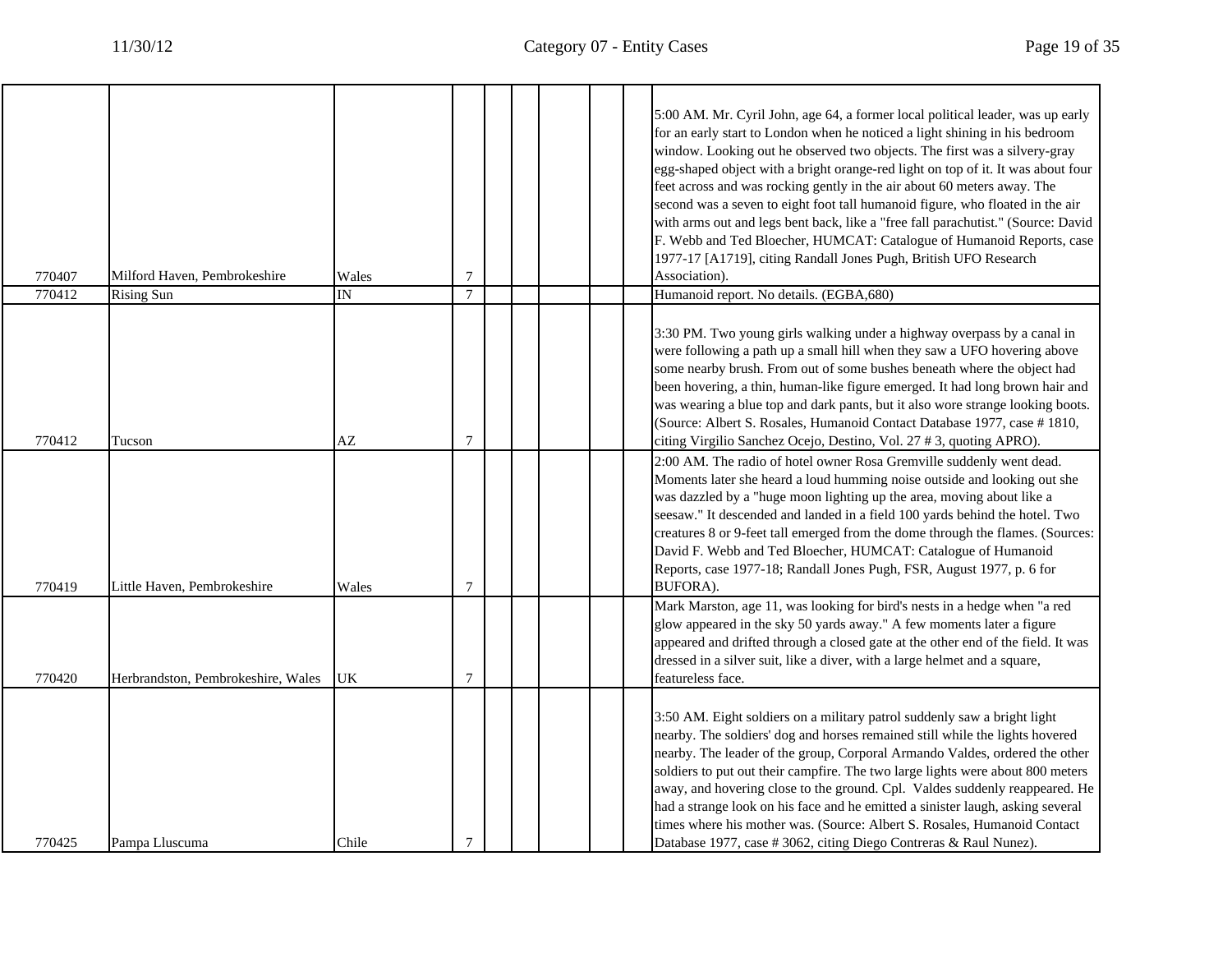|        |                       |               |                 |  | Midnight. The witness, a truck driver, had made a rest stop at a truck stop on<br>the major highway near Ragusa, Italy when he saw a yellow light illuminate<br>the cab. The light originated from a gray metallic, oval-shaped object that was<br>hovering near the truck and close to the ground. A figure wearing a dark gray<br>coverall and a helmet could be seen inside one of the openings. It seemed to be                                                                                   |
|--------|-----------------------|---------------|-----------------|--|-------------------------------------------------------------------------------------------------------------------------------------------------------------------------------------------------------------------------------------------------------------------------------------------------------------------------------------------------------------------------------------------------------------------------------------------------------------------------------------------------------|
|        |                       |               |                 |  | controlling and directing the yellow beam of light. (Sources: Maurizio Verga,<br>ITACAT: Italian UFO catalogue, case 93; Albert S. Rosales, Humanoid                                                                                                                                                                                                                                                                                                                                                  |
| 770505 | Ragusa (near)         | Italy         | 7               |  | Contact Database 1977, case # 1522, citing ITACAT).                                                                                                                                                                                                                                                                                                                                                                                                                                                   |
| 770518 | Pacific               | MD            | $\overline{7}$  |  | Humanoid report. No details. (EGBA, 576)                                                                                                                                                                                                                                                                                                                                                                                                                                                              |
| 770612 | Crystal Lake          | IL            | $\overline{7}$  |  | Time not given nor any details except this was reported as a CE-III.<br>(SYMPAP, 1978,14)                                                                                                                                                                                                                                                                                                                                                                                                             |
| 770704 | Toppenish             | WA            | 7               |  | 7:45 P.M. PST Four witnesses observed a disk-shaped object approximately<br>20-22 feet in diameter hovering overhead for around five minutes.<br>Description: I saw people in a disk shaped object approximately 20-22 feet<br>around hovering over me for around 5 minutes with 6-7 people on board.                                                                                                                                                                                                 |
| 770710 | Pinheiro              | <b>Brazil</b> | 7               |  | 1:00 AM. A chicken farmer was walking to town to catch a bus. A bright<br>greenish blue light appeared and swooped down from the sky to chase him. It<br>circled back and came to hover above some nearby woods, and he could now<br>make out a V-shaped craft. At one point he awoke briefly to see several men<br>staring at him. They examined him in silence. (Source: Bob Pratt, UFO<br>Danger Zone: Terror and Death in Brazil--Where Next? and in Timothy Good<br>(ed.), The UFO Report 1991). |
| 770716 | Wakefield             | MA            | $\tau$          |  | Multiple UFO abductee Betty Andreasson had her sixth close encounter<br>experience on this night in Wakefield, Massachusetts. (Source: Raymond E.<br>Fowler, Casebook of a UFO Investigator, p. 137).                                                                                                                                                                                                                                                                                                 |
| 770717 | Barra do Corda (near) | <b>Brazil</b> | $\overline{7}$  |  | A domed disc-shaped UFO, resembling a straw hat, landed on a ranch near<br>Barra do Corda, Brazil. The ranch owner saw a short, hairy humanoid get out<br>of the object, carrying "tools." (Source: Larry Hatch, U computer database,<br>case 12248).                                                                                                                                                                                                                                                 |
| 770724 | Cruis (east of)       | France        | 7               |  | 10:30 PM. On Route 951 east of Cruis, a couple, Mr. & Mrs. Gaizand,<br>reported seeing a white luminous form shaped like a hemisphere sitting on the<br>ground by the side of the road. Next to the craft stood two human-like figures.<br>The figures were about 1.65 meters in height and wore gray uniforms and<br>helmets. (Source: Lumieres dans la Nuit, November 1980, issue # 195).                                                                                                           |
| 770800 | <b>Berlin Heights</b> | <b>OH</b>     | $7\phantom{.0}$ |  | CE-2. No details other than 1-witness last name Elmer. (EGBA,688)                                                                                                                                                                                                                                                                                                                                                                                                                                     |
| 770803 | Campos                | <b>Brazil</b> | $\tau$          |  | On this day a gray disc-shaped object was seen on the ground and three tall,<br>thin, baldheaded figures were seen moving around the object performing<br>various tasks. They wore gray coveralls with green belts. (Source: Albert S.<br>Rosales, Humanoid Contact Database 1977, citing Antonio Faleiro).                                                                                                                                                                                           |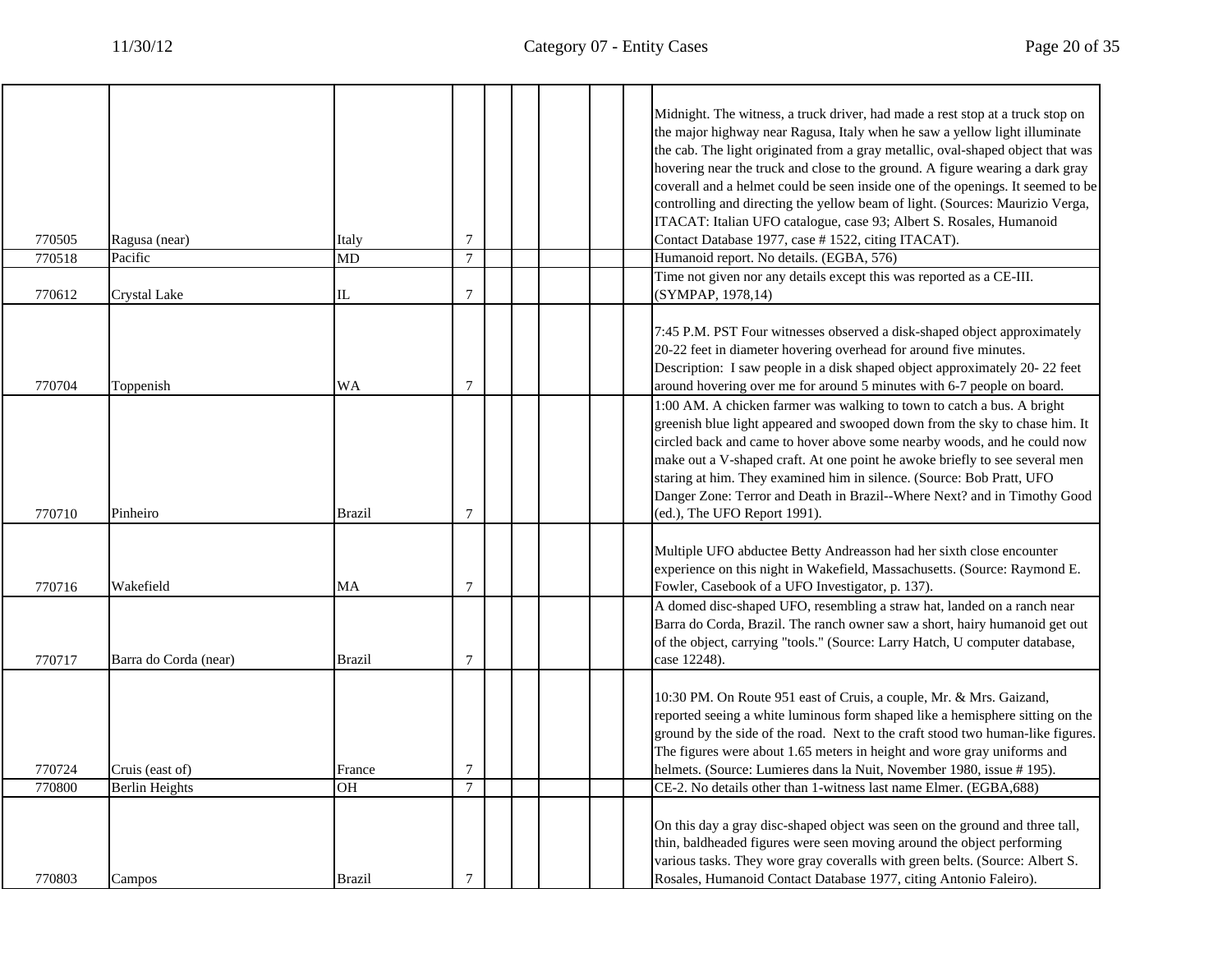٦

| Encounters, edited by Ronald D. Story. New American Library, a division of<br>Penguin Putnam Inc., 375 Hudson Street, New York, N.Y. 10014. 2001.<br>Feature submitted by researcher Billy J. Rachels. (mysterious-america.net)<br>Pelham<br>$\tau$<br>770806<br>GA<br>Early morning hours. A man named Bogea was chased by a delta-shaped<br>flying object through the forest. He reported being abducted and shown a<br>$\overline{7}$<br>strange city for hours.<br>Pinheiro, Maranhao State<br>770810<br><b>Brazil</b><br>$\overline{7}$<br><b>Madison County</b><br>Humanoid report. No details. (EGBA, 676)<br>770810<br>IN<br>$\overline{7}$<br>770827<br>MO<br>Humanoid report. No details. (EGBA, 560)<br>Aurora<br>Two witnesses suddenly noticed a disc-shaped craft flying above a nearby<br>palm grove. The craft stopped to hover. It had a large white light on the<br>bottom and a green and a blue flashing light, plus several brightly lit windows<br>could be seen on its side. The object then shut off its lights and vanished. Later<br>that night a woman had gone out in his yard to empty some cooking waste<br>when she saw four little men wearing silvery outfits standing by a water<br>Mediania Alta Loiza<br>faucet.<br>770831<br>PR<br>$\tau$<br><b>OH</b><br>$\tau$<br>CE-3. (EGBA, 687)<br>770927<br>Bellbrook<br>A woman was driving with her husband near Sonora when suddenly a cloud of<br>blue smoke engulfed their car. The car stopped and its lights went out. She lost<br>consciousness and then woke up with several humanoids carrying her to a<br>$\overline{7}$<br>landed oval-shaped craft standing on legs.<br>771030<br>Sonora (near)<br><b>CA</b><br><b>SD</b><br>$\tau$<br><b>Ellsworth AFB Hoax</b><br>771116<br><b>Ellsworth AFB</b><br>A 34-year-old man, Mr. Herrero Sierra was driving his pickup truck down a<br>road at a few minutes past midnight when the vehicles lights and radio<br>suddenly died. A man dressed in a divers suit approached and told him<br>771218<br>$\overline{7}$<br>Guadalajara<br>through telepathy to come aboard a hat-shaped UFO.<br>Spain<br>Two men leaving a beachfront cafe saw a bright bluish light flying low over<br>the ocean descend at a steep angle at high speed. The light then stopped, and<br>descended more slowly into a wooded area next to a nearby campground. Both<br>men ran into the woods, which were now illuminated by a bluish glow. Upon<br>entering a clearing, they saw a 2.1 meter tall human-like figure, standing eight<br>Santo Antonio de Caparica,<br>780106<br>$\tau$<br>Estremadura<br>Portugal<br>meters away from them.<br>Humanoid case (section XII)<br>South Middleton<br>$7\phantom{.0}$<br>780109-10<br>MA<br>$\overline{\text{N}}$<br>$\tau$<br>Fort Dix/McGuire AFB<br>Alien being shot dead by MPs<br>780118 |  |  |  | 10:30 AM. Tom Dawson, 63, a retired car salesman, was taking a walk down<br>to his favorite fishing pond, when suddenly a disc-shaped craft silently came<br>into view, hovering just a few feet off the ground between nearby trees.<br>Dawson described the object as being about 50 feet in diameter and 15 feet<br>high, encircled by what appeared to be portholes, with a dome on top. As he<br>watched helpless, a ramp was extended down to the ground and seven hairless,<br>snow-white entities appeared. (Source: The Encyclopedia of Extraterrestrial |
|----------------------------------------------------------------------------------------------------------------------------------------------------------------------------------------------------------------------------------------------------------------------------------------------------------------------------------------------------------------------------------------------------------------------------------------------------------------------------------------------------------------------------------------------------------------------------------------------------------------------------------------------------------------------------------------------------------------------------------------------------------------------------------------------------------------------------------------------------------------------------------------------------------------------------------------------------------------------------------------------------------------------------------------------------------------------------------------------------------------------------------------------------------------------------------------------------------------------------------------------------------------------------------------------------------------------------------------------------------------------------------------------------------------------------------------------------------------------------------------------------------------------------------------------------------------------------------------------------------------------------------------------------------------------------------------------------------------------------------------------------------------------------------------------------------------------------------------------------------------------------------------------------------------------------------------------------------------------------------------------------------------------------------------------------------------------------------------------------------------------------------------------------------------------------------------------------------------------------------------------------------------------------------------------------------------------------------------------------------------------------------------------------------------------------------------------------------------------------------------------------------------------------------------------------------------------------------------------------------------------------------------------------------------------------------------------------------------------------------------------------------------------------------------------------------------------------------------------------------|--|--|--|-------------------------------------------------------------------------------------------------------------------------------------------------------------------------------------------------------------------------------------------------------------------------------------------------------------------------------------------------------------------------------------------------------------------------------------------------------------------------------------------------------------------------------------------------------------------|
|                                                                                                                                                                                                                                                                                                                                                                                                                                                                                                                                                                                                                                                                                                                                                                                                                                                                                                                                                                                                                                                                                                                                                                                                                                                                                                                                                                                                                                                                                                                                                                                                                                                                                                                                                                                                                                                                                                                                                                                                                                                                                                                                                                                                                                                                                                                                                                                                                                                                                                                                                                                                                                                                                                                                                                                                                                                          |  |  |  |                                                                                                                                                                                                                                                                                                                                                                                                                                                                                                                                                                   |
|                                                                                                                                                                                                                                                                                                                                                                                                                                                                                                                                                                                                                                                                                                                                                                                                                                                                                                                                                                                                                                                                                                                                                                                                                                                                                                                                                                                                                                                                                                                                                                                                                                                                                                                                                                                                                                                                                                                                                                                                                                                                                                                                                                                                                                                                                                                                                                                                                                                                                                                                                                                                                                                                                                                                                                                                                                                          |  |  |  |                                                                                                                                                                                                                                                                                                                                                                                                                                                                                                                                                                   |
|                                                                                                                                                                                                                                                                                                                                                                                                                                                                                                                                                                                                                                                                                                                                                                                                                                                                                                                                                                                                                                                                                                                                                                                                                                                                                                                                                                                                                                                                                                                                                                                                                                                                                                                                                                                                                                                                                                                                                                                                                                                                                                                                                                                                                                                                                                                                                                                                                                                                                                                                                                                                                                                                                                                                                                                                                                                          |  |  |  |                                                                                                                                                                                                                                                                                                                                                                                                                                                                                                                                                                   |
|                                                                                                                                                                                                                                                                                                                                                                                                                                                                                                                                                                                                                                                                                                                                                                                                                                                                                                                                                                                                                                                                                                                                                                                                                                                                                                                                                                                                                                                                                                                                                                                                                                                                                                                                                                                                                                                                                                                                                                                                                                                                                                                                                                                                                                                                                                                                                                                                                                                                                                                                                                                                                                                                                                                                                                                                                                                          |  |  |  |                                                                                                                                                                                                                                                                                                                                                                                                                                                                                                                                                                   |
|                                                                                                                                                                                                                                                                                                                                                                                                                                                                                                                                                                                                                                                                                                                                                                                                                                                                                                                                                                                                                                                                                                                                                                                                                                                                                                                                                                                                                                                                                                                                                                                                                                                                                                                                                                                                                                                                                                                                                                                                                                                                                                                                                                                                                                                                                                                                                                                                                                                                                                                                                                                                                                                                                                                                                                                                                                                          |  |  |  |                                                                                                                                                                                                                                                                                                                                                                                                                                                                                                                                                                   |
|                                                                                                                                                                                                                                                                                                                                                                                                                                                                                                                                                                                                                                                                                                                                                                                                                                                                                                                                                                                                                                                                                                                                                                                                                                                                                                                                                                                                                                                                                                                                                                                                                                                                                                                                                                                                                                                                                                                                                                                                                                                                                                                                                                                                                                                                                                                                                                                                                                                                                                                                                                                                                                                                                                                                                                                                                                                          |  |  |  |                                                                                                                                                                                                                                                                                                                                                                                                                                                                                                                                                                   |
|                                                                                                                                                                                                                                                                                                                                                                                                                                                                                                                                                                                                                                                                                                                                                                                                                                                                                                                                                                                                                                                                                                                                                                                                                                                                                                                                                                                                                                                                                                                                                                                                                                                                                                                                                                                                                                                                                                                                                                                                                                                                                                                                                                                                                                                                                                                                                                                                                                                                                                                                                                                                                                                                                                                                                                                                                                                          |  |  |  |                                                                                                                                                                                                                                                                                                                                                                                                                                                                                                                                                                   |
|                                                                                                                                                                                                                                                                                                                                                                                                                                                                                                                                                                                                                                                                                                                                                                                                                                                                                                                                                                                                                                                                                                                                                                                                                                                                                                                                                                                                                                                                                                                                                                                                                                                                                                                                                                                                                                                                                                                                                                                                                                                                                                                                                                                                                                                                                                                                                                                                                                                                                                                                                                                                                                                                                                                                                                                                                                                          |  |  |  |                                                                                                                                                                                                                                                                                                                                                                                                                                                                                                                                                                   |
|                                                                                                                                                                                                                                                                                                                                                                                                                                                                                                                                                                                                                                                                                                                                                                                                                                                                                                                                                                                                                                                                                                                                                                                                                                                                                                                                                                                                                                                                                                                                                                                                                                                                                                                                                                                                                                                                                                                                                                                                                                                                                                                                                                                                                                                                                                                                                                                                                                                                                                                                                                                                                                                                                                                                                                                                                                                          |  |  |  |                                                                                                                                                                                                                                                                                                                                                                                                                                                                                                                                                                   |
|                                                                                                                                                                                                                                                                                                                                                                                                                                                                                                                                                                                                                                                                                                                                                                                                                                                                                                                                                                                                                                                                                                                                                                                                                                                                                                                                                                                                                                                                                                                                                                                                                                                                                                                                                                                                                                                                                                                                                                                                                                                                                                                                                                                                                                                                                                                                                                                                                                                                                                                                                                                                                                                                                                                                                                                                                                                          |  |  |  |                                                                                                                                                                                                                                                                                                                                                                                                                                                                                                                                                                   |
|                                                                                                                                                                                                                                                                                                                                                                                                                                                                                                                                                                                                                                                                                                                                                                                                                                                                                                                                                                                                                                                                                                                                                                                                                                                                                                                                                                                                                                                                                                                                                                                                                                                                                                                                                                                                                                                                                                                                                                                                                                                                                                                                                                                                                                                                                                                                                                                                                                                                                                                                                                                                                                                                                                                                                                                                                                                          |  |  |  |                                                                                                                                                                                                                                                                                                                                                                                                                                                                                                                                                                   |
|                                                                                                                                                                                                                                                                                                                                                                                                                                                                                                                                                                                                                                                                                                                                                                                                                                                                                                                                                                                                                                                                                                                                                                                                                                                                                                                                                                                                                                                                                                                                                                                                                                                                                                                                                                                                                                                                                                                                                                                                                                                                                                                                                                                                                                                                                                                                                                                                                                                                                                                                                                                                                                                                                                                                                                                                                                                          |  |  |  |                                                                                                                                                                                                                                                                                                                                                                                                                                                                                                                                                                   |
|                                                                                                                                                                                                                                                                                                                                                                                                                                                                                                                                                                                                                                                                                                                                                                                                                                                                                                                                                                                                                                                                                                                                                                                                                                                                                                                                                                                                                                                                                                                                                                                                                                                                                                                                                                                                                                                                                                                                                                                                                                                                                                                                                                                                                                                                                                                                                                                                                                                                                                                                                                                                                                                                                                                                                                                                                                                          |  |  |  |                                                                                                                                                                                                                                                                                                                                                                                                                                                                                                                                                                   |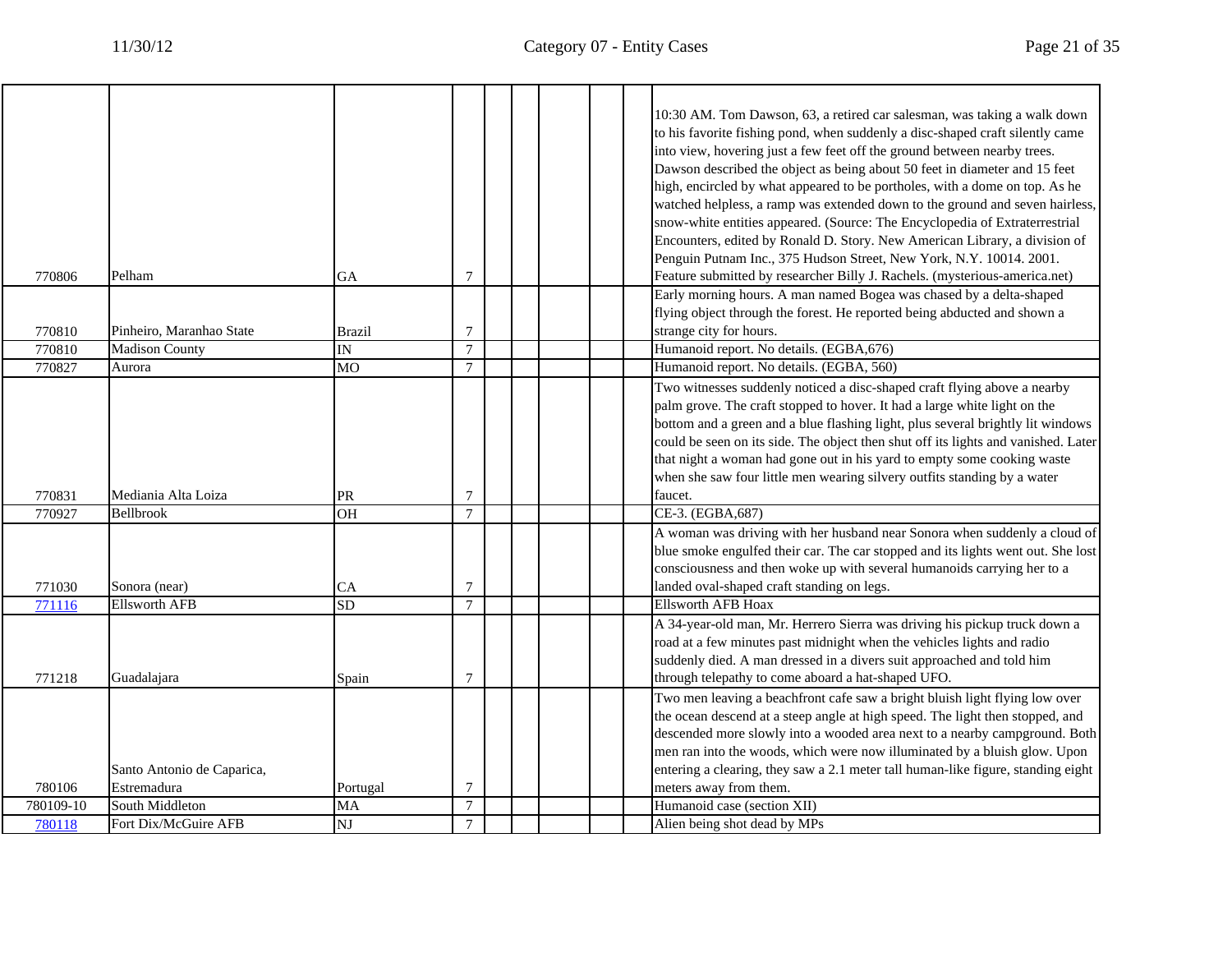|        |                            |                 |                |  | Four men were out in a field by the River Weaver when they sighted a silvery<br>balloon-like object float down along the course of the river and land on the<br>bank. It emitted a strong purplish glow that made it hard to look at. Two<br>figures of normal height emerged. They wore silvery suits and had miner's                                                                                                                                                                                                                                                |
|--------|----------------------------|-----------------|----------------|--|-----------------------------------------------------------------------------------------------------------------------------------------------------------------------------------------------------------------------------------------------------------------------------------------------------------------------------------------------------------------------------------------------------------------------------------------------------------------------------------------------------------------------------------------------------------------------|
|        |                            |                 |                |  | lamps on their heads, and these glowed purple. Cows on a nearby field seemed                                                                                                                                                                                                                                                                                                                                                                                                                                                                                          |
| 780127 | Fordsham, Cheshire County  | UK              | $\tau$         |  | to become paralyzed and unable to move. Using a metal cage, the UFOnauts<br>penned in one cow and seemed to measure it.                                                                                                                                                                                                                                                                                                                                                                                                                                               |
|        |                            |                 |                |  | The witness saw a large silvery disc-shaped object shoot overhead and land                                                                                                                                                                                                                                                                                                                                                                                                                                                                                            |
| 780201 | Gainsborough, Lincolnshire | UK              | $\tau$         |  | behind some nearby trees. Two figures about six feet tall were next seen<br>standing next to the landed UFO.                                                                                                                                                                                                                                                                                                                                                                                                                                                          |
|        |                            |                 |                |  |                                                                                                                                                                                                                                                                                                                                                                                                                                                                                                                                                                       |
|        |                            |                 |                |  | Mr. & Mrs. Morello were sitting in their car listening to their car's stereo when<br>they began getting heavy interference on the radio. Mr. Morello got out of the<br>car to investigate and found himself engulfed in a warm, violet cloud of light.                                                                                                                                                                                                                                                                                                                |
| 780223 | Sesto Fiorentino, Toscana  | Italy           | $\overline{7}$ |  | He saw four humanoid "shapes" and other lights around him.                                                                                                                                                                                                                                                                                                                                                                                                                                                                                                            |
| 780318 | Summerville                | $\overline{SC}$ | $\tau$         |  | William J. Herrmann abduction case (section XIII).                                                                                                                                                                                                                                                                                                                                                                                                                                                                                                                    |
| 780502 | Escazu                     | Costa Rica      | $\overline{7}$ |  | A 10 year-old boy was out playing, saw a cat and ran to a field when he<br>suddenly noticed a hovering silvery disc-shaped object that was about 15<br>meters in diameter, and it was hovering at about 200 meters above the ground<br>with a slight wobbling motion. He watched as a mist-like vapor assumed the<br>shape of a human-like figure that remained suspended above the ground. The<br>figure was about 170 meters tall. The cat also apparently observed the<br>spectacle, since the animal's fur stood on end and it quickly scurried from the<br>scene |
| 780510 | Pelotas, Rio Grande do Sul | <b>Brazil</b>   | $\overline{7}$ |  | The witness was walking home alone when he observed a very bright object in<br>the sky that began to descend at a high speed. The object came low over a<br>nearby fenced field, and he could now see that it was a shiny circular metallic<br>craft within a fiery ball of flames. The area around the witness seemed to<br>darken, and he felt compelled to walk towards the fence. He was quickly<br>grabbed by two short humanoids who wore shiny white tight fitting suits.                                                                                      |
| 780704 | Mt. Etna, Sicily           | Italy           | $\overline{7}$ |  | Saucer-shaped object 40' in diameter, transparent dome on top. Brightly-<br>lighted, red in color. Two tall human-like beings. Long golden hair, wearing<br>white robes. Three or four smaller beings with space suits and helmets.                                                                                                                                                                                                                                                                                                                                   |
| 780708 | Lempdes, Puy-de-Dome       | France          | $\overline{7}$ |  | A motorist saw a sharp white gleam of light some 300 meters ahead on the<br>road. As he came to the curve, he saw that the gleam came from a mass<br>approximately 5 meters in height. He can not observe the base of the object,<br>which is below the side of the road. The top was rounded in the form of a<br>dome, surmounted by a white light. As he drove by he saw through a<br>transparent wall in the UFO numerous human like figures wearing helmets and<br>tight-fitting suits. Ground traces were found at the site.                                     |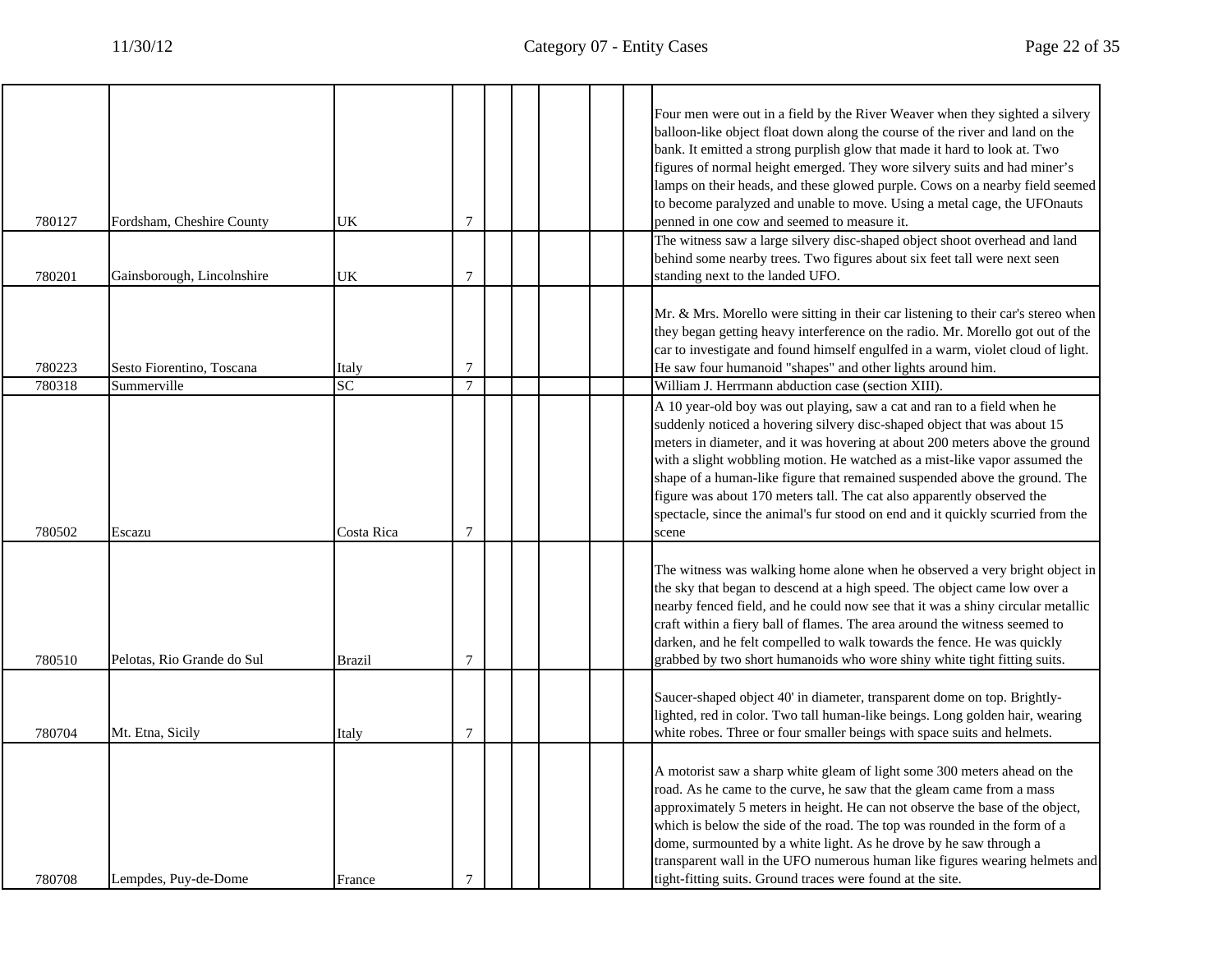|        |                                |           |                |  |  | Two young boys were playing in a tree and heard a loud noise coming from       |
|--------|--------------------------------|-----------|----------------|--|--|--------------------------------------------------------------------------------|
|        |                                |           |                |  |  | the nearby woods. They were confronted by a strange robot-like being. As       |
|        |                                |           |                |  |  | they ran to town they were chased by a bright blue light most of the way.      |
| 780711 | Can Cifre, Ibiza               | Spain     | 7              |  |  | Strange tracks were later found at the site of the encounter.                  |
|        |                                |           |                |  |  | On this night J. R. B. and his family observed a dome-shaped metallic object   |
|        |                                |           |                |  |  | land in a field. A short humanoid with greenish skin and large oval-shaped     |
| 780716 | Iracauba                       | Brazil    | 7              |  |  | eyes emerged briefly from the craft.                                           |
|        |                                |           |                |  |  | A woman had been taking a nap when she woke up to see a large craft            |
|        |                                |           |                |  |  | hovering outside the upstairs window, over a nearby wood shack. She fainted    |
|        |                                |           |                |  |  | and then heard a voice telling her to open her eyes. When she did she was      |
|        |                                |           |                |  |  | confronted by a tall creature resembling an insect, thin and white in color,   |
|        |                                |           |                |  |  |                                                                                |
| 780801 | Clarksville                    | TN        | 7              |  |  | wearing a dark outfit. It communicated with her by using telepathy.            |
|        |                                |           |                |  |  | Two witnesses in a car on Cape Cod watched an oval-shaped craft hovering       |
|        |                                |           |                |  |  | low over the US Route 6 road. Within the craft several figures could be seen   |
| 780826 | <b>Hyannis</b>                 | MA        | 7              |  |  | moving about behind several rectangular windows.                               |
|        |                                |           |                |  |  | several villagers including a man hunting rabbits watched a bright white light |
|        |                                |           |                |  |  | descend slowly behind a new housing estate. Other independent witnesses saw    |
|        |                                |           |                |  |  | a large silvery sphere above a field, and watched the cows panic and           |
|        |                                |           |                |  |  | neighborhood dogs start barking furiously. A woman and her young daughter      |
|        |                                |           |                |  |  | looked out and saw three tall men in gray uniforms with caps or helmets        |
| 780901 | Llanerchymedd, Anglesey, Wales | UK        | 7              |  |  | attached to their suits walk across a field.                                   |
|        |                                |           |                |  |  | Round object, 30' in diameter, 15' high, hemispherical dome on top. Several    |
|        |                                |           |                |  |  | round windows. Multicolored lights. One giant humanoid, over 7' tall. Green    |
| 780906 | Venado Tuerto                  | Argentina | $\overline{7}$ |  |  | hand, blue conical nails, long gloves, cylindrical helmet.                     |
|        |                                |           |                |  |  |                                                                                |
|        |                                |           |                |  |  | A woman stood at the south window and saw vaguely, object with lights in a     |
|        |                                |           |                |  |  | long shape, red and pink as if on fire in SW sky. Angular size was somewhat    |
|        |                                |           |                |  |  | less than moon's. No sound . Two "normal" men dressed in white suits could     |
|        |                                |           |                |  |  | be seen about 100 yards from window, too dark for details They started for the |
|        |                                |           |                |  |  | house, but then stopped and turned back. The UFO came in fast at this point    |
| 780915 | Delano                         | TN        | 7              |  |  | and came very close to ground then left very fast climbing to the West.        |
|        |                                |           |                |  |  | A 26-year-old woman was awakened by a whirring sound and she went to her       |
|        |                                |           |                |  |  | bedroom window to look outside. The noise stopped, but then she saw the        |
|        |                                |           |                |  |  | figure of a six-foot tall man. He was dressed in a silvery suit. Several feet  |
|        |                                |           |                |  |  | away from him she saw a small, silver, domed disc sitting on the edge of the   |
|        |                                |           |                |  |  | grass. It was opaque and smooth and was the source of the whirring sound.      |
|        |                                |           |                |  |  | The witness then screamed at her husband to wake up, and her dog started       |
|        |                                |           |                |  |  | barking furiously. They both tried to phone the police but the phone was not   |
| 780915 | Carpentersville                | IL        | 7              |  |  | working.                                                                       |
|        |                                |           |                |  |  | Whistling sound, disc-shaped object with dome on mudflat. Small humanoid       |
|        |                                |           |                |  |  | emerged, made repair to craft, took off with loud explosive sound (section     |
| 780918 | Melaria, Porto Nogaro district | Italy     | $\overline{7}$ |  |  | XII).                                                                          |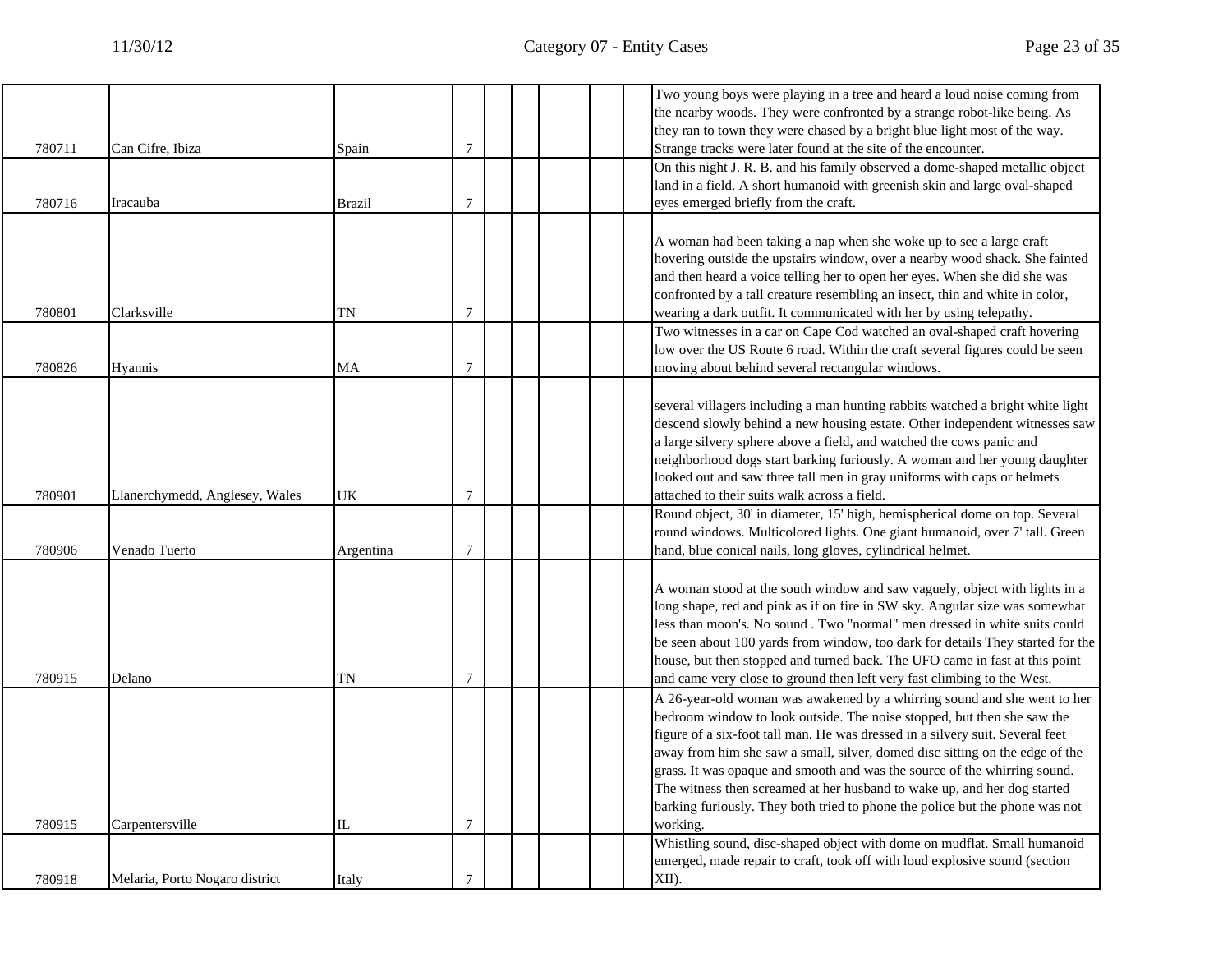|        |                          |         |                |  |  | A 51-year-old farmer name Giovanni was searching for a stray cow in the hills    |
|--------|--------------------------|---------|----------------|--|--|----------------------------------------------------------------------------------|
|        |                          |         |                |  |  | near his home when he came to an open field and spotted a large light brown      |
|        |                          |         |                |  |  | object shaped like a shoeshine box on the ground. Lighted windows                |
|        |                          |         |                |  |  | surrounded the craft. He approached to within three feet and saw six to seven    |
| 781025 | Tagliocozzo, Abruzzi     | Italy   | 7              |  |  | humanoid beings inside.                                                          |
|        |                          |         |                |  |  | Late in the evening four witnesses traveling by car noticed a bright white light |
|        |                          |         |                |  |  | approaching their vehicle. As it got closer they could see that it was a huge    |
|        |                          |         |                |  |  | object resembling a hovercraft. It had numerous lighted square windows. One      |
|        |                          |         |                |  |  | witness was able to see several human-like figures standing behind the           |
|        |                          |         |                |  |  | windows. At one point the witnesses became disoriented and there appears to      |
| 781111 | Bragg Creek, Alberta     | Can     | 7              |  |  | have been some time loss.                                                        |
| 781125 | Kordel                   | Germany | $\overline{7}$ |  |  | Pam Owens abduction case. (MUFON investigation report)                           |
| 781125 | Trier                    | Germany | 7              |  |  | Pam Owens abduction case. (MUFON investigation report)                           |
|        |                          |         |                |  |  | A brightly lit globular shaped object was seen flying at a low altitude over     |
|        |                          |         |                |  |  | Leme. Several moving figures could be seen moving inside through a large         |
| 781203 | Leme                     | Brazil  | 7              |  |  | opening.                                                                         |
|        |                          |         |                |  |  | In the isolated taiga in the Amur region of Siberia a metallic UFO shaped like   |
|        |                          |         |                |  |  | a mushroom was found apparently having crashed. The body of a short dwarf-       |
|        |                          |         |                |  |  | like humanoid was found inside, which was delivered for autopsy to the           |
| 781206 | Siberia (Amur region of) | Russia  | 7              |  |  | scientific research institute in Novosibirsk.                                    |
|        |                          |         |                |  |  | A taxi driving on a road near the town of Navelli was forced to brake when       |
|        |                          |         |                |  |  | two luminous globes were blocking the road ahead. The engine of the vehicle      |
|        |                          |         |                |  |  | then died. Two humanoids glided across the surface without touching the          |
| 781211 | Navelli, Abruzzi         | Italy   | 7              |  |  | ground.                                                                          |
|        |                          |         |                |  |  |                                                                                  |
|        |                          |         |                |  |  | On this night a tall human-like figure with light colored skin, dark hair, and   |
|        |                          |         |                |  |  | wearing a tight fitting silvery suit and boots was seen coming out of a metallic |
| 781211 | Arembepe                 | Brazil  | 7              |  |  | basin-shaped object about 12 meters in diameter that had landed in a field.      |
|        |                          |         |                |  |  | Ms. Adele Holzer was in her car driving to work when she saw a                   |
|        |                          |         |                |  |  | hemispherical white disc. As the UFO hovered over some nearby trees, six         |
|        |                          |         |                |  |  | beams of green light shot from it and she felt slightly paralyzed by one of      |
|        |                          |         |                |  |  |                                                                                  |
|        |                          |         |                |  |  | them. Her watch had stopped at 08:01 a.m. and her car's ignition key, that she   |
| 781212 | Burghausen, Bavaria      | Germany | 7              |  |  | believed had been in her hand the entire time, was bent.                         |
|        |                          |         |                |  |  | Alfonso Marinelli was traveling when his engine suddenly quit. He then noted     |
|        |                          |         |                |  |  | two bright lights approaching slowly in his direction. As the lights approached  |
|        |                          |         |                |  |  | Marinelli was able to make out two short human-like figures. The figures wore    |
| 781212 | Navelli (near)           | Italy   | 7              |  |  | silvery suits, resembling those of astronauts.                                   |
|        |                          |         |                |  |  |                                                                                  |
|        |                          |         |                |  |  | Two soldiers on guard duty at the AFB saw a UFO with pulsating lights            |
|        |                          |         |                |  |  | maneuver and hover near them. As the object was leaving a strange being shot     |
| 781213 | Brindisi AFB             | Italy   | 7              |  |  | up from the ground skywards, quickly disappearing from sight.                    |
|        |                          |         |                |  |  | A man drove in a daze along a very desolate stretch of road. All of a sudden     |
|        |                          |         |                |  |  | his car's motor went completely dead and he coasted to a stop. He turned to his  |
|        |                          |         |                |  |  | right and slightly ahead of his car was a huge, long dark rectangular object,    |
|        |                          |         |                |  |  | about 50 feet from the road. He also felt himself sink into a trance. He         |
|        |                          |         |                |  |  | remained fully aware but could not move a muscle. He then heard a voice say:     |
| 781214 | <b>Brewer</b>            | ME      | 7              |  |  | "Do not be afraid.                                                               |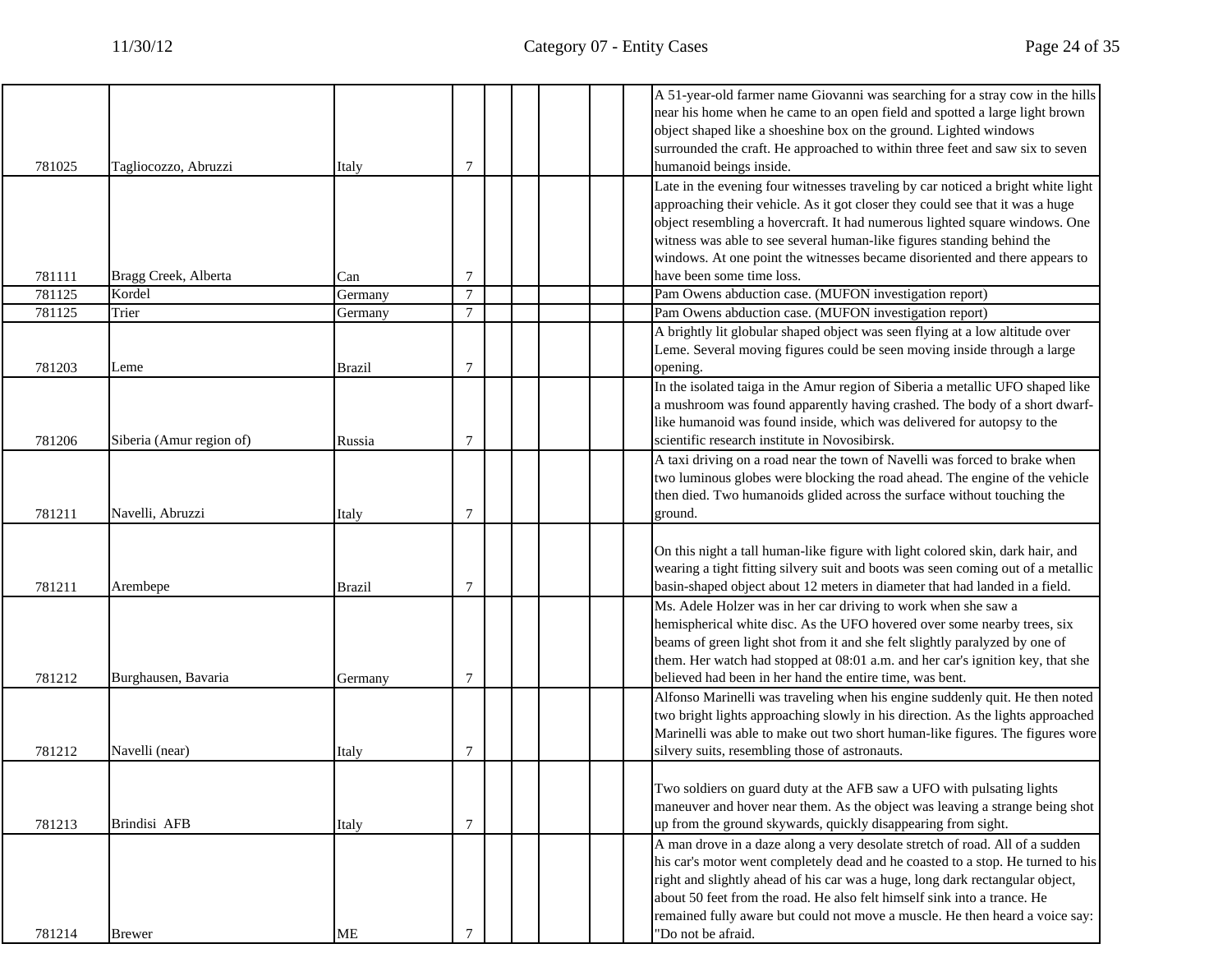|        |                      |           |               |  |  | A truck driver suddenly experienced radio interference and stopped to fix it.<br>He then saw two very tall humanoids standing only five meters away. Seconds                                                                                                                                                                                                                                                                                                                                                                                                               |
|--------|----------------------|-----------|---------------|--|--|----------------------------------------------------------------------------------------------------------------------------------------------------------------------------------------------------------------------------------------------------------------------------------------------------------------------------------------------------------------------------------------------------------------------------------------------------------------------------------------------------------------------------------------------------------------------------|
| 781215 | Ragusa               | Italy     | 7             |  |  | later the witness saw a dome-shaped craft take off with a bright flash.                                                                                                                                                                                                                                                                                                                                                                                                                                                                                                    |
| 781215 | Catania              | Italy     | 7             |  |  | Two young boys were playing in a yard on the island of Sicily, near a large<br>TV antenna. The sky darkened and then a large disc-shaped craft approached<br>and tilted at an angle, just above the TV antenna. A bright beam of light shot<br>out of the opening and a strange, 1.5 meter tall monster descended within the<br>beam. The being was described as "ugly" with two large eyes and two antenna-<br>like protrusions on its head. A second similar being reportedly descended<br>carrying a "laser" type gun and shot at a rock causing it to burn and explode |
| 781216 | Francavilla          | Italy     | 7             |  |  | A college coed saw an ovoid UFO surrounded by a white mist. It descended<br>onto the surface of the sea and became a very bright flourescent white light<br>that reflected off the surface of the water. She next noticed two short figures<br>standing in the garden at the adjacent apartment. They were very thin with<br>large squarish heads and large feet. Both were wearing dark gray tight-fitting<br>uniforms.                                                                                                                                                   |
| 781228 | Marzano Di Torriglia | Italy     | 7             |  |  | A policeman was out patrolling told that he had lost control of his vehicle. It<br>sped down a mountain road on its own accord. When the car finally stopped,<br>he got out to investigate a nearby strange light in the sky. He was later found<br>lying incoherent next to his car.                                                                                                                                                                                                                                                                                      |
| 790103 | Mindalore            | S, Africa | 7             |  |  | Dog barked, mother and child saw craft on ground, humanoid encounter<br>(section XII).                                                                                                                                                                                                                                                                                                                                                                                                                                                                                     |
| 790103 | Miami                | <b>FL</b> | 7             |  |  | Mr. Filiberto Cardenas, age 45, was driving on Okeechobee Road just north of<br>Miami, Florida with three family friends when the car engine suddenly failed.<br>He and another man got out of the car to check under the hood when a large<br>luminous object emitting a humming sound descended over the vehicle. The<br>witness vanished in plain sight of the others, apparently taken up into the<br>object by a beam of light.                                                                                                                                       |
| 790113 | Viterbo              | Italy     | 7             |  |  | A farmer spotted a large fiery red sphere descend and land in a nearby pasture.<br>The sphere changed color to a bright orange, then it began to dim revealing a<br>two-meter wide metallic sphere. A small man wearing a silvery white suit<br>emerged from the object and walked around the object, frequently bending<br>down as if he was picking things up.                                                                                                                                                                                                           |
|        |                      |           |               |  |  | A witness's car engine died when an ovoid UFO landed nearby. A door in the<br>craft opened and two humanoids emerged. They reportedly had vibrating                                                                                                                                                                                                                                                                                                                                                                                                                        |
| 790118 | Lusiana              | Italy     | 7             |  |  | antennae-like ears or antennae on the sides of their heads                                                                                                                                                                                                                                                                                                                                                                                                                                                                                                                 |
| 790124 | Tyler                | <b>TX</b> | $\mathcal{I}$ |  |  | Close-range sighting and humanoid encounter.                                                                                                                                                                                                                                                                                                                                                                                                                                                                                                                               |
| 790124 | Lindale (near)       | TX        |               |  |  | 20-year-old John Scott Cates had stopped his car and gotten out to relieve<br>himself when a blue beam of light from the sky struck him. It caused his hair<br>to stand up like an electric static charge. Two UFOs appeared, and he<br>experienced a six-hour long memory lapse. His next recollection was being<br>back in his car, where he noticed that his engine restarted when a ringing noise<br>sounded.                                                                                                                                                          |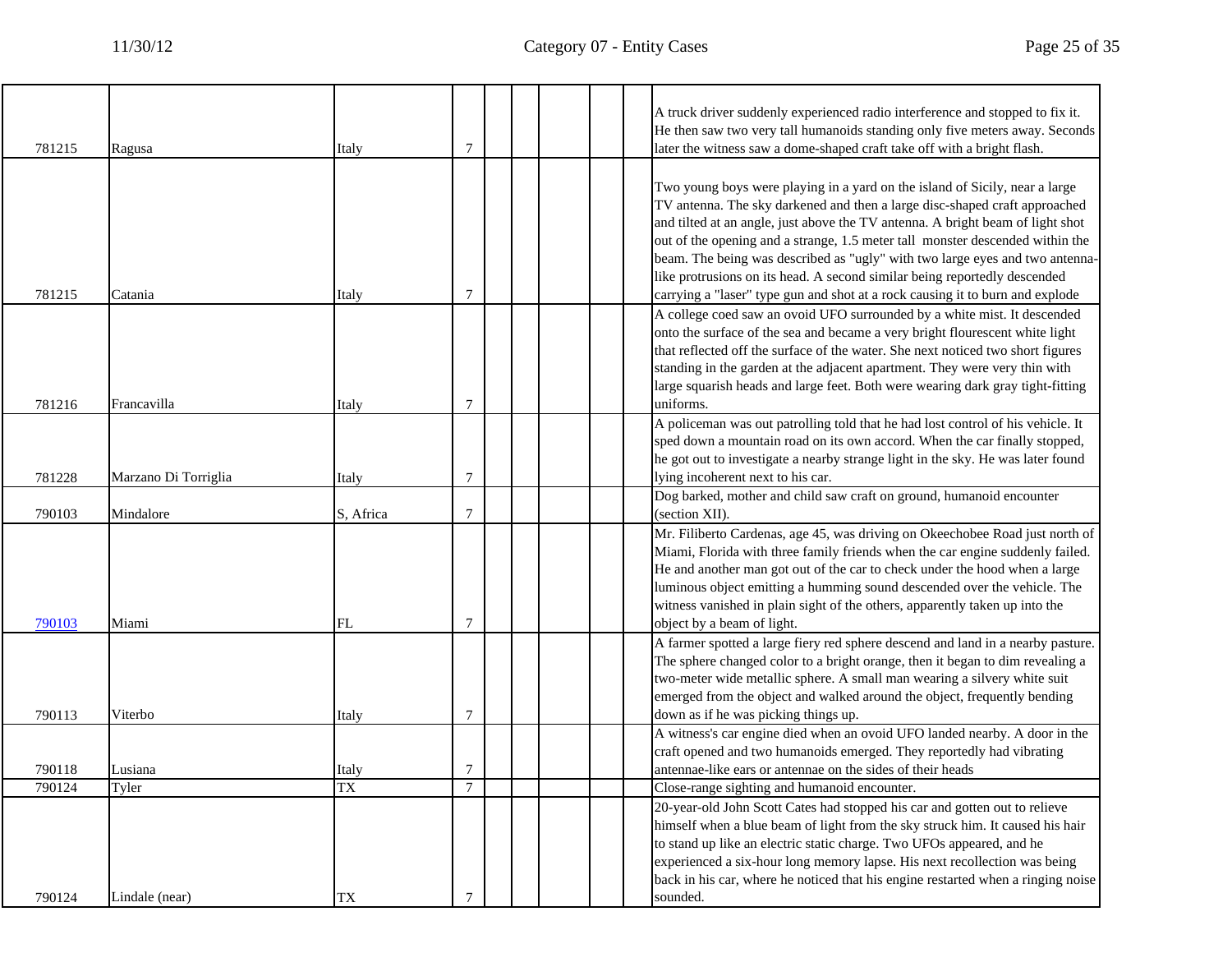|        |                             |               |                |  |  | A dentist and three students were traveling by car when their engine suddenly<br>stalled. They then saw two metallic disc-shaped objects land on tripod landing                                                                                                                                                                                                                                                                                                                    |
|--------|-----------------------------|---------------|----------------|--|--|------------------------------------------------------------------------------------------------------------------------------------------------------------------------------------------------------------------------------------------------------------------------------------------------------------------------------------------------------------------------------------------------------------------------------------------------------------------------------------|
| 790124 | Toquilla (near Tunja)       | Colombia      | $\overline{7}$ |  |  | gear nearby, and three men wearing tight fitting silvery outfits and large<br>helmets exited from a hatch in one of the objects.                                                                                                                                                                                                                                                                                                                                                   |
| 790129 | <b>Cornwall County</b>      | UK            | 7              |  |  | In the early morning hours a married couple in Bissoe Truro, Cornwall<br>County, England were awakened to find their bedroom lit up brightly. One of<br>the witnesses looked out the window and was amazed to see a bright hovering<br>oval-shaped craft. Inside could be seen two human-looking men with long<br>wavy blond hair.                                                                                                                                                 |
| 790226 | Serodino, Santa Fe province | Argentina     | $\overline{7}$ |  |  | Ernaldo Camusoni, age 49, was clearing an overgrown field at the entrance to<br>a farm in Serodino late in the evening when everything became illuminated<br>behind him, turning the darkness into day. When he turned around he saw an<br>approaching object land 40 meters away from him. As he approached the<br>object, he saw a strange luminous figure emerge from the rear of the craft. The<br>whole encounter lasted five minutes. Ground traces were found the next day. |
|        |                             |               |                |  |  | People watched an ovoid object dive at a truck and circle a radio tower. The<br>encounter lasted for a few minutes; helmeted figures were reportedly seen                                                                                                                                                                                                                                                                                                                          |
| 790302 | Rivera                      | Uruguay       | 7              |  |  | onboard the craft.<br>An oval-shaped or saucer-shaped UFO flew over the Tabouret Reservoir in                                                                                                                                                                                                                                                                                                                                                                                      |
| 790327 | Isere                       | France        | 7              |  |  | Isere, France and then landed on the ground, leaving ground marks. A man<br>was seen outside the craft, according to the police report.                                                                                                                                                                                                                                                                                                                                            |
| 790419 | Croy                        | UK            | $\overline{7}$ |  |  | Two witnesses to a UFO in Croy ran from their car when the brightly lit object<br>passed low overhead. They reported an abnormal silence, as they could no<br>longer hear the car engine or the door slam when they fled                                                                                                                                                                                                                                                           |
| 790501 | Vizcacheras                 | Argentina     | $\overline{7}$ |  |  | Oil held landing, reaction to light, landing traces (sections VII, X).                                                                                                                                                                                                                                                                                                                                                                                                             |
| 790516 | Charleston                  | <b>SC</b>     | $\overline{7}$ |  |  | A mechanic felt compelled to return to a spot where he had previously seen a<br>UFO. A disc-shaped craft landed, and he was given a metal bar as a gift, along<br>with the message that the occupants will return again.                                                                                                                                                                                                                                                           |
| 790519 | <b>Bukit Mertajam</b>       | Malaysia      | 7              |  |  | Six school children reported sighting a landed object and four tiny humanoid<br>figures near it. The creatures were only about 4 inches tall. One of the students<br>attempted to catch one of the creatures but was shot in the hand.                                                                                                                                                                                                                                             |
| 790526 | Manila                      | Philippines   | $\overline{7}$ |  |  | A UFO with two antennae was sighted over the city. With the aid of<br>binoculars figures could reportedly be seen inside the craft.                                                                                                                                                                                                                                                                                                                                                |
| 790618 | Mirassol. Sao Paolo State   | <b>Brazil</b> | $\tau$         |  |  | Sr. A. Ferreira was returning home from his job as a security guard when a<br>metallic oval-shaped craft landed on three legs near his home. Three<br>humanoids came out of the craft and paralyzed him with red beams of light,<br>from boxes that they carried on their chests. These humanoid beings also<br>carried boxes on their backs and had an insignia on their chests. He was<br>floated onboard the craft alongside and once inside he believed he passed out.         |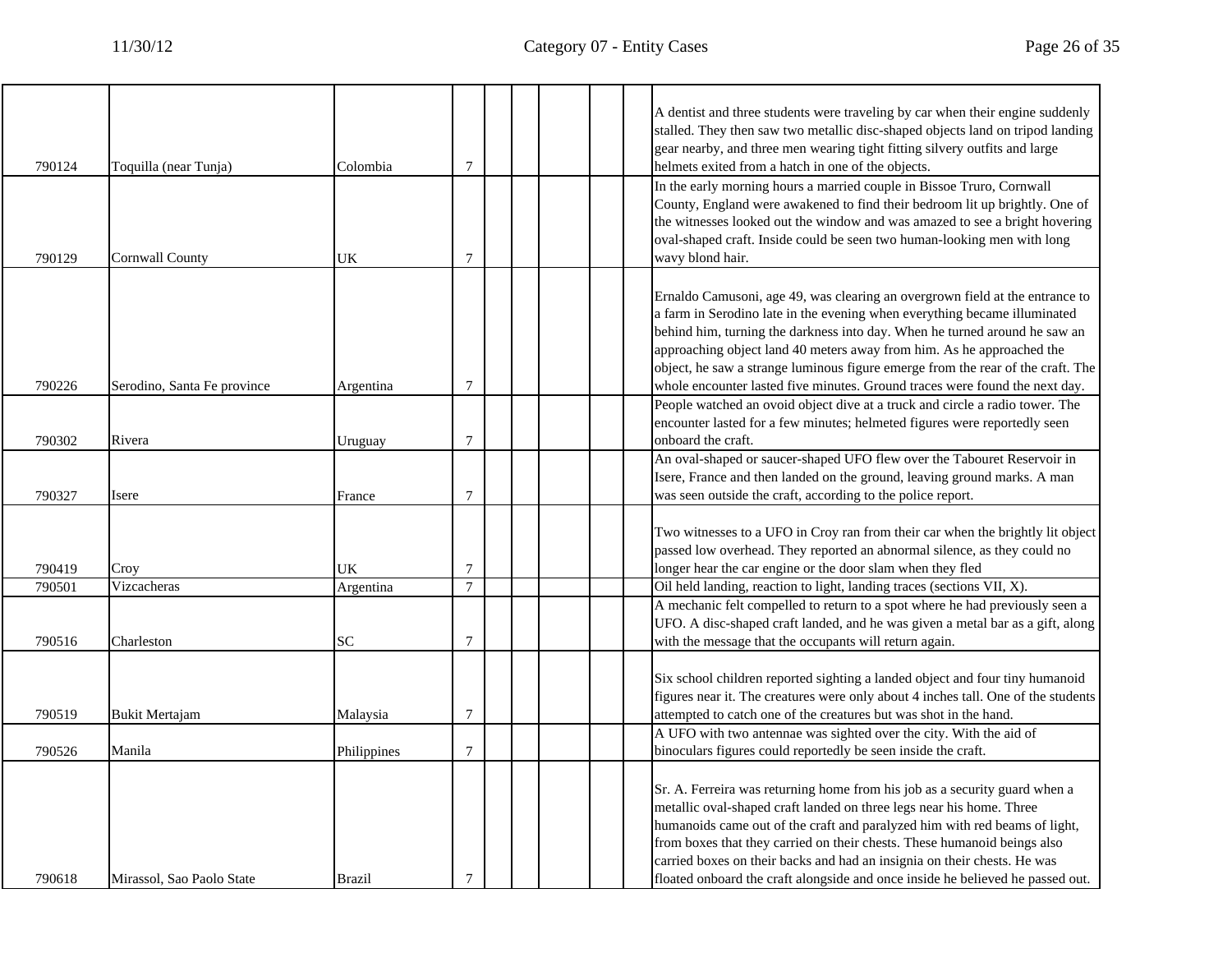|        |                                    |               |                |  |  | A man and a woman saw a silvery object with a dome on top emitting a blue                                                                                   |
|--------|------------------------------------|---------------|----------------|--|--|-------------------------------------------------------------------------------------------------------------------------------------------------------------|
|        |                                    |               |                |  |  | beam of light into a nearby forest. The woman went to investigate, and saw<br>the object, which was about one meter in diameter, at close range. Inside the |
|        |                                    |               |                |  |  | dome were two very small creatures with large eyes and frog-like skin. When                                                                                 |
|        |                                    |               |                |  |  |                                                                                                                                                             |
| 790619 |                                    |               | 7              |  |  | she started to touch the object, she was temporarily blinded by a bright light                                                                              |
|        | Rauma                              | Finland       |                |  |  | and the craft sped away.                                                                                                                                    |
|        |                                    |               |                |  |  |                                                                                                                                                             |
|        |                                    |               |                |  |  | A large white light made several passed at a car. One hour later a diffuse white                                                                            |
|        |                                    |               |                |  |  | ball of light maneuvered in the sky for 30 minutes over the Chatsworth                                                                                      |
|        |                                    |               |                |  |  | Reservoir. At 3:15 a housewife and cocktail waitress was abducted while                                                                                     |
| 790725 | Canoga Park                        | CA            | 7              |  |  | driving home from work by a UFO she thought was a plane crashing                                                                                            |
|        |                                    |               |                |  |  | One of the spheres shot towards the rear of their vehicle while the other                                                                                   |
|        |                                    |               |                |  |  | descended close to the ground. A large rectangular shaped opening became                                                                                    |
|        |                                    |               |                |  |  | visible in the second object and three humanoid figures were seen descending                                                                                |
| 790802 | Le Delus                           | France        | 7              |  |  | a ladder.                                                                                                                                                   |
| 790819 | East Didsbury                      | UK            | $\overline{7}$ |  |  | Mother and children abducted                                                                                                                                |
|        |                                    |               |                |  |  | Two men were walking and they looked up and saw a huge object coming                                                                                        |
| 790826 | Sitio Dentro, Rio Grande do Norte  | <b>Brazil</b> | 7              |  |  | towards them                                                                                                                                                |
|        |                                    |               |                |  |  | witness was out picking mushrooms and saw a landed UFO which effected the                                                                                   |
| 790902 | Petushka                           | Russia        | $\overline{7}$ |  |  | ground                                                                                                                                                      |
|        |                                    |               |                |  |  | Following a series of low level sightings in Gateshead by the main witness and                                                                              |
|        |                                    |               |                |  |  | her family, the woman awoke in the middle of this night to see a small                                                                                      |
| 790903 | Gateshead                          | UK            | 7              |  |  | metallic disc-shaped object inside her bedroom.                                                                                                             |
|        |                                    |               |                |  |  | A beam of light shone through the witness's bedroom window and she                                                                                          |
|        |                                    |               |                |  |  | suddenly felt dizzy. She then felt herself being levitated through some form of                                                                             |
| 790914 | Oakenholt, Wales                   | UK            | 7              |  |  | a tunnel and encountered two aliens in a field.                                                                                                             |
|        |                                    |               |                |  |  | A man was surprised to see a circular gray metallic object on the ground near                                                                               |
| 790919 | Barrio La Gloria, Mendoza province | Arg           |                |  |  | his house. A short human-like figure appeared next to the craft.                                                                                            |
| 790921 | Sztum                              | Poland        | $\tau$         |  |  | Two men working in garden saw landed UFO and entities                                                                                                       |
|        |                                    |               |                |  |  | In a farming region of Talco a peasant out plowing the fields encountered a                                                                                 |
|        |                                    |               |                |  |  | landed disc-shaped craft. A tall humanoid emerged from the object and briefly                                                                               |
|        |                                    |               |                |  |  | chased the peasant. The humanoid caught up with the farmer placing its hand                                                                                 |
| 790925 | Talco                              | Chile         | 7              |  |  | on his shoulder.                                                                                                                                            |
|        |                                    |               |                |  |  | A witness in Monsey watched a saucer-shaped craft hover above some nearby                                                                                   |
|        |                                    |               |                |  |  | power lines. The craft emitted a soft humming sound and was about 35 feet in                                                                                |
| 790926 | Monsey                             | NY            | 7              |  |  | diameter. Then he saw a shadowy figure.                                                                                                                     |
|        |                                    |               |                |  |  |                                                                                                                                                             |
|        |                                    |               |                |  |  | A young woman was taking a walk when she suddenly became paralyzed and                                                                                      |
|        |                                    |               |                |  |  | unable to move. Nearby, she could see a luminous object hovering close to the                                                                               |
| 791204 | Vastervik                          | Sweden        | $\overline{7}$ |  |  | ground. Two five-foot tall thin humanoids appeared from behind the object.                                                                                  |
|        |                                    |               |                |  |  |                                                                                                                                                             |
|        |                                    |               |                |  |  | a man saw a lenticular-shaped object over him. The UFO projected a beam of                                                                                  |
|        |                                    |               |                |  |  | light and formed a dome shaped luminous form on the ground, not far from the                                                                                |
|        |                                    |               |                |  |  | witness. He was met there by a tall, blond-haired humanoid that had tanned                                                                                  |
| 800112 | Huayana                            | Bolivia       | $\tau$         |  |  | skin and slanted eyes with a very prominent chin                                                                                                            |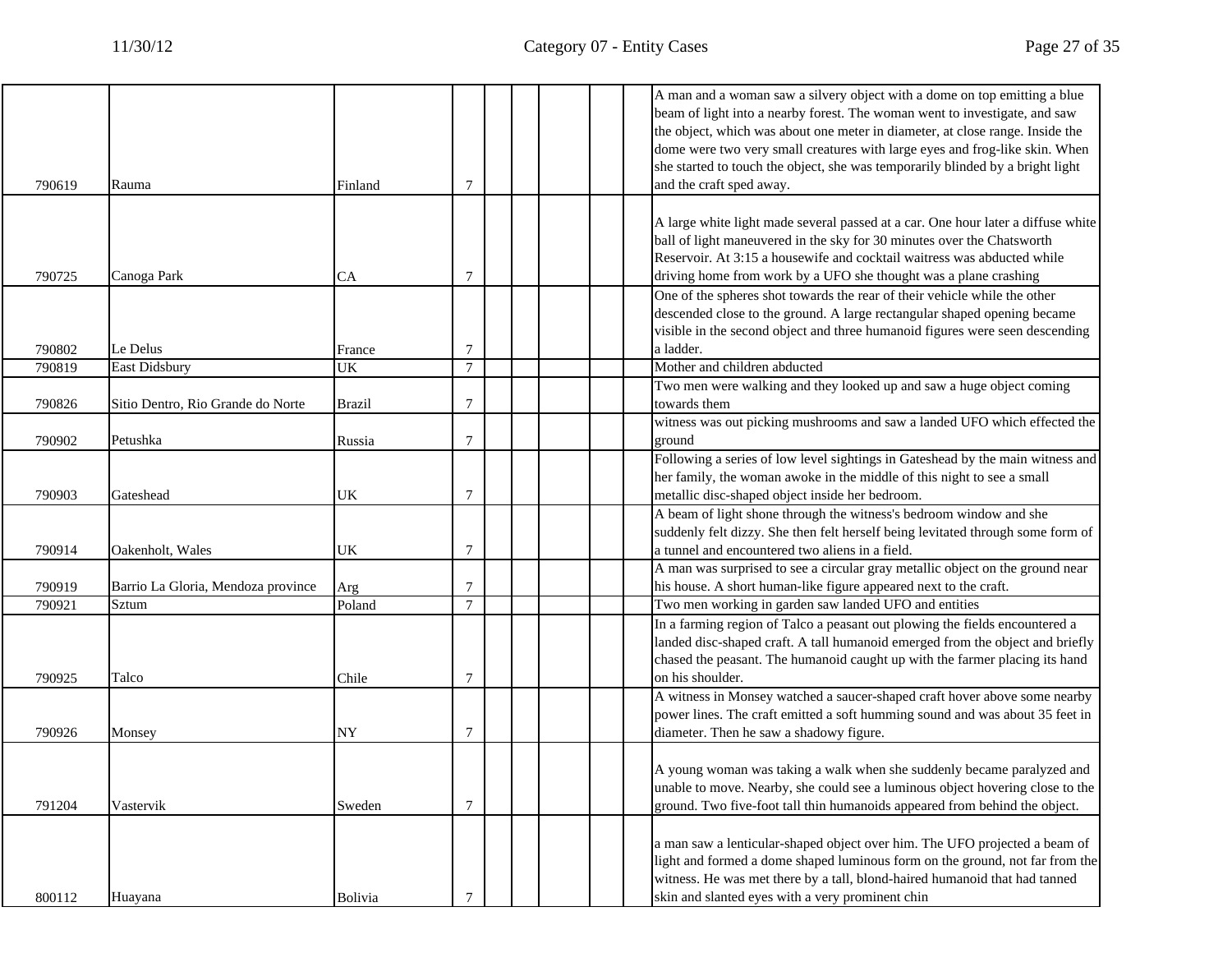|        |                           |               |                |  | A man spotted a low flying whitish-orange luminous object lifting off from<br>some nearby woods. Minutes later the object divided into three separate                                                                                                                                                                                                                                                                                                                                                                                 |
|--------|---------------------------|---------------|----------------|--|---------------------------------------------------------------------------------------------------------------------------------------------------------------------------------------------------------------------------------------------------------------------------------------------------------------------------------------------------------------------------------------------------------------------------------------------------------------------------------------------------------------------------------------|
| 800211 | <b>Botafuegos</b>         | Spain         | $\tau$         |  | luminous sections, then re-united again into one luminous spot. Near the<br>ground two huge man-like silhouettes appeared in front of the lights.                                                                                                                                                                                                                                                                                                                                                                                     |
| 800211 | Rio Negro province        | Arg           | $\overline{7}$ |  | A man was driving home when he noticed a strong glowly light over a field<br>200 meters away, on the left side of his truck and at about 30 meters altitude.<br>He blacked out and remembered entities.                                                                                                                                                                                                                                                                                                                               |
| 800716 | Pecos                     | $\rm{NM}$     | 7              |  | A Civil Air Patrol cadet along with several other witnesses observed a dull<br>metallic, circular object maneuvering near Pecos, New Mexico. The cadet got<br>closer to the object after it landed in a nearby clearing and took some<br>photographs. He then observed a human looking figure dressed in a metallic<br>suit emerge from the object and walk a few feet away from it.                                                                                                                                                  |
| 800808 | Pine Bush                 | NY            | 7              |  | Author Ellen Crystal was out in an isolated field near Pine Bush by herself<br>when she noticed a large lighted object descend among some nearby trees.<br>With a flashlight caught sight of a four-foot tall thin humanoid with a large<br>head and huge yellow cat-like eyes.                                                                                                                                                                                                                                                       |
| 800821 | East                      | TX            | 7              |  | Young woman and daughter driving home, E-M effects on car, car lifted off<br>road onto craft, humanoids examined them on tables in room with "fog" on<br>floor (section XIII).                                                                                                                                                                                                                                                                                                                                                        |
| 801128 | Todmorden, West Yorkshire | UK            | 7              |  | Constable Alan Godfrey encountered craft on road, time loss. Abduction<br>scenario emerged under hypnosis (section XIII).                                                                                                                                                                                                                                                                                                                                                                                                             |
| 801204 | Foxboro                   | МA            | 7              |  | A young man had a close encounter with a saucer-shaped object with a row of<br>rectangular windows around the circumference, and was struck by a light<br>beam on the chest and felt paralyzed. Perceived communication, apparent<br>abduction, burn marks on chest corresponding to light beam position.                                                                                                                                                                                                                             |
| 810200 | Ouindira                  | <b>Brazil</b> | 7              |  | 2:00 AM. A woman was awakened by a loud engine type noise coming from<br>outside, she ran out and watched a round object hovering nearby and emitting<br>multi-colored beams of light. Three human like beings cold be clearly seen<br>inside, one them glanced briefly at the witness then the object rose and<br>disappeared. The next day two dead bloodless horses were found on the field<br>where the object had hovered.                                                                                                       |
| 810210 | Auburn                    | <b>WA</b>     | 7              |  | The witness had parked her car in her apartment parking lot when she saw a<br>huge lighted object with a ring of flashing lights. The UFO left but a second<br>smaller craft appeared and descended with a falling leaf motion. She later<br>recalled abduction experiences.                                                                                                                                                                                                                                                          |
| 810213 | Fuentecen                 | Spain         | $\tau$         |  | The witness observed several golden lights on a nearby field. He approached<br>the lights but these suddenly rose up, circled, and landed again, this time<br>closer to his home. At the same time his dogs were going berserk. Later he<br>heard footsteps and his dog attracted him to a "figure" standing by the fence.<br>The figure was a meter and a half tall, square in shape and metallic almost<br>robotic in nature; it lacked a head, arms or feet. A scorched area was found on<br>the ground by government authorities. |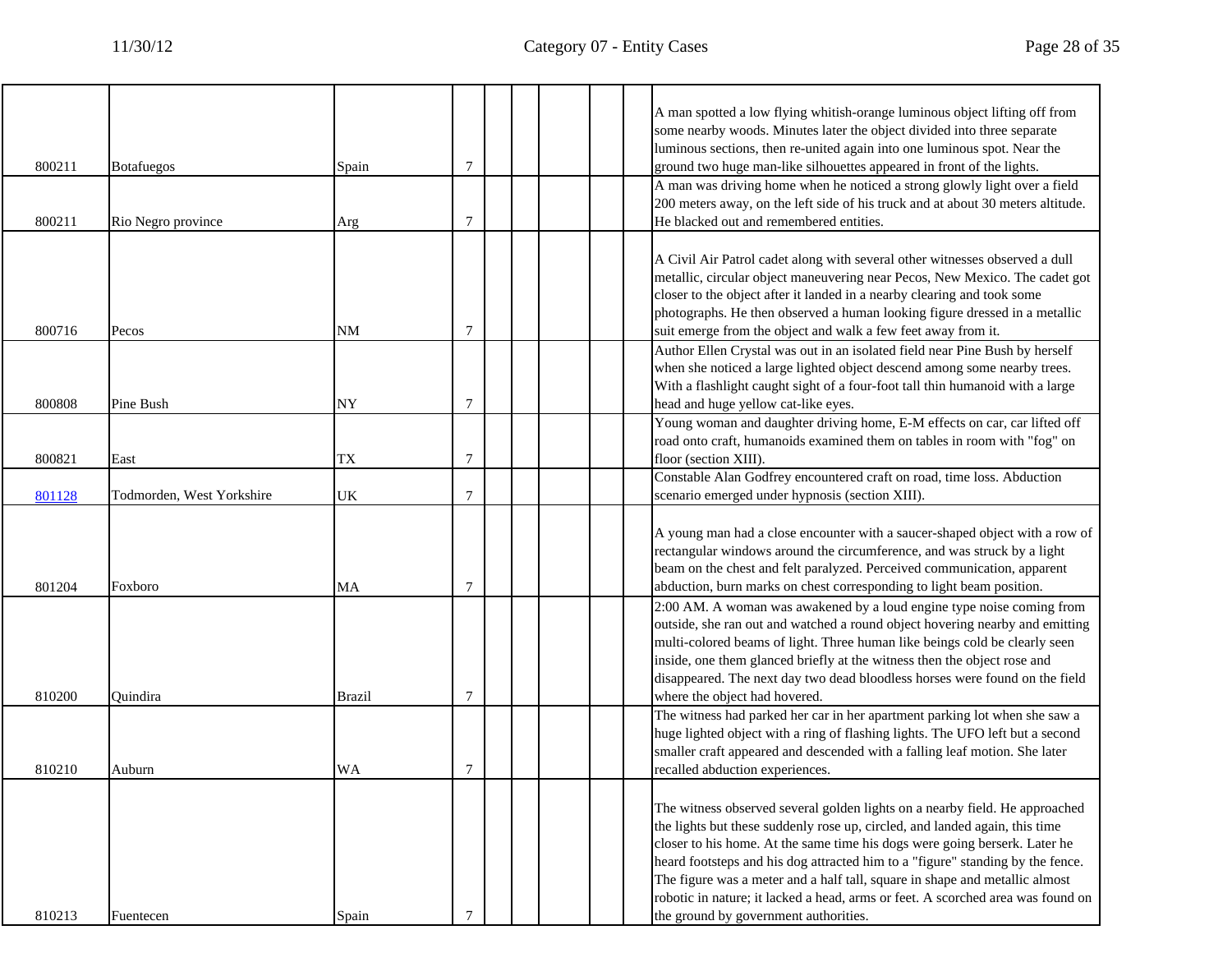$\overline{\phantom{a}}$ 

| 810214 | Greensburg                           | PA        | 7              |  | 1:45 AM. A 17-year old girl was baby-sitting when she spotted an object<br>hovering at treetop level about 50 feet away. The object was silent and had<br>three white lights forming the point of an equilateral triangle. Inside the craft<br>two humanoid beings could be seen. These were described as having very<br>large heads, oriental like eyes, gill like ears, and two holes instead of a nose.<br>One appeared to be sitting and the other standing behind an instrument panel.                                                                                                  |
|--------|--------------------------------------|-----------|----------------|--|----------------------------------------------------------------------------------------------------------------------------------------------------------------------------------------------------------------------------------------------------------------------------------------------------------------------------------------------------------------------------------------------------------------------------------------------------------------------------------------------------------------------------------------------------------------------------------------------|
| 810215 | Franklin                             | OН        | 7              |  | 2:00 AM. A brilliant white light that began filling her room awakened the<br>witness. She got out of bed and through her window saw a bright hovering<br>disc shaped object. Under hypnosis she recalled being taken onboard by<br>several seven-foot tall humanoids with pointed chins and yellow cat like eyes                                                                                                                                                                                                                                                                             |
| 810218 | Manzano Amargo, Neuquen Province Arg |           | $\overline{7}$ |  | Jose Fermin Albornoz, an illiterate shephard, awoke at 4:00 a.m. to the sounds<br>of his animals causing a commotion. Looking out from his hut he saw a<br>'beautiful" blue light hovering over a field about 20 meters away. His animals<br>were effected and he recalled an abduction experience.                                                                                                                                                                                                                                                                                          |
| 810300 | <b>Birstall West Yorkshire</b>       | UK        | 7              |  | Late night, Jane Murphy had gone to bed late when she suddenly woke up<br>standing in a field feeling very cold and wet. She then noticed a huge metallic<br>object hovering over the field, suddenly a group of figures, as many as 10<br>approached her. When she woke up she was on a bed in a strange room.<br>Several figures were around her communicating via telepathy telling her to<br>look at them. One of the entities was seven-foot tall, human looking with<br>totally black eyes.                                                                                            |
| 810300 | Algeciras (near)                     | Spain     | $\overline{7}$ |  | 10:30 AM. A truck driver was delivering produce to a nearby village when he<br>noticed strange lights on a nearby field behind a row of eucalyptus trees. As<br>the witness entered the field he spotted a large metallic dome shaped craft on<br>the ground about 50 yards away. The object seemed to be supported by three<br>"telescopic" legs like protrusions. He then noticed several man-like figures<br>sitting behind the windows, these were human like, wore helmets and brown<br>uniforms.                                                                                       |
| 810401 | <b>Mount Vernon</b>                  | <b>OR</b> | 7              |  | 7:30 PM. The main witness and a friend were driving back home when they<br>noticed three bright lights above the highway. As they approached the top of a<br>hill another larger light appeared. The witness pulled off to the side of the road<br>and then saw a huge lighted bowl shaped object. They both attempted to leave<br>the area but they apparently went into a trance and lost consciousness. The<br>next thing they remembered was sitting in their vehicle and noticing<br>something moving quickly away from the car, moments later a flash of light<br>shot up into the sky |
| 810500 | Yakima                               | WA        |                |  | The main witness had seen for the past 2 months numerous slow flying UFOs<br>and strange lights over the area. She then heard a sound similar to a sewing<br>machine, she turned around and saw the figure of a "feminine appearing" man<br>with small rounded narrow shoulders, a thin head and thick turtle like neck.<br>She could not make out any eyes, legs, or arms. The next thing she<br>remembered was floating through the air over the cornfields behind her house.                                                                                                              |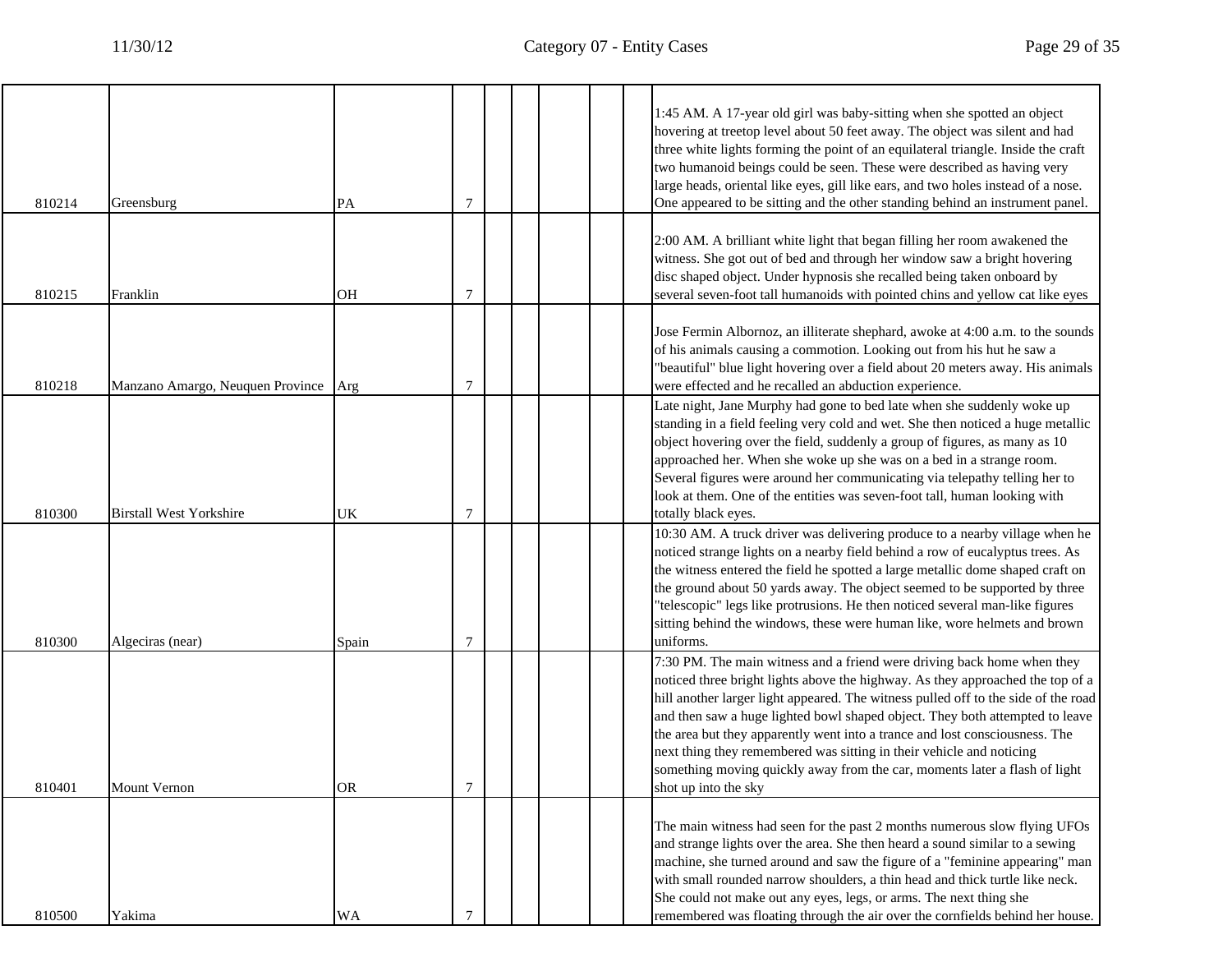L

| 810500 | Mennecy                                            | France     | 7              |  | 3:00 AM. Traveling on a road, 3 women, 34-year old Sandra, Viviane and<br>Marie France see a horizontal orange cigar-shaped object, hovering on the<br>right side of the road. As they drove to the top of the hill the cigar vanishes.<br>Soon a white sphere follows their vehicle. Later under hypnosis Sandra<br>remembered seeing humanoids inside the object, described as of normal size,<br>elongated eyes, thin bodies and wearing white coveralls from head to toes.                                                                                                                                                                                                                                    |
|--------|----------------------------------------------------|------------|----------------|--|-------------------------------------------------------------------------------------------------------------------------------------------------------------------------------------------------------------------------------------------------------------------------------------------------------------------------------------------------------------------------------------------------------------------------------------------------------------------------------------------------------------------------------------------------------------------------------------------------------------------------------------------------------------------------------------------------------------------|
| 810514 | in space, from onboard the Soyuz T-4<br>spacecraft | Space      | $\overline{7}$ |  | Cosmonauts Savinikh and Kovlenok observed a strange object from their<br>space station. At first the object was 1/2 mile away but it eventually<br>approached to a distance to 300 feet. Inside the cosmonauts saw three brown<br>skin beings with slanted bright blue eyes straight noses and bushy eyebrows.                                                                                                                                                                                                                                                                                                                                                                                                    |
| 810716 | Atcham, Shropshire (near)                          | UK         | $\overline{7}$ |  | 2:00 AM. Three women were on their way back home on the A5 expressway<br>when they all suddenly experienced a strange mood change, they all sat very<br>quiet going into some type off limbo state. Then across an open field besides<br>the road four white and two red lights appear. They seemed to be attached to a<br>dark object. The object was round and began pacing the vehicle. At this point<br>the vehicle seem to lose power and would not accelerate. There was an<br>apparent time lapse noted when they reached their destination. Later under<br>hypnosis one of the women recalled the car being floated up to the sky and<br>entering the bottom of an object through two large double doors. |
| 810731 | Lieksa                                             | Finland    | 7              |  | Black sphere and satellite lights seen, two approached motorboat, one<br>surrounded by "fog." Paralysis felt, missing time, physiological effects<br>(Volume II, The UFO Evidence, Section VII).                                                                                                                                                                                                                                                                                                                                                                                                                                                                                                                  |
| 810816 | Winnipeg, British Columbia (near)                  | <b>CAN</b> | $\overline{7}$ |  | Midnight, the witness was driving alone outside of Winnipeg when he saw a<br>huge UFO gliding over the roadway. Dimly outlined from the glow inside the<br>"windows" of the central mass were two or three figures, whose features were<br>not discernible, but whose heads and shoulders indicated they were humanoid<br>in shape.                                                                                                                                                                                                                                                                                                                                                                               |
| 810819 | Franklin                                           | OН         | $\tau$         |  | Daylight. The witness was driving along a highway when a brilliant silvery<br>object descended over her vehicle and forced her to pull off the side of the<br>road. She was then taken onboard by several seven-foot tall humanoids and<br>examined.                                                                                                                                                                                                                                                                                                                                                                                                                                                              |
| 810900 | Dusheti, Georgia                                   | Russia     | 7              |  | In the evening the main witness was coming back from school when she saw a<br>man pointing up to the sky. She looked up to see a ball shaped object about 3<br>meters in diameter slowly descending over them. The object stopped at about<br>5 meters above the pair. It was described as white in color with some visible<br>figures on its surface.                                                                                                                                                                                                                                                                                                                                                            |
| 810900 | Meinau Island, Bodensee                            | Germany    | $\tau$         |  | Midnight the witness was vacationing in the area and had camped on the south<br>side of the lake. While he slept that night a very loud noise awakened him,<br>looking out of the tent he saw a bright sphere descending rapidly overhead.<br>Through an open port he was briefly able to see a humanoid figure apparently<br>wearing a green outfit.                                                                                                                                                                                                                                                                                                                                                             |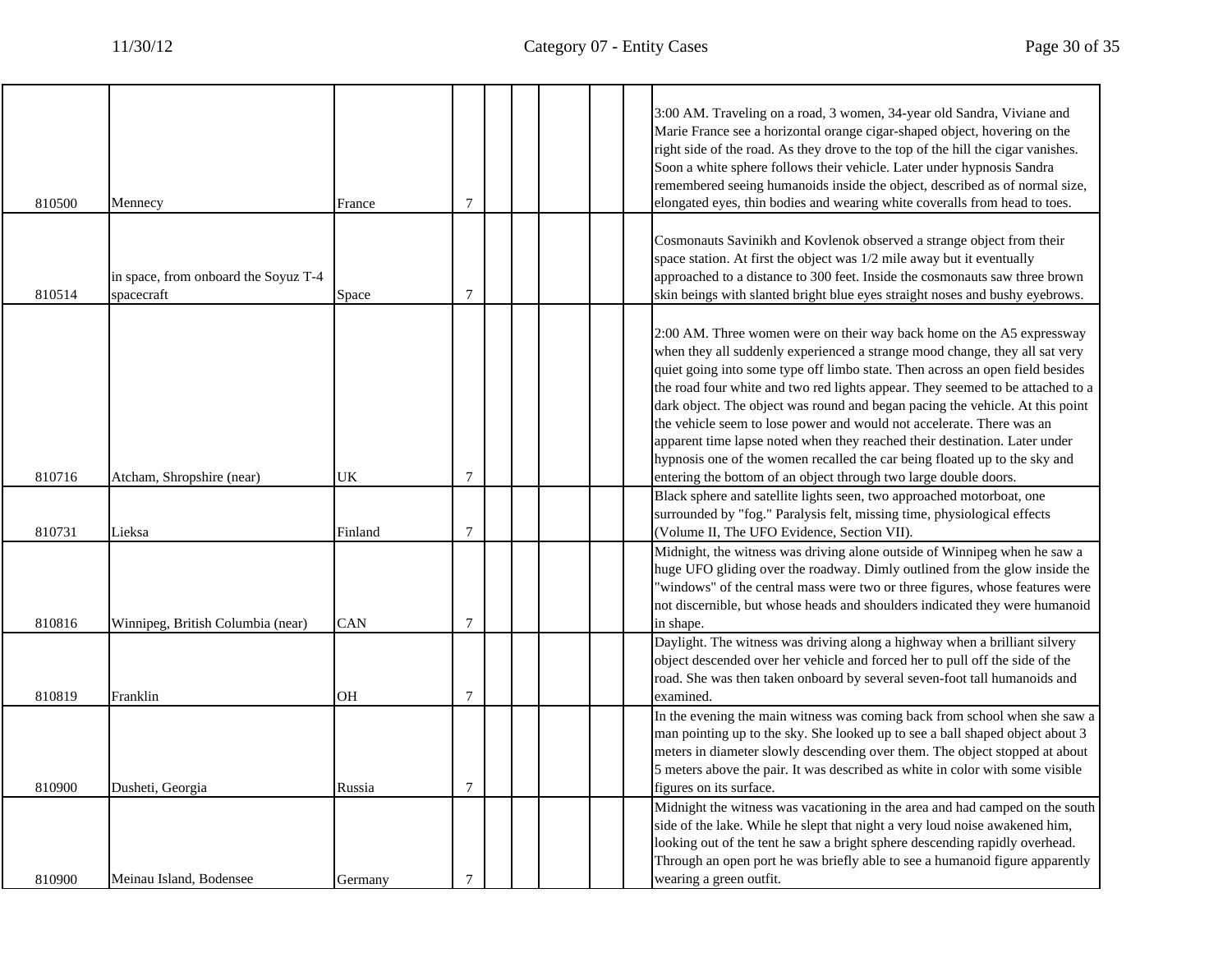$\overline{\phantom{a}}$ 

|        |                            |            |                |  | A man saw a bright football-shaped light that appeared to descend into the<br>thick woods. When he arrived he was overcome by a strange malaise, and<br>soon saw a reddish orange yellow light floating about 100 meters away.                                                                                                                                                                                                                                                                                                                                                                                                                                                                                                       |
|--------|----------------------------|------------|----------------|--|--------------------------------------------------------------------------------------------------------------------------------------------------------------------------------------------------------------------------------------------------------------------------------------------------------------------------------------------------------------------------------------------------------------------------------------------------------------------------------------------------------------------------------------------------------------------------------------------------------------------------------------------------------------------------------------------------------------------------------------|
| 810912 | Trino Vercellese, Piemonte | Italy      | 7              |  | Terrified, Cavallo felt himself being levitated up towards the light.<br>3:00 PM. Six boys were racing dirt bikes near a lake when one of them fell<br>and hit his head. Two of the other boys went to assist him, when suddenly a<br>bright green light was seen descending over the surface of the lake. Inside the<br>light appeared to be a gray metallic oval shaped craft that descended on<br>telescopic like legs near the witnesses. A door became visible on the craft and<br>a tall human like figure then appeared, his arms seemed to be extended up into<br>the air. It wore a loose fitting silvery outfit, its arms were very long, and its                                                                          |
| 811008 | Praglia                    | Italy      | 7              |  | feet resembled oval appendages.                                                                                                                                                                                                                                                                                                                                                                                                                                                                                                                                                                                                                                                                                                      |
| 811109 | Esengul, Karasu Region     | Kazakhstan | $\tau$         |  | A large boat shaped, green colored UFO with an open cab or hatch fell into<br>Lake Zaysan. Four humanoid wearing the same color green coveralls were<br>apparently inside. Apparently the craft and its occupants were damaged upon<br>impact.                                                                                                                                                                                                                                                                                                                                                                                                                                                                                       |
| 811215 | San Luis Del Palmar        | Arg        | $\overline{7}$ |  | A 42-year old Ruben Meneses was driving a dump truck on a dirt road.<br>Suddenly he observes a bright object that approaches the truck, the truck<br>begins to vibrate, and he is filled with a tingling sensation all over the body.<br>He was not able to move as the truck rises up in the air and apparently<br>becomes transparent. Meneses apparently then passes out.                                                                                                                                                                                                                                                                                                                                                         |
| 811217 | Bladenboro                 | NC         | 7              |  | Daniel Edwards was awakened by the furious barking of his dog towards a<br>pine forest behind his house. He walked out of the house and was startled to<br>see a huge fire like light, illuminating a mass clump of trees a few hundred<br>yards away.                                                                                                                                                                                                                                                                                                                                                                                                                                                                               |
| 811229 | <b>Brooklyn</b>            | MI         | 7              |  | Two boys playing in a snow fort behind their house heard a humming sound<br>then saw a lighted disc shaped craft with red lights shining on its top and<br>multicolored lights on the bottom fly overhead and disappear from sight. They<br>saw a four-foot tall human like figure float over a nearby fence and come<br>towards them.                                                                                                                                                                                                                                                                                                                                                                                               |
| 820000 | Voronezh (near)            | Russia     | $\tau$         |  | 10:00 PM+. Two local militia sergeants were driving a "UAZ-469" vehicle<br>(Russian patrol jeep) in an area about 10-15 kilometers from the city when<br>suddenly they saw a very bright beam of light shining down to earth from<br>somewhere in the sky. The beam of light appeared to be scanning the surface<br>of the ground, and every blade of grass appeared to be lit by it. Several<br>seconds later a hatch opened on the hull of the craft and several tall (about 3-4<br>meters in height) humanoids exited the object and went to a nearby field. The<br>men could only speak in stuttering voices. At first they were subjected to<br>alcohol tests but it proved negative, both were then sent to a mental hospital. |
|        |                            |            |                |  | Six Soviet sailors discover and investigate a "disabled ship" in the fog. They<br>are missing for five days. When they are returned they report that they had                                                                                                                                                                                                                                                                                                                                                                                                                                                                                                                                                                        |
|        |                            |            |                |  | been pulled up into a cigar-shaped UFO, and the beings onboard the UFO                                                                                                                                                                                                                                                                                                                                                                                                                                                                                                                                                                                                                                                               |
| 820210 | in the Black Sea           | Russia     | 7              |  | communicated with them by gestures.                                                                                                                                                                                                                                                                                                                                                                                                                                                                                                                                                                                                                                                                                                  |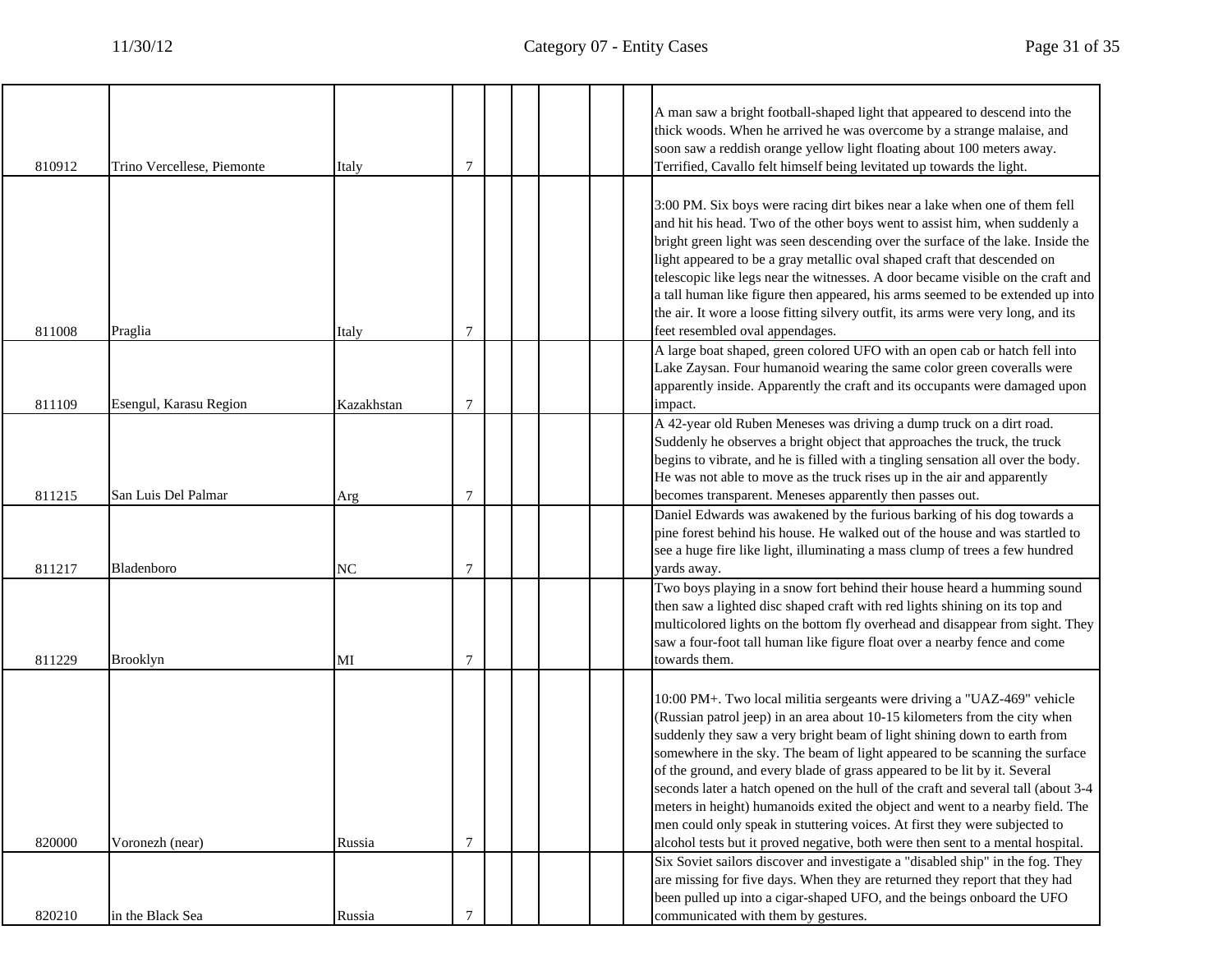|        |                                   |               |                |  |  | At night, two witnesses, Fernando Antonio Martins & Edson Maragon                                                                                                  |
|--------|-----------------------------------|---------------|----------------|--|--|--------------------------------------------------------------------------------------------------------------------------------------------------------------------|
|        |                                   |               |                |  |  | watched a luminous triangular shaped craft land on an open field. Three                                                                                            |
| 820214 | Santa Cruz das Palmeiras          | <b>Brazil</b> | 7              |  |  | humanoids exited the object.                                                                                                                                       |
|        |                                   |               |                |  |  |                                                                                                                                                                    |
|        |                                   |               |                |  |  | Barbara Warmoth was asleep when a brilliant light filled her bedroom. She                                                                                          |
|        |                                   |               |                |  |  | looked out the window and spotted a luminous disc-shaped craft hovering                                                                                            |
| 820215 | New York City                     | NY            | 7              |  |  | nearby. That is the last she remembered for one hour and 15 minutes.                                                                                               |
|        |                                   |               |                |  |  | E-M effects on car, dome-shaped object overhead, driver blacked out, taken to                                                                                      |
| 820219 | Rio Negro Province                | Arg           | 7              |  |  | hospital with memory loss, physiological effects (section VII).                                                                                                    |
|        |                                   |               |                |  |  | 41-year old Juan Fattorel was traveling in his truck along a secondary road                                                                                        |
|        |                                   |               | 7              |  |  | when suddenly the engine cut out; He saw close UFO and aliens and his<br>eyesight was effected.                                                                    |
| 820220 | Rio Negro Province                | Arg           |                |  |  |                                                                                                                                                                    |
|        |                                   |               |                |  |  | The witness was traveling in her car when she suddenly lost control of the                                                                                         |
|        |                                   |               |                |  |  | steering. She felt her vehicle being pulled by an unknown force towards a light<br>that was hovering at tree top level straight ahead. Soon she found herself in a |
|        |                                   |               |                |  |  | clearing in a wooded area. Nearby sat a silvery metallic disc resting on three                                                                                     |
| 820300 | Springfield                       | MO            | 7              |  |  | legs.                                                                                                                                                              |
|        |                                   |               |                |  |  | A car on the A65 highway in Hellifield, England was surrounded by blue                                                                                             |
|        |                                   |               |                |  |  | lights and levitated up into the air. The woman driver felt a strong sensation of                                                                                  |
| 820304 | Hellifield                        | UK            | 7              |  |  | cold, and experienced 30 minutes of missing time.                                                                                                                  |
|        |                                   |               |                |  |  | A mother and her two children were driving on a busy highway when they                                                                                             |
|        |                                   |               |                |  |  | spotted a rectangular glowing object with a cross in the center hovering over                                                                                      |
|        |                                   |               |                |  |  | the area. As the car drew closer the mother heard a low humming sound and                                                                                          |
| 820315 | San Dimas (near)                  | CA            | 7              |  |  | felt dizzy and had difficulty driving.                                                                                                                             |
|        |                                   |               |                |  |  | The witness had gone outside to investigate a commotion among his dogs and                                                                                         |
|        |                                   |               |                |  |  | cats and saw two lights descend from the sky and land. He approached with                                                                                          |
|        |                                   |               |                |  |  | his car but the vehicle stalled. He approached on foot holding a flashlight and                                                                                    |
|        |                                   |               |                |  |  | encountered a five-foot six-inch tall man dressed in a silvery coverall with a                                                                                     |
| 820322 | Slanesville                       | VA            | 7              |  |  | hood.                                                                                                                                                              |
|        |                                   |               |                |  |  |                                                                                                                                                                    |
|        |                                   |               |                |  |  | Nancy and her daughter were in a camping tent in Fey Canyon, her baby                                                                                              |
|        |                                   |               |                |  |  | granddaughter was also with her. That night she saw a lighted disk and a small                                                                                     |
| 820400 | Sedona                            | AZ            | 7              |  |  | entity entered the tent and grabbed her arm. All three were abducted.                                                                                              |
|        |                                   |               |                |  |  | A lone witness out for an early morning walk spotted a large shiny silver oval                                                                                     |
|        |                                   |               |                |  |  | shaped craft on the ground on a nearby field. Next to the object stood two                                                                                         |
|        |                                   |               |                |  |  | short man-like figures, described as very thin, with long arms, and elongated                                                                                      |
| 820400 | $V$ (near)                        | Denmark       | 7              |  |  | egg shaped heads.                                                                                                                                                  |
|        |                                   |               |                |  |  | A reddish triangular object with rounded apexes and a light in each corner was                                                                                     |
|        |                                   |               |                |  |  | sighted by three witnesses. The witnesses reported suffering from headaches                                                                                        |
| 820401 | North Washington                  | PA            | $\overline{7}$ |  |  | after their close encounter.                                                                                                                                       |
|        |                                   |               |                |  |  | Several Argentine soldiers riding in a UNIMOG (Army) vehicle spotted                                                                                               |
|        |                                   |               |                |  |  | several short man-like figures with large heads running towards a dark                                                                                             |
|        |                                   |               |                |  |  | hovering disc shaped object. The craft hovered only a few cm from the                                                                                              |
|        |                                   |               |                |  |  | ground. As the vehicle approached the object its engine began to sputter                                                                                           |
| 820500 | Comodoro Rivadavia, Chubut (near) | Arg           | 7              |  |  | without any apparent cause.                                                                                                                                        |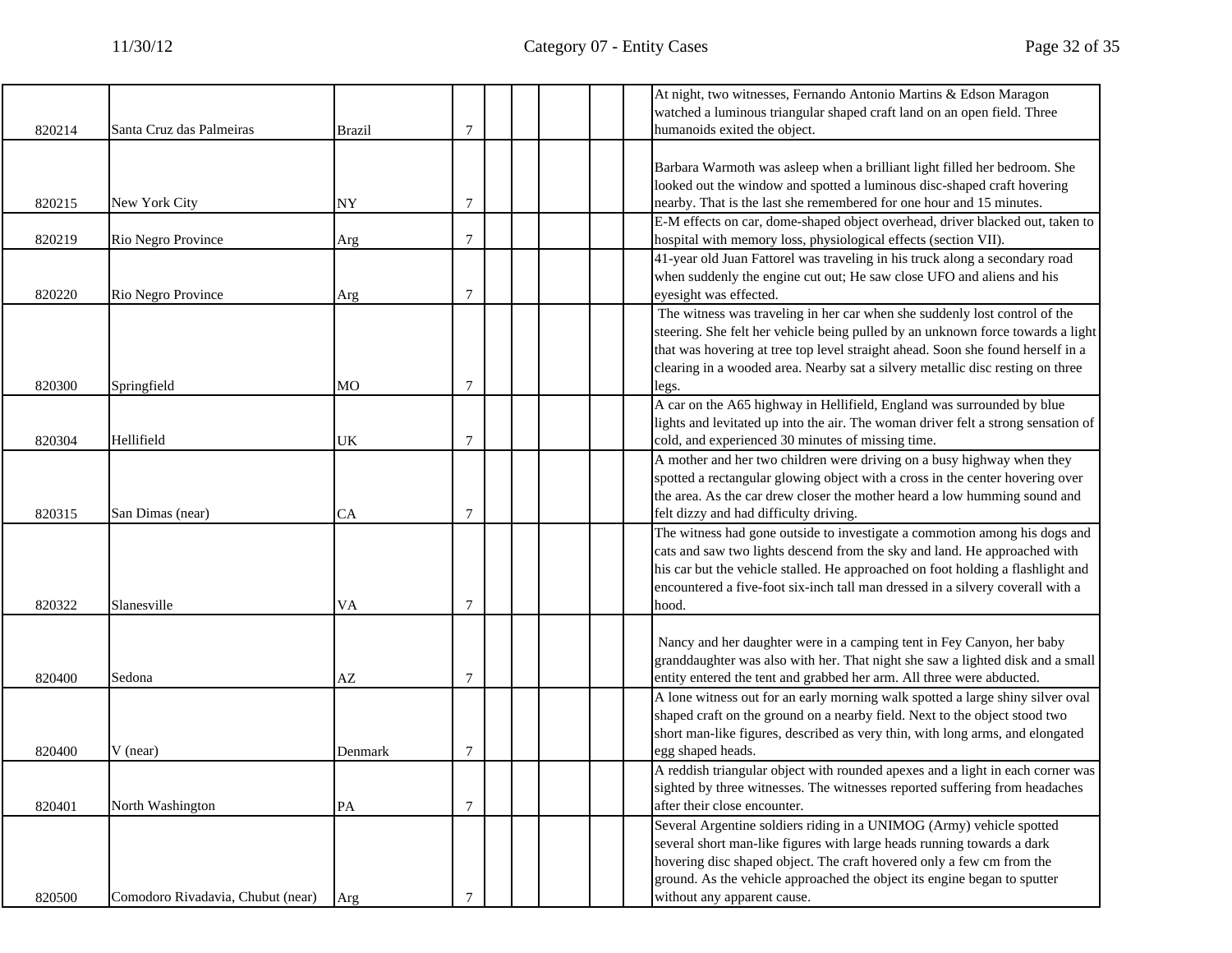| 820502 | Ripley, Queensland          | AU        | 7              |  |  | In an isolated area, some kangaroo hunters were walking down an electrical<br>fence when they came upon a large disc shaped craft on the ground. Groups of<br>seven-foot tall beings stood or walked on a large glass rim.                                                                                                                                                                                                                              |
|--------|-----------------------------|-----------|----------------|--|--|---------------------------------------------------------------------------------------------------------------------------------------------------------------------------------------------------------------------------------------------------------------------------------------------------------------------------------------------------------------------------------------------------------------------------------------------------------|
| 820520 | Caboolture, Queensland      | AU        | 7              |  |  | A couple noted a saucer shaped object with portholes in the lower section. The<br>object emitted a blue beam of light and came around to the front of the car.<br>The couple appeared to have experienced a short period of missing time, and<br>recalled seeing a 2-meter tall silver suited entity                                                                                                                                                    |
| 820603 | <b>Brooklyn</b>             | <b>NY</b> | 7              |  |  | A young woman was awakened by a voice slowly calling her name. When she<br>got up from bed she saw a large glowing object outside her window. She saw<br>two man-like figures staring at her from inside the craft, and a small table<br>inside the object.                                                                                                                                                                                             |
| 820700 | Mersin                      | Turkey    | 7              |  |  | A lone witness reported seeing a 15-meter diameter disc-shaped object<br>hovering at about 100 meters from the ground. Through an apparent opening<br>he saw several short helmeted humanoids moving about in stiff mechanical<br>movements resembling those of robots.                                                                                                                                                                                 |
| 820720 | Vejer de la Frontera, Cadiz | Spain     | 7              |  |  | A a local cattleman walked to what he thought was a tanker truck a hundred<br>meters away, but when he got to about 30 meters away from it he saw two<br>huge human-like figures standing in the middle of the road. The beings then<br>walked back to the object as if in slow motion. They entered the object<br>through an open hatch, which took off silently towards the north. Ground<br>traces were reportedly found at the site.                |
| 820723 | Ste-Dorothee, Quebec        | CAN       | 7              |  |  | Four 16 year olds saw an intense beam of white light from a multi-colored<br>UFO in a field. Ehen they shone a spotlight in the direction of the noise it<br>revealed a five to six foot tall being with a large brown head and orange eyes.<br>They all suffered from intense stomach pain                                                                                                                                                             |
| 820900 | Corby                       | UK        | 7              |  |  | Late night. Ros Reynolds and her boyfriend were driving to visit friend when<br>their vehicle was suddenly engulfed in light and an object then flew over<br>them. The object then began to follow the car, traveling alongside them.<br>Suddenly the car engine went dead, the car stopped and then she went blank.<br>She could only remember getting back in the car and by the time she arrived at<br>her friends they had lost nearly three hours. |
| 820900 | Girard                      | PA        |                |  |  | A man driving around dusk on the I90 road saw an object hovering above the<br>tree line. The craft was wedge shaped and triangular from below. His vehicle<br>engine ran rough then stalled, and the lights inside flashed as the object<br>approached. He was able to see two figures that seemed clothed in silver like<br>material.                                                                                                                  |
| 821000 | Des Moines (near)           | IA        | $\overline{7}$ |  |  | Looking out the window he was able to see glowing green colored disc shaped<br>craft hovering above the barnyard. On the ground below several small<br>shadowy figures could be seen moving around. Suddenly thee of the short<br>figures appeared at the bedroom door. The beings took the witnesses by their<br>hands and led them to the hovering disc shaped object at the orchard.                                                                 |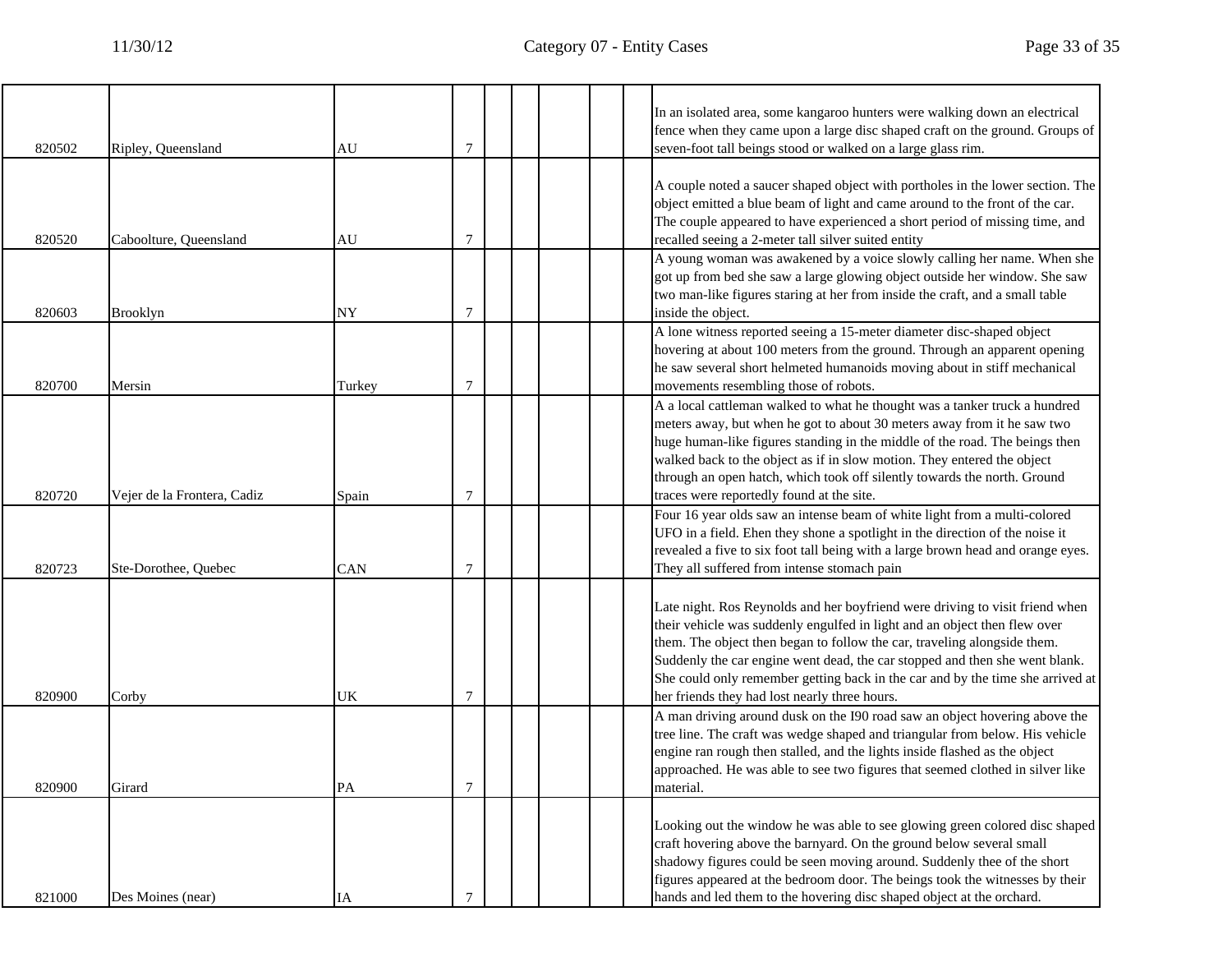|        |                          |                          |                 | Late at night Andreas Schneider sighted a maneuvering disc-shaped object       |
|--------|--------------------------|--------------------------|-----------------|--------------------------------------------------------------------------------|
|        |                          |                          |                 | over Santa Cruz de Tenerife in the Canary Islands. He lost consciousness and   |
|        |                          |                          |                 | had an out-of-body experience, feeling that his "astral" body was taken into   |
|        |                          |                          |                 | the object. Inside he encountered several short beings with wrinkly rough gray |
| 821118 | Santa Cruz de Tenerife   | Canary Islands           | 7               | skin and huge heads.                                                           |
|        |                          |                          |                 | 4:30 PM. CE-III, humanoid report by three witnesses, "L-shaped" object held.   |
| 830112 | <b>Tippecanoe County</b> | IN                       | 7               | UFO not seen and no sound heard.                                               |
|        |                          |                          |                 |                                                                                |
|        |                          |                          |                 | 1:10 AM. A 28-year-old woman observed a very large metallic, cylindrical       |
|        |                          |                          |                 | flying object with structural detail up close while driving on a highway near  |
| 830203 | Mobile (near)            | AL                       | 7               | Mobile. She could see 20-30 occupants inside through the windows.              |
| 830302 | Ckolo                    | Bolivia                  | $\tau$          | Space Aliens Terrorize Tiny Mountain Village                                   |
|        |                          |                          |                 | Night. After a dramatic UFO sighting that occurred on this night in Mount      |
|        |                          |                          |                 |                                                                                |
|        |                          |                          |                 | Storm, New York a man given the pseudonym "Wright", a 16-year-old youth,       |
|        |                          |                          |                 | and his 13-year-old sister had recurrent dreams of being abducted aboard a     |
|        |                          |                          |                 | UFO by Grey aliens, which included a physical exam in a chair with a scan by   |
| 830324 | <b>Mount Storm</b>       | NY                       | 7               | some type of scanning equipment.                                               |
|        |                          |                          |                 |                                                                                |
|        |                          |                          |                 | Evening. Two witnesses driving in Careme encountered sudden fog, and then      |
|        |                          |                          |                 | a huge disc-shaped UFO. Their car turned unaccountably onto an unknown         |
|        |                          |                          |                 | dirt road, and they had a possible missing time experience. The entire         |
| 830326 | Careme, Tarn-Garonne     | France                   | 7               | experience lasted 50 minutes. (Source: Lumieres dans la Nuit, issue 317).      |
| 830600 | Liberty                  | KY                       | $7\phantom{.0}$ | Abduction report (Ridge files)                                                 |
| 830630 | Indianapolis             | $\overline{\mathbb{N}}$  | $\tau$          | Kathy Davis Abduction at Kitley Woods. (Budd Hopkins)                          |
| 830714 | Frunze                   | Russia                   | $\overline{7}$  | Space Alien Baby Found Alive                                                   |
| 830809 | Winifreda                | Arg                      | $\tau$          | A respected businessman says he was abducted by aliens                         |
| 830812 | Aldershot                | <b>UK</b>                | $\tau$          | Fisherman taken aboard UFO                                                     |
|        |                          |                          |                 | 6:00 AM. Complicated abduction report, with many reports of previous           |
| 830815 | Evansville               | IN                       | 7               | encounters. (Ridge files)                                                      |
| 831003 | Indianapolis             | $\overline{\mathbb{N}}$  | $\tau$          | 2:00 AM. The second Kathy Davis abduction. (Sympap, 84)                        |
| 831100 | Spencer                  | $\mathbb{I}\mathcal{N}$  | $\tau$          | Dawn. Humanoid report. No details. (Sympap, 84)                                |
| 831126 | Indianapolis             | $\ensuremath{\text{IN}}$ | $\tau$          | Evening. Humanoid Report, one witness. (SYMP84)                                |
|        |                          |                          |                 | 3:00 AM. EST. In the witness's bedroom a short humanoid pointed a beam at      |
|        |                          |                          |                 | the witness in bed. When the being had left a three-foot long by 18" cylinder  |
|        |                          |                          |                 | shot straight up into the sky outside. (Source: MUFON UFO Journal, August      |
| 840108 | Framingham               | MA                       | $\overline{7}$  | 1991).                                                                         |
|        |                          |                          |                 | 1:00 AM. Mr. Jonsson was driving home when he saw a disc-shaped object 80      |
|        |                          |                          |                 | meters across and some 5-10 meters above the road ahead of him. He got to      |
|        |                          |                          |                 | his home, got his camera, and went back to the site of his encounter. His car  |
|        |                          |                          |                 |                                                                                |
|        |                          |                          |                 | stalled, and he recalled seeing several beings who attempted to abduct him. He |
| 840203 | Tingsryd                 | Sweden                   | $\tau$          | had nearly two hours of missing time.                                          |
|        |                          |                          |                 | 4:00 AM. The witness got out of bed and went to the window and saw a bright    |
|        |                          |                          |                 | white circular object with a hump on top in a stationary position about four   |
|        |                          |                          |                 | feet above his neighbors yard. He estimated that the object was about 200 feet |
|        |                          |                          |                 | from him and the size of a small car. He saw an image like a man next to the   |
| 840207 | Atco                     | $_{\rm NJ}$              | $\tau$          | object.                                                                        |